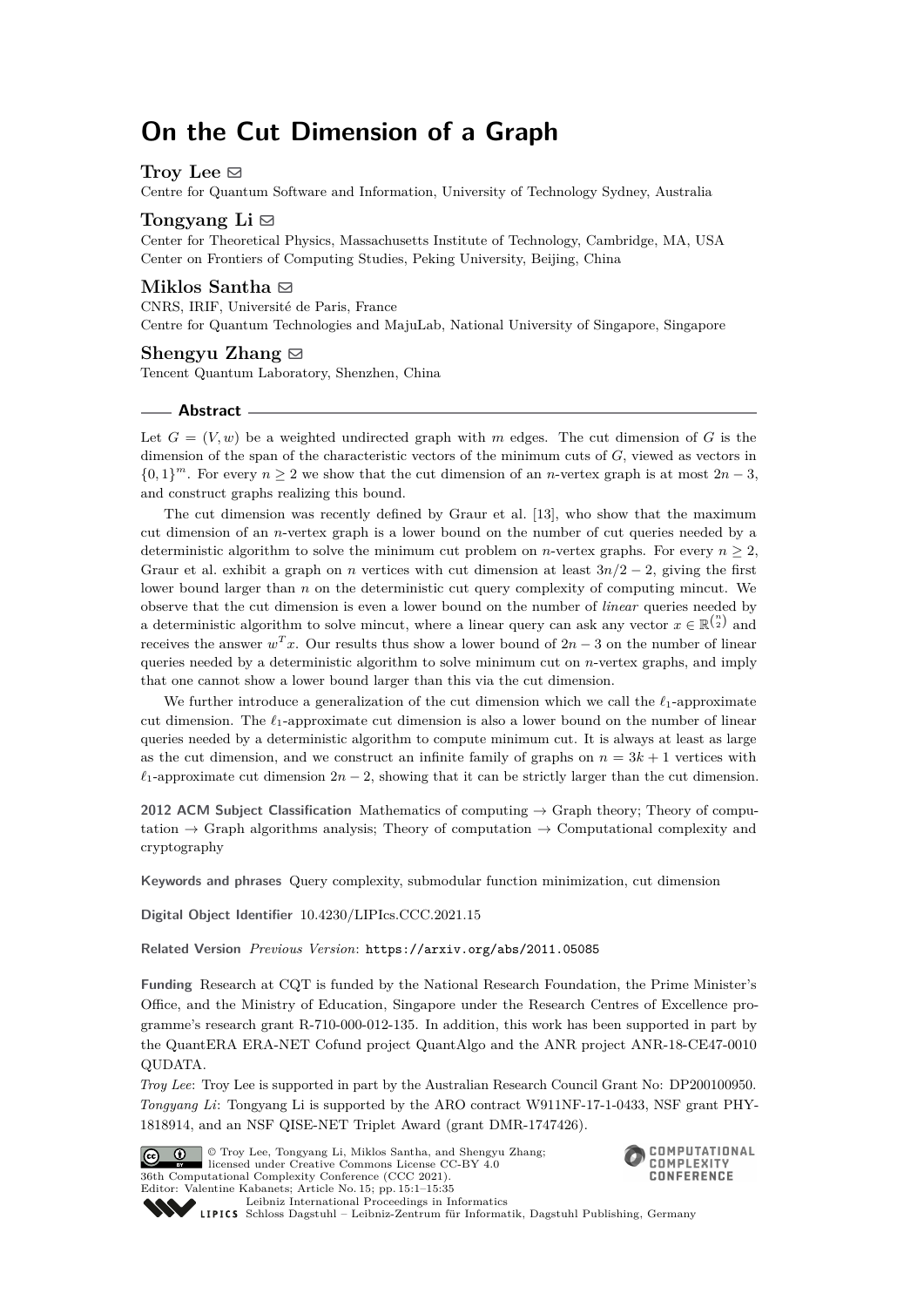## **15:2 On the Cut Dimension of a Graph**

# **1 Introduction**

Let  $G = (V, w)$  be a weighted undirected *n*-vertex graph where *w* is an  $\binom{n}{2}$ -dimensional nonnegative real vector assigning a (possibly zero) weight to each edge slot. For a nontrivial subset  $\emptyset \neq X \subseteq V$ , let  $\Delta(X)$  be the set of edges of *G* with one endpoint in *X* and one endpoint in  $\bar{X} = V \setminus X$ . A *cut S* in *G* is a subset of edges of the form  $\Delta(X)$  for a nontrivial set X. The sets X and  $\bar{X}$  are called the *shores* of the cut. For a cut S, its *weight* is the sum of the weights of the edges in *S*, denoted  $w(S)$ . The minimum cut problem is to find the minimum of *w*(*S*) over all cuts *S*. The study of algorithms for the minimum cut problem in theoretical computer science goes back at least to the 1960's and has given rise to a vast and beautiful literature. Minimum cut is also a problem of great practical importance with applications to, for example, clustering algorithms and evaluating network reliability. Randomized algorithms can solve the minimum cut problem in nearly linear time: in 1996 Karger gave an algorithm with running time  $O(m \log^3(n))$ to compute the minimum cut of a weighted graph with *m* edges [\[20\]](#page-32-1). This was the best known bound until very recently when two independent works improved on it. Gawrychowski, Mozes, and Weimann [\[8\]](#page-31-0) gave a randomized algorithm with running time  $O(m \log^2(n))$  [8] and Mukhopadhyay and Nanongkai [\[24\]](#page-32-2) gave a randomized algorithm with time complexity  $O(m\frac{\log^2(n)}{\log\log n} + n\log^6(n))$ . Gawrychowski, Mozes, and Weimann [\[9\]](#page-31-1) later improved the running time of the Mukhopadhyay and Nanongkai algorithm to  $O(m \frac{\log^2(n)}{\log \log n} + n \log^{3+\varepsilon}(n)).$ 

For *simple* graphs *G*, randomized algorithms are known with running times  $O(m \log(n))$ and  $O(m+n \log^3(n))$  [\[10\]](#page-31-2). For simple graphs even nearly linear time *deterministic* algorithms are known. Kawarabayashi and Thorup gave an  $O(m \log^{12}(n))$  time algorithm [\[21\]](#page-32-3), which was subsequently improved to  $O(m(\log(n) \log \log n)^2)$  by Henzinger, Rao, and Wang [\[16\]](#page-32-4).

Our work spans two aspects of the study of the minimum cut problem. The first is to query complexity lower bounds on minimum cut. A natural model in which to study the query complexity of minimum cut is for algorithms allowed to make *cut queries*. A cut query algorithm can query any subset  $\emptyset \neq X \subseteq V$  and receives the answer  $w(\Delta(X))$ . One motivation to study cut query algorithms comes from submodular function minimization. The cut function  $f(X) = w(\Delta(X))$  is a submodular function, and finding the minimum cut value is equivalent to finding the minimum value of *f* over all nontrivial sets *X*. The problem of minimizing a submodular function is often studied with respect to an evaluation oracle, which in the case of the cut function is exactly a cut query.

Harvey [\[15\]](#page-32-5) observed that results on the deterministic communication complexity of deciding graph connectivity [\[14\]](#page-32-6) imply that any deterministic cut query algorithm to compute minimum cut, or even to decide if the graph is connected or not, must make at least *cn* cut queries, for a constant  $c < 1$ . Analogous results on the randomized communication complexity of connectivity  $[2]$  imply an  $\Omega(n/\log(n))$  lower bound on the number of cut queries needed by a randomized algorithm to compute minimum cut (or even connectivity).

On the algorithms side, Rubinstein, Shramm, and Weinberg [\[26\]](#page-32-7) gave a randomized algorithm computing the minimum cut of a simple graph with  $\tilde{O}(n)$  many cut queries. Recently, Mukhopadhyay and Nanongkai [\[24\]](#page-32-2) used a different approach based on Karger's 2-respecting tree algorithm [\[20\]](#page-32-1) to also give a randomized  $O(n)$  cut query algorithm to compute minimum cut in a general undirected weighted graph.

For deterministic cut query algorithms, there remains a large gap between the best upper and lower bounds. We are not aware of any deterministic algorithm for minimum cut better than learning the entire graph, which can take  $\Omega(n^2/\log(n))$  cut queries in the worst case. On the lower bound side, Graur, Pollner, Ramaswamy, and Weinberg [\[13\]](#page-32-0) recently introduced a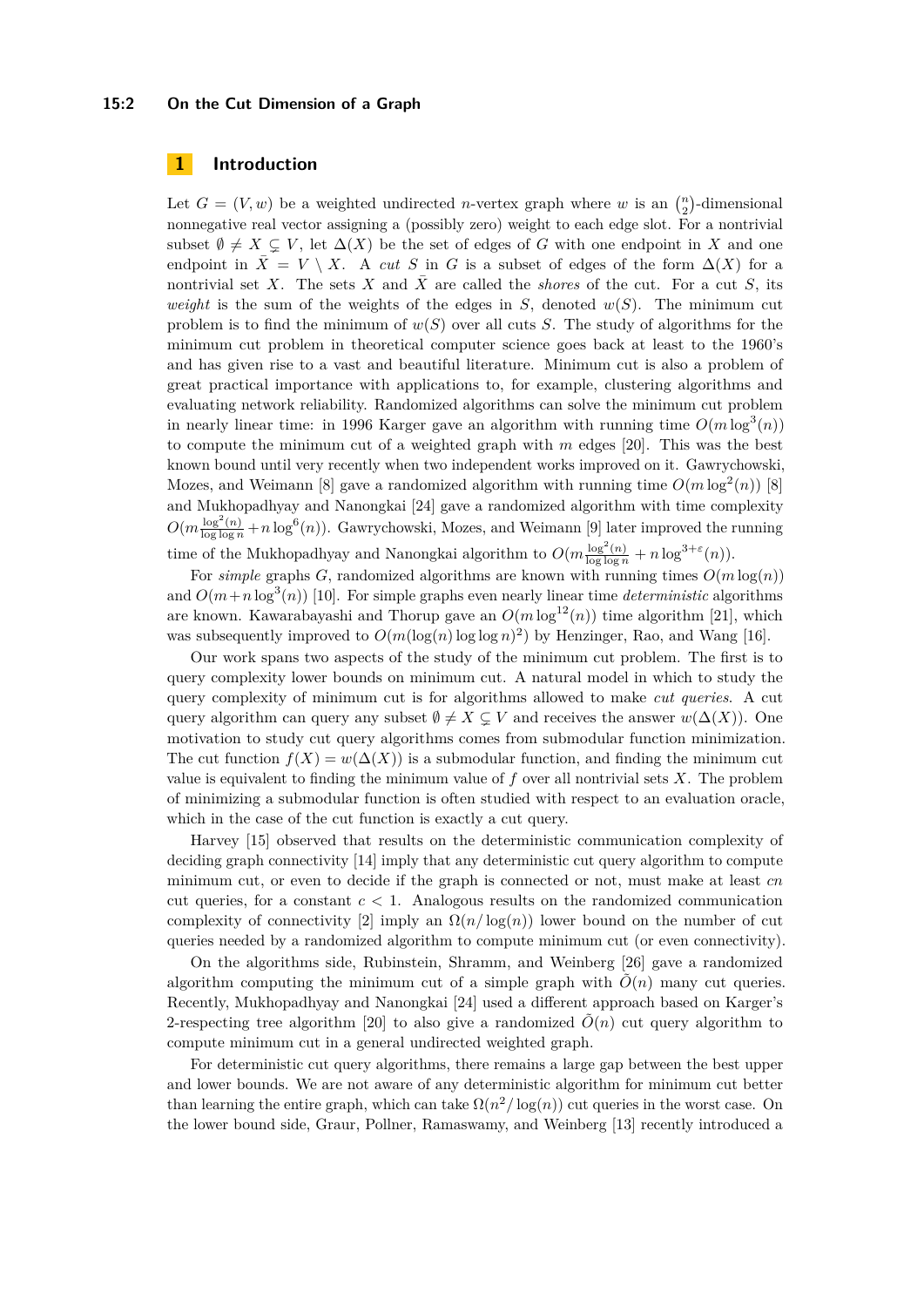very interesting lower bound technique called the *cut dimension*, which we now describe. Let  $G = (V, w)$  be a weighted undirected graph with *n* vertices and *m* edges, and let  $\mathcal{M}(G)$  be the set of minimum cuts of *G*. For a cut  $S \in \mathcal{M}(G)$ , let  $\chi(S) \in \{0,1\}^m$  be the characteristic vector of *S* amongst the *m* edges of *G*. Let  $\vec{\mathcal{M}}(G) = \{\chi(S) : S \in \mathcal{M}(G)\}\)$ . The cut dimension of *G*, denoted cdim(*G*), is the dimension of span( $\mathcal{M}(G)$ ). It is shown in [\[13\]](#page-32-0) that for any *n*-vertex graph *G*, the cut dimension  $cdim(G)$  is a lower bound on the deterministic cut query complexity of computing minimum cut on weighted *n*-vertex graphs. Moreover, for every  $n \geq 2$  they construct an *n*-vertex graph *G* with cut dimension  $3n/2 - 2$ .

Besides showing lower bounds on cut query complexity, the cut dimension is a natural measure of the complexity of mincuts in a graph. There is a rich literature on the possible structure of mincuts in a graph. Perhaps the first result of this kind is the cactus representation of mincuts by [\[6\]](#page-31-4). A cactus for a graph *G* is a sparse weighted graph *C* that represents all the mincuts of *G*. One consequence of the cactus representation is that the number of possible mincuts in an *n*-vertex weighted graph is at most  $\binom{n}{2}$ . This upper bound was later given an algorithmic proof via Karger's famous contraction algorithm ([\[19\]](#page-32-8), Theorem 6.1). The *n*-vertex cycle graph has  $\binom{n}{2}$  many minimum cuts and shows that this bound can be tight.

While the cycle has  $\binom{n}{2}$  many mincuts, these cuts live in an *n*-dimensional space as the *n*-vertex cycle only has *n* edges. Is it possible to construct graphs with many cuts that also have high cut dimension? We show that this is not possible, and in fact the cut dimension of an *n*-vertex graph is at most  $2n - 3$ .

<span id="page-2-0"></span>▶ **Theorem 1** (Main Upper Bound). For any weighted undirected graph *G* on  $n ≥ 2$  vertices *it holds that*  $cdim(G) \leq 2n - 3$ *.* 

Like the cactus representation, this shows another aspect in which the mincuts of a graph are constrained to have a relatively simple structure. We further show that this bound is tight by constructing graphs with cut dimension  $2n-3$  for every  $n \geq 2$ .

<span id="page-2-1"></span>▶ **Theorem 2** (Main Lower Bound). For every  $n \geq 2$  there exists an *n*-vertex weighted *undirected graph G with*  $\text{cdim}(G) = 2n - 3$ *.* 

In addition to shedding further light on the structure of minimum cuts, this improves the best known lower bound on the deterministic cut query complexity of the minimum cut problem to  $2n-3$ . We additionally show that the cut dimension is even a lower bound on a stronger query model called the linear query model, recently studied in [\[1\]](#page-31-5). In the linear query model, the algorithm can query any vector  $x \in \mathbb{R}^{n \choose 2}$  and receives the answer  $\langle w, x \rangle$ , the inner product of  $w$  and  $x$ . Linear queries can be much more powerful than cut queries as one can completely learn an unweighted graph with a single linear query. By an information theoretic argument learning an unweighted graph can require  $\Omega(n^2/\log(n))$  many cut queries since each cut query reveals at most  $O(\log(n))$  bits.

We further introduce a lower bound technique which is a generalization of the cut dimension that we call the *ℓ*1-approximate cut dimension. This technique looks not just at mincuts in the graph, but all cuts. We again look at the span of the dimension of these cuts with an additional twist. Suppose the weight of a minimum cut in  $G$  is  $\lambda$  and cut  $S$ has  $w(S) = \lambda + \delta$ . Abusing notation we will let *S* represent both a set of edges and the characteristic vector  $S \in \{0,1\}^{n \choose 2}$  of *S* among all edge slots. The vector *S* can be *perturbed* to  $S - u$  for any vector  $u \ge 0$  with  $||u||_{1,w} \le \delta$ . Here  $||u||_{1,w} = \sum_i |w(i) \cdot u(i)|$  is the  $\ell_1$  norm of *u* weighted by the edge weights of the graph. The *ℓ*1-approximate cut dimension of *G* is then the minimum over all valid perturbations of the dimension of the span of the perturbed cut vectors.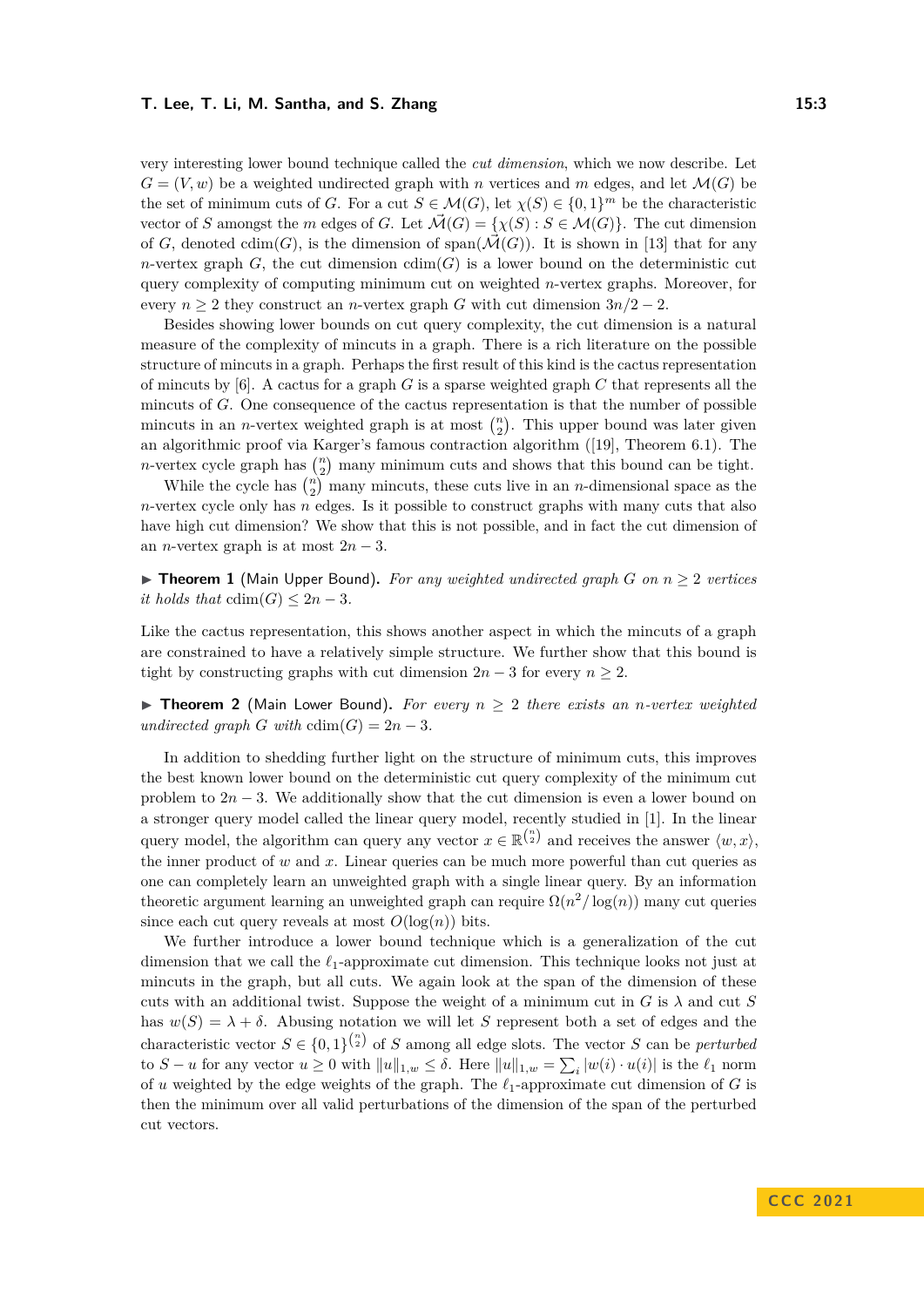## **15:4 On the Cut Dimension of a Graph**

The minimization over all perturbations makes the *ℓ*1-approximate cut dimension a difficult quantity to lower bound. We are able to show, however, that the *ℓ*1-approximate cut dimension can be strictly larger than the cut dimension. For every  $k \in \mathbb{N}$  and  $n = 3k + 1$ , we construct an unweighted *n*-vertex graph *G* whose  $\ell_1$ -approximate cut dimension is  $2n-2$ . This has the following application.

<span id="page-3-0"></span> $\triangleright$  **Theorem 3.** Any deterministic linear query algorithm that correctly computes the minimum *cut of all n-vertex weighted undirected graphs must make at least* 2*n* − 2 *queries in the worst case.*

Computing the minimum cut of a graph with cut queries is a special case of finding the nontrivial minimum of a symmetric submodular function  $f: 2^V \to \mathbb{R}$  with evaluation queries. That is, to find  $\min_{X:\emptyset \neq X \subset V} f(S)$  for a submodular f that satisfies  $f(X) = f(V \setminus X)$  for all  $X \subseteq V$ . As linear queries are more powerful than cut queries, Theorem [3](#page-3-0) also implies a 2*n* − 2 evaluation query lower bound for a deterministic algorithm finding a nontrivial minimum of a symmetric submodular function, which is currently the best known.

# **1.1 Techniques**

We give two different proofs of the 2*n*−3 upper bound on the cut dimension and two different techniques to create graphs with cut dimension  $2n - 3$ . The first proof is direct and uses the *combinatorial uncrossing* technique, and in particular a key lemma of Jain [\[18\]](#page-32-9) in his factor of 2 approximation algorithm for the survivable network design problem. The second proof is by induction and follows a framework for constructing a cactus representation of the mincuts of a graph [\[6,](#page-31-4) [7\]](#page-31-6). The second proof uses very few properties of mincuts and seems better suited to also upper bound the *ℓ*1-approximate cut dimension, one of our main open questions.

Key to both proofs is the concept of when cuts *cross* each other. Two cuts  $\Delta(X)$ ,  $\Delta(Y)$ are said to *cross* if all four of the intersections  $X \cap Y$ ,  $\overline{X} \cap \overline{Y}$ ,  $\overline{X} \cap \overline{Y}$  are non-empty. Note that in the definition of crossing it does not matter which shore we take to define the cut, thus crossing is a property of the cuts themselves. A family L of cuts is called *cross-free* if for all cuts  $S, T \in \mathcal{L}$  it holds that *S* and *T* do not cross.

**First upper and lower bound proof.** In the first upper bound proof, we first show that any cross-free family of cuts has cardinality at most  $2n-3$  (see Section [4.1\)](#page-11-0). We then use Jain's lemma [\[18\]](#page-32-9) (stated in Lemma [19\)](#page-13-0) to conclude that for a maximal cross-free subset  $\mathcal{L} \subseteq \mathcal{M}(G)$  it holds that  $\mathcal{L} = \{ \chi(S) : S \in \mathcal{L} \}$  spans the set  $\mathcal{M}(G)$ . This shows that the cut dimension of a graph is at most  $2n-3$ .

In the first lower bound proof we use a tree-representation of a cross-free family of cuts to show that in a complete graph the cut vectors of a cross-free family of cuts are linearly independent (Lemma [27\)](#page-16-0). Thus the lower bound reduces to constructing a graph whose minimum cuts are a cross-free family of cuts of size  $2n-3$ . Such a construction has already been given by Chandra and Ram [\[5\]](#page-31-7). We go a step further, however. For any  $\mathcal L$  which is a cross-free family of cuts from a complete *n*-vertex graph with  $|\mathcal{L}| = 2n - 3$ , in Theorem [31](#page-17-0) we explicitly give the edge weights of a complete weighted graph *G* such that  $\mathcal{M}(G) = \mathcal{L}$  and therefore  $\text{cdim}(G) = 2n - 3$ . This task is made easier by Lemma [29,](#page-17-1) which states that if  $\mathcal L$  is a cross-free family of cuts of size 2*n* − 3 that all have the same weight, then this must be the weight of a minimum cut of the graph. This lemma is again shown by the combinatorial uncrossing technique. This reduces the construction problem to solving the linear program of finding a positive vector  $w$  that makes all cuts in  $\mathcal L$  have the same weight. We explicitly give a solution to this linear program by viewing it as a flow problem on the tree-representation of L.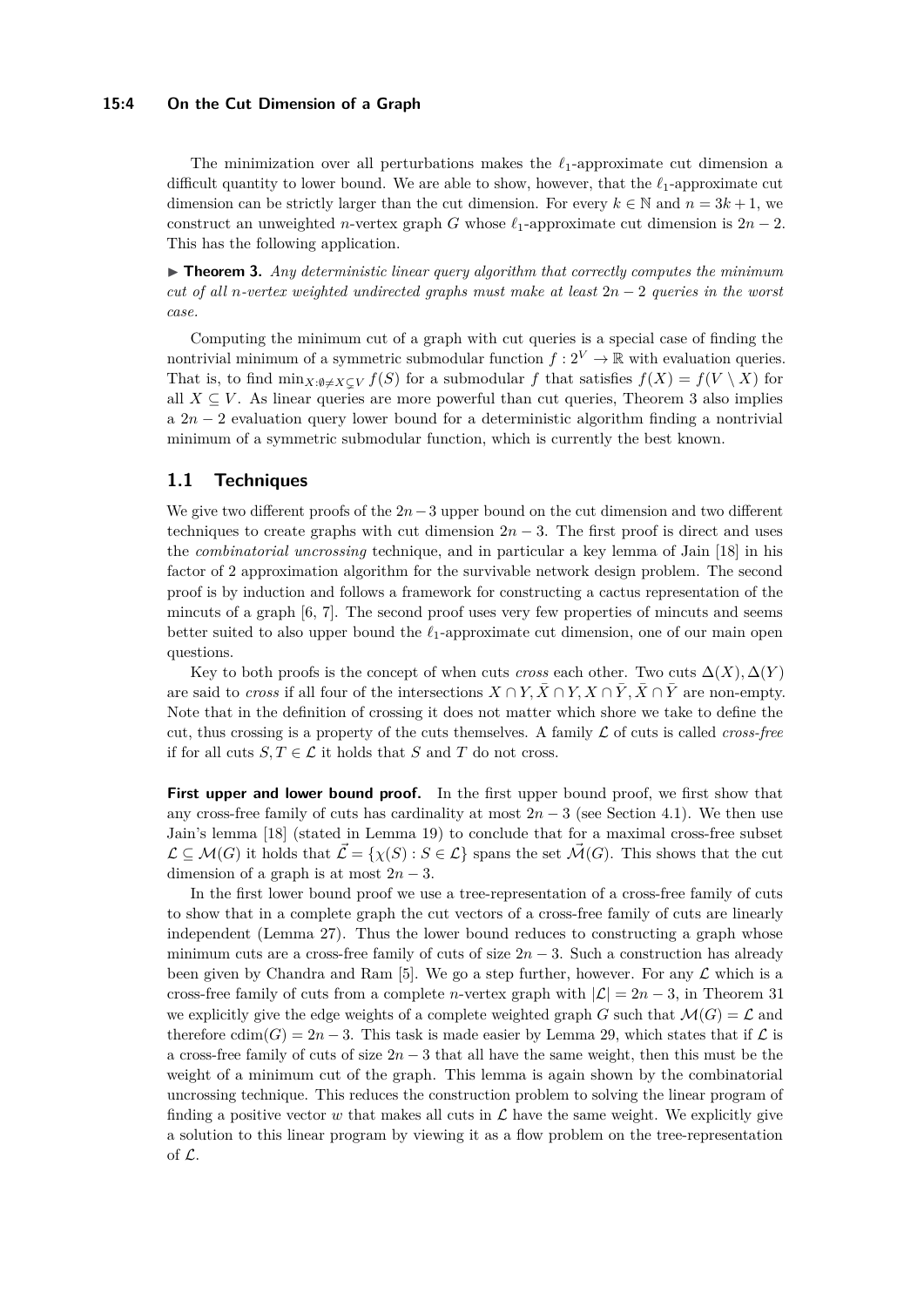**Second upper and lower bound proof.** The second upper bound proof is by induction and follows methods to construct a cactus representation of mincuts [\[6,](#page-31-4) [7\]](#page-31-6). In the base case  $n = 2$ it is easy to see that the cut dimension is at most  $2n-3=1$ . For the inductive step, when *G* is an *n* > 2 vertex graph, there are 3 cases to consider. We call a cut of the form  $\Delta({v})$ a *star cut*, and we will refer to all other cuts as *non-star* cuts. The first case is where all cuts in  $\mathcal{M}(G)$  are star cuts. As the graph has *n* vertices there are at most *n* star cuts and so in this case the cut dimension is at most  $n \leq 2n - 3$ . The second case is where for every non-star cut  $S \in \mathcal{M}(G)$  there is a cut  $T \in \mathcal{M}(G)$  which crosses *S*. In this case [\[6\]](#page-31-4) show that the graph must be a cycle and the cut dimension is again at most  $n \leq 2n - 3$ .

The interesting case is where there is a non-star cut  $\Delta(V_0) \in \mathcal{M}(G)$  which is not crossed by any other cut in  $\mathcal{M}(G)$ . Let  $V_1 = \overline{V}_0$ . In this case we use a decomposition of *G* along the cut  $\Delta(V_0)$ , that we call the *separation* of *G*, into two smaller graphs  $G_b$ , for  $b \in \{0, 1\}$ . The graph  $G_b$  is formed from  $G$  by contracting  $V_{1-b}$  into a single new vertex  $v_{1-b}$ . We show that  $\text{cdim}(G) \leq \text{cdim}(G_0) + \text{cdim}(G_1) - 1$  which implies immediately the upper bound. Indeed, let  $k = |V_0| \geq 2$ . Then  $G_0$  is a graph on  $k + 1$  vertices and  $G_1$  is a graph on  $n - k + 1$  vertices, both of which are less than *n*. The inductive hypothesis therefore gives  $cdim(G) \leq 2(k+1) - 3 + 2(n-k+1) - 3 - 1 = 2n - 3.$ 

For the second lower bound proof we use the *merge* operation which creates from two graphs  $G_b$ , for  $b \in \{0,1\}$ , and a specified vertex  $v_{1-b}$  from each, a composed graph *G* where the vertices  $v_0, v_1$  are not present but the cut  $\Delta(V_0)$  reflects the structure of the star cuts at  $v_0$  and  $v_1$  in the original graphs. The operations separation and merge are inverses in the sense that if we apply merge to  $\{G_0, G_1\}$  followed by separation on the resulting graph *G*, we receive back  $\{G_0, G_1\}$ . We also show that the inequality  $\dim(G) \leq \dim(G_0) + \dim(G_1) - 1$ holds with equality if  $\Delta(V_0)$  is a connected graph. This enables us to construct inductively a sequence of graphs  $G^{(n)}$  on *n* vertices whose cut dimension is 2*n*−3. In the base case  $G^{(3)}$  is the complete graph on 3 vertices where all the edges have the same weight. Then  $G^{(n)}$  is defined as the merge of  $G^{(3)}$  and  $G^{(n-1)}$  where the specified vertices can be chosen arbitrarily. Since the separation of  $G^{(n)}$  along the newly constructed complete cut gives back  $G^{(3)}$  and  $G^{(n-1)}$ , from the inductive hypothesis we conclude that  $\text{cdim}(G) = \text{cdim}(G_0) + \text{cdim}(G_1) - 1 = 2n-3$ .

 $\ell_1$ **-approximate cut dimension.** As the cut dimension is at most  $2n-3$ , we have to look to other methods in order to show larger lower bounds, if possible. We propose a generalization of the cut dimension which we call the *ℓ*1-approximate cut dimension. In order to motivate this, we quickly explain why the cut dimension is a lower bound on the linear query complexity of mincut. The main idea behind the cut dimension lower bound on query complexity is to answer all queries of the algorithm according to an *n*-vertex graph  $G = (V, w)$ . Supposing the algorithm makes *k* queries, we package these into a  $k$ -by- $\binom{n}{2}$  matrix *A* whose rows are the query vectors. If there is a cut  $S \in M(G)$  which is not in the rowspace of *A*, then by the Fredholm alternative there is a vector  $z$  such that  $Az = 0$ , where 0 is the all-zero vector, but  $\langle S, z \rangle > 0$  and furthermore  $z(i) = 0$  whenever  $w(i) = 0$ . Thus for a sufficiently small  $\varepsilon > 0$ we have that  $w - \varepsilon z \ge 0$  and so  $G' = (V, w - \varepsilon z)$  defines a valid non-negatively weighted graph that has all the same answers to the queries of the algorithm as *G*. On the other hand, the weight of a minimum cut in  $G'$  is strictly smaller than that of  $G$  and thus as the algorithm cannot distinguish  $G$  and  $G'$  it cannot correctly compute the weight of a minimum cut in all *n*-vertex graphs.

The *ℓ*1-approximate cut dimension extends this adversary argument to include *all* the cuts of *G* instead of just the mincuts. If the minimum cut weight of *G* is  $\lambda$  and *S* is a cut with weight  $\lambda + \delta$ , then the algorithm will still fail if there is a z such that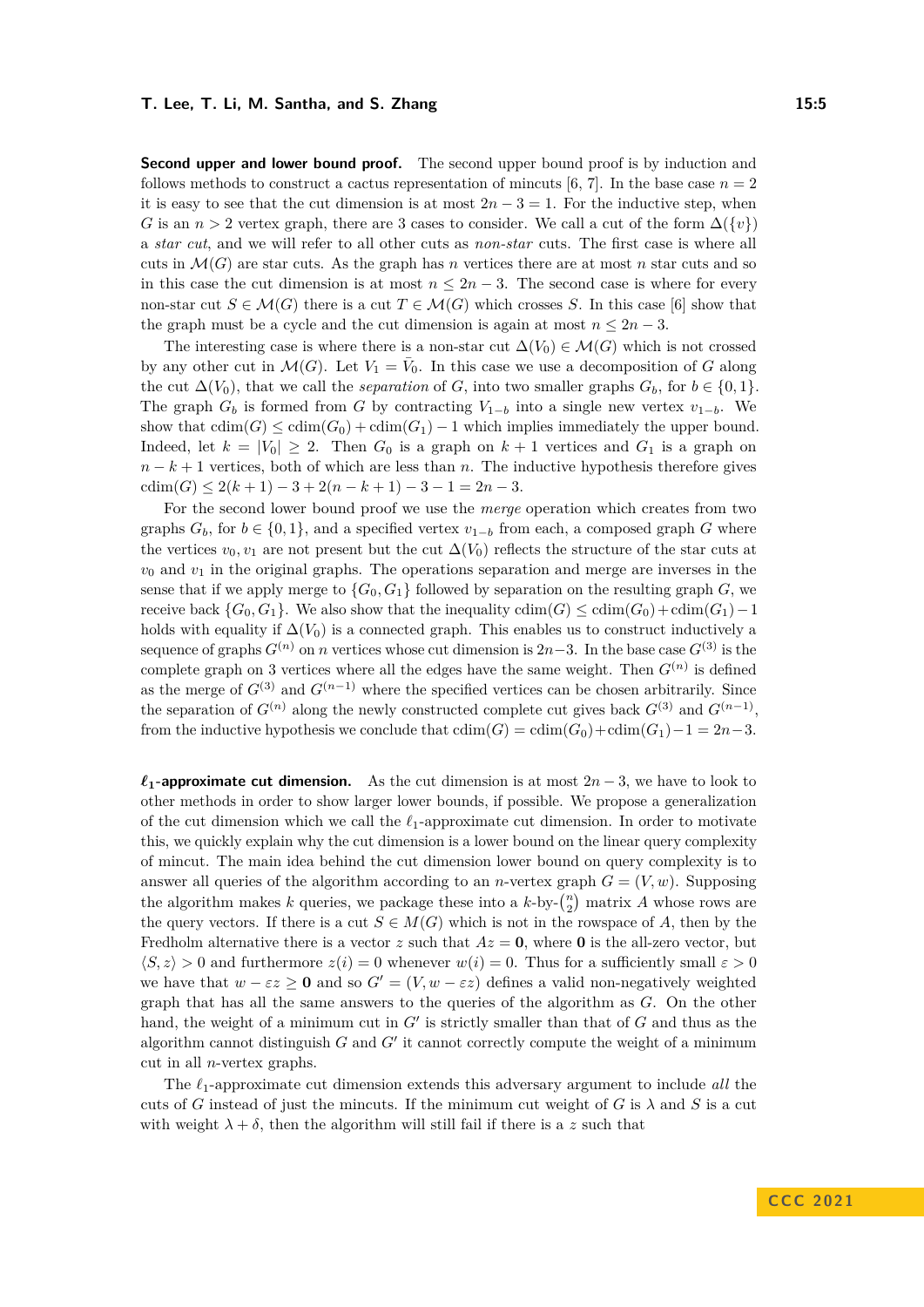- **1.**  $w − z ≥ 0$
- **2.**  $Az = 0$
- **3.**  $\langle S, z \rangle > \delta$ .

The reason is the same: the graph  $G' = (V, w - z)$  has all the same answers to the queries made by the algorithm as *G* yet has a cut with weight strictly smaller than  $\lambda$ .

Taking the dual of the corresponding linear program shows that such a vector *z* will not exist iff  $S - u$  is in the rowspace of *A* for a vector  $u \geq 0$  with  $||u||_{1,w} \leq \delta$ . This leads us to define the  $(w, c)$  one-sided row-by-row  $\ell_1$  approximate rank of a matrix. For a matrix  $Y \in \mathbb{R}^{M \times N}$  this is defined by a weight vector  $w \in \mathbb{R}^N$  and a cost vector  $c \in \mathbb{R}^M$  with  $c \geq 0$ . It is the minimum rank of a matrix  $\tilde{Y}$  such that  $\tilde{Y} \leq Y$  and  $||Y(i,:) - \tilde{Y}(i,:)||_{1,w} \leq c(i)$  for every row *i*, where  $Y(i,:)$  denotes the *i*<sup>th</sup> row of *Y*. Let  $G = (V, w)$  be a graph and the weight of a minimum cut in *G* be  $\lambda$ . The  $\ell_1$ -approximate cut dimension of a graph  $G = (V, w)$ , denoted  $\overline{\text{cdim}}(G)$ , is the  $(w, c)$  one-sided row-by-row  $\ell_1$ -approximate rank of the matrix *Y* whose rows are the vectors  $S \in \{0,1\}^{\binom{n}{2}}$  for every cut *S* of *G*, and where  $c = Yw - \lambda \mathbf{1}$ , and **1** is the all-one vector.

Lower bounding the rank under such an  $\ell_1$  perturbation is a difficult task. However, we are able to show an infinite family of graphs whose *ℓ*1-approximate cut dimension is  $2n-2$ , thereby showing the  $\ell_1$ -approximate cut dimension can be strictly larger than the cut dimension. This lower bound is of a "direct sum" type. We show that the *ℓ*1-approximate cut dimension of *K*4, the complete graph on 4 vertices, is 6, giving a tight lower bound of 6 on the number of linear queries needed to compute minimum cut on a 4 vertex graph. We then show that the direct union (see Definition [6\)](#page-7-0) of *k* copies of  $K_4$  has  $\ell_1$ -approximate cut dimension 6*k*. The proof is tailored to the specific properties of the cut vectors of *K*4, and makes use of Gaussian elimination and properties of diagonally dominant matrices.

**Near-mincuts.** Related to the *ℓ*1-approximate cut dimension is the question of the cut dimension of *near-mincuts*. For  $\alpha \geq 1$  call a cut *S* of a graph *G* an  $\alpha$ -near-mincut if its weight is at most  $\alpha$  times the weight of a minimum cut of *G*. Let  $\mathcal{M}_\alpha(G) = \{S :$ *S* is an *α*-near-mincut of *G*}. It is known that  $|\mathcal{M}_\alpha(G)| \leq {n \choose 2}$  for  $\alpha < 4/3$  [\[25\]](#page-32-10) (see also the beautiful proof given in Theorem 15 of [\[12\]](#page-31-8)). Even for  $\alpha < 3/2$  the number of  $\alpha$ near-mincuts is  $O(n^2)$  [\[17\]](#page-32-11), which is a sharp threshold as there exist graphs with  $\Omega(n^3)$ many 3*/*2-mincuts. There is also a generalization of the cactus representation of mincuts in terms of a tree of deformable polygons that applies to  $\alpha$ -near-mincuts for  $\alpha < 6/5$  [\[3\]](#page-31-9). in Section [8](#page-29-0) we show that if *G* is a *simple* graph then  $\dim(\text{span}(\vec{\mathcal{M}}_{\alpha}(G))) = O(n)$  for any  $\alpha$  < 2 (Theorem [41\)](#page-29-1). This bound is tight as for  $\alpha$  = 2 the unweighted complete graph  $K_n$ witnesses dim(span $(\vec{M}_2(K_n))$ ) =  $\binom{n}{2}$ . For weighted graphs, on the other hand, we show that for any  $\alpha > 1$  there exists an *n*-vertex weighted graph *G* with  $\dim(\text{span}(\vec{\mathcal{M}}_{\alpha}(G))) = \binom{n}{2}$ .

# **1.2 Open Problems**

Several interesting open problems remain from this work.

- There is still a large gap between the known upper and lower bounds on the deterministic cut/linear query complexity of minimum cut. What is the right answer? We conjecture there is a deterministic cut query algorithm for minimum cut making  $O(n^{2-\epsilon})$  many queries for some  $\varepsilon > 0$ .
- If the  $\ell_1$ -approximate cut dimension  $O(n)$  for any *n*-vertex graph? Also can one show a general direct sum theorem for the *ℓ*1-approximate cut dimension?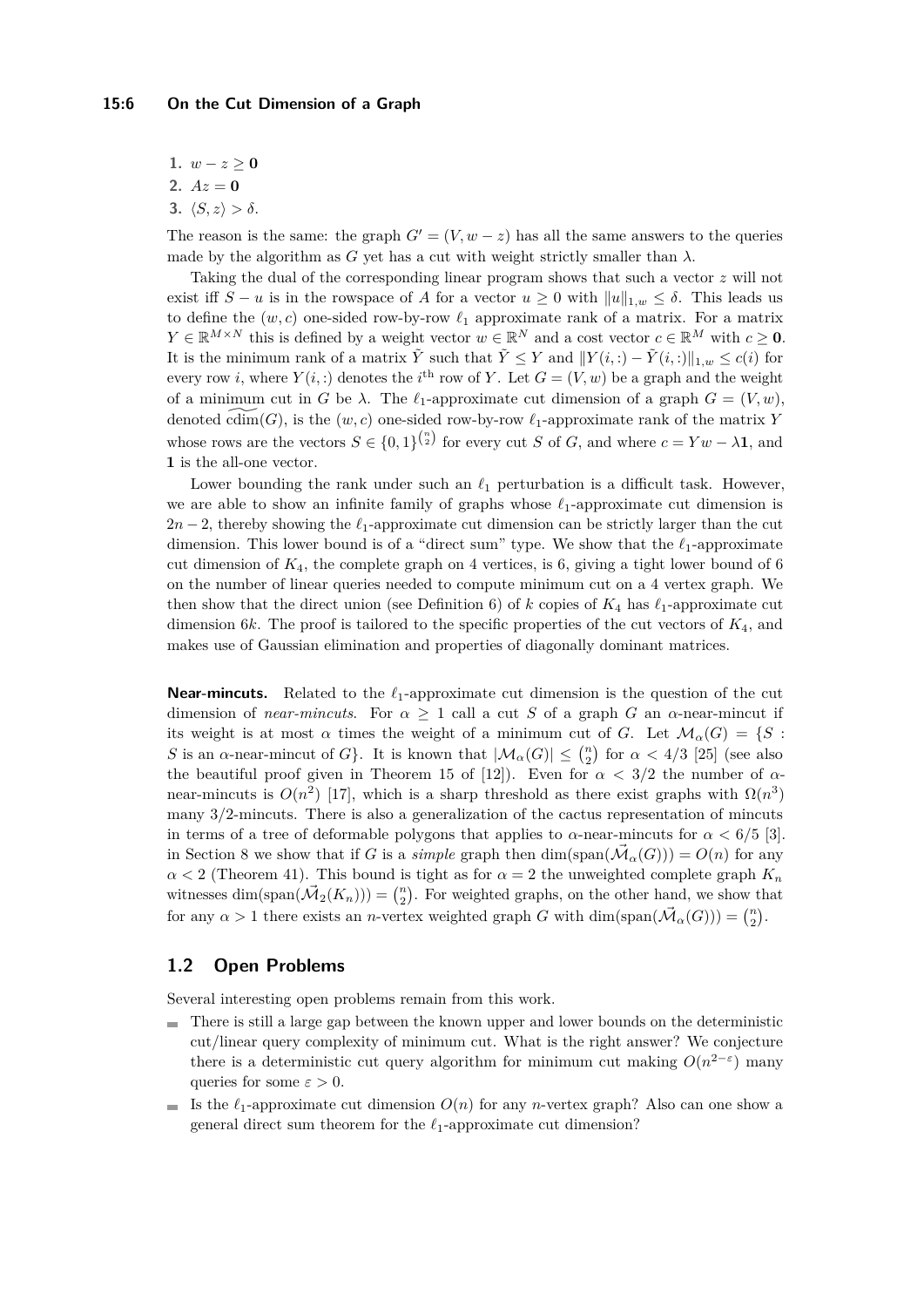# **1.3 Organization**

The rest of the paper is organized as follows. We review necessary backgrounds about graphs, operations on graphs, and query models in Section [2.](#page-6-0) In Section [3,](#page-9-0) we show that the cut dimension is a lower bound on the deterministic linear query complexity of computing minimum cut. We then prove that the cut dimension is at most  $2n-3$  in Section [4,](#page-11-1) and give an explicit construction of graphs with cut dimension 2*n* − 3 in Section [5.](#page-13-1) In Section [6,](#page-18-0) we give another proof for both the upper and lower bounds on  $2n-3$  using graph operations. In Section [7](#page-24-0) we show a  $2n-2$  lower bound on  $\ell_1$ -approximate cut dimension which implies Theorem [3.](#page-3-0) Finally, in Section [8](#page-29-0) we show that for a simple graph *G* and  $1 \leq \alpha \leq 2$  it holds that dim(span( $\vec{\mathcal{M}}_{\alpha}(G)$ )) =  $O(n)$ .

# <span id="page-6-0"></span>**2 Preliminaries**

For every natural number *n*, we denote by [*n*] the set  $\{1, 2, \ldots, n\}$ . For a vector  $z \in \mathbb{R}^n$  we write  $z \ge 0$  if every coordinate of the vector is at least 0, and similarly we write  $z = 0$  if z is the all-zero vector. We denote the scalar product of two vectors  $z, z' \in \mathbb{R}^n$  by  $\langle z, z' \rangle$ . For any matrix, denote the rank of *A* by rk(*A*). We denote the disjoint union of sets *X* and *Y* by  $X \sqcup Y$ .

# **2.1 Graphs, cuts, sets**

An undirected *weighted graph* on *n* vertices is a couple  $G = (V, w)$ , where V is the set of vertices with  $|V| = n$ , the set of edge slots  $V^{(2)}$  is the set of subsets of *V* with cardinality 2, and the weight function  $w: V^{(2)} \to \mathbb{R}$  is non-negative. We refer to the vertex set of *G* as *V*(*G*). The set of edges of *G* is defined as  $E = \{e \in V^{(2)} : w(e) > 0\}$ . When in a graph  $G = (V, w)$  the weight of every edge is 1, we say that the graph is *unweighted*, and we refer to it also as  $G = (V, E)$ ; such graph is also called a *simple graph*. For an edge  $e = \{u, v\}$ , we say that *u* and *v* are the endpoints of *e*. For a subset  $X \subseteq V$  of the vertices, we denote by  $E(X)$ the set of edges in *E* which have both endpoints in *X*, and for disjoint subsets  $X, Y \subseteq V$ , we denote by  $E(X, Y)$  the set of edges with exactly one endpoint in each of the two sets. We extend the weight function *w* to any subset *E'* of the edges by  $w(E') = \sum_{e \in E'} w(e)$ . We will deal only with graphs which have at least 2 vertices.

We fix an ordering  $v_1 < v_2 < \cdots < v_n$  of the vertices which induces also an ordering  $\{v_1, v_2\}, \{v_1, v_3\}, \ldots, \{v_{n-1}, v_n\}$  of the edge slots as well as an ordering  $e_1 < e_2 < \ldots < e_m$ of the  $m = |E|$  edges. We view  $w \in \mathbb{R}^{\binom{n}{2}}$  as a vector whose *i*<sup>th</sup> coordinate gives the (possibly zero) weight of the  $i^{\text{th}}$  edge slot according to this ordering, and we define  $\vec{w} \in \mathbb{R}^m$  as the restriction of *w* to the edges. With some slight abuse of notation, for a set of edges  $S \subseteq E$ . we use the same symbol *S* to also denote the characteristic vector in  $\{0,1\}^{\binom{n}{2}}$  of *S* among all edge slots. We further need the characteristic vector of  $S \subseteq E$  among the *m* edges *E*, for which we use the notation  $\chi(S) \in \{0,1\}^m$ . For a family F of subsets of the edges, we use the notation  $\vec{\mathcal{F}} = {\chi(S) \in \{0,1\}^m : S \in \mathcal{F}}.$ 

For  $X \subseteq V$ , we denote by  $\overline{X}$  the set  $V \setminus X$ . A *cut S* is a set  $E(X, \overline{X})$  for some  $\emptyset \neq X \subseteq V$ . We call *X* and  $\overline{X}$  the *shores* of *S*, and we denote the cut by  $\Delta(X)$ . A cut is a *star cut* if one of its shores is a singleton, otherwise it is *non-star* cut. If the singleton shore of a star cut *S* is  $\{v\}$ , then we say that *S* is a star cut at *v*. The *weight* of a cut is the sum of the weights of its edges. For a cut *S* we define the *graph of the cut S* as the unweighted graph  $G(S) = (V', E')$  where V' is the set of vertices in V that are endpoints of at least one edge in *S*, and  $E' = S$ . We say that a cut *S* is *connected* if  $G(S)$  is a connected graph. A cut is a *minimum* cut, or mincut, for short, if no other cut has smaller weight. We denote by  $\mathcal{M}(G)$ be the set of minimum cuts of *G*. The *cut dimension* of *G* is  $\text{cdim}(G) = \text{dim}(\text{span}(\overline{\mathcal{M}}(G)))$ .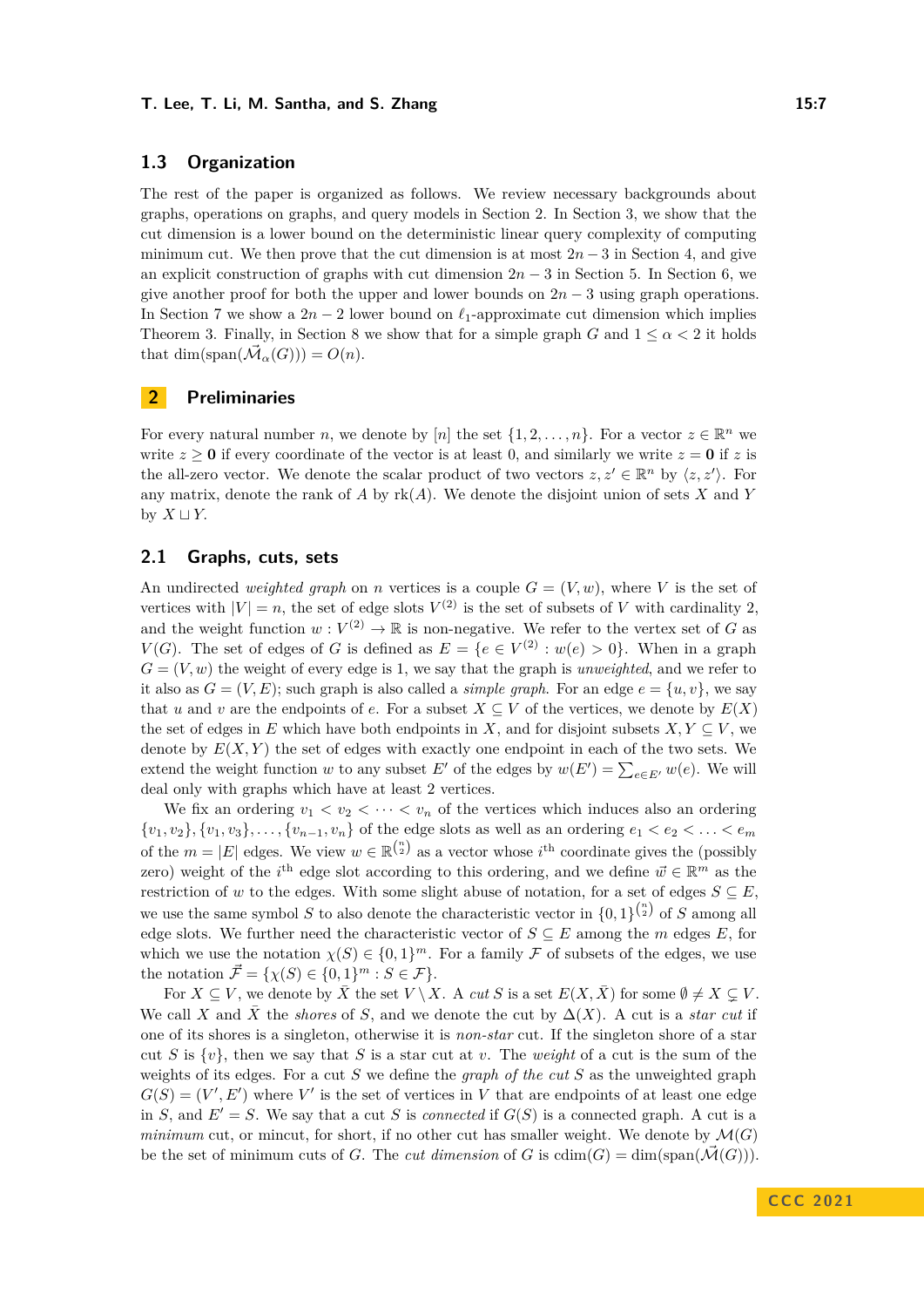## **15:8 On the Cut Dimension of a Graph**

Let *V* be a set of size *n*. Two sets  $X, Y \subseteq V$  are said to *overlap* if  $X \cap Y \neq \emptyset$ ,  $\overline{X} \cap Y \neq \emptyset$  $\emptyset, X \cap \overline{Y} \neq \emptyset$ . A family G of subsets of V is said to be *laminar* if for all  $X, Y \in \mathcal{G}$  it holds that *X* and *Y* do not overlap. A set family  $\mathcal{G} \subseteq 2^V$  is said to be *closed under overlaps* if for every *X, Y* ∈ G that overlap it holds that  $X \cap Y$ ,  $X \cup Y \in \mathcal{G}$ . A laminar subset  $\mathcal{L} \subseteq \mathcal{G}$  is said to be *maximal in* G if for every  $X \in \mathcal{G} - \mathcal{L}$  there is a  $Y \in \mathcal{L}$  such that X, Y overlap. We say a laminar subset  $\mathcal L$  is maximal if it is maximal in  $2^V$ .

The sets *X, Y*  $\subseteq$  *V cross* if they overlap and additionally  $\bar{X} \cap \bar{Y} \neq \emptyset$ . Note that if *X, Y* cross then so do *X*,  $\bar{Y}$ . A set family  $\mathcal{G} \subseteq 2^V$  is said to be *cross-free* if for all  $X, Y \in \mathcal{G}$  it holds that *X* and *Y* do not cross. Observe that if *X* and *Y* do not cross then either *Y* or  $\overline{Y}$  is a subset of *X* or  $\overline{X}$ . Let  $G = (V, w)$  be a graph with *n* vertices. Two cuts  $\Delta(X)$  and  $\Delta(Y)$  of *G* are *crossing* if *X* and *Y* are crossing. Let  $\mathcal{F} = {\Delta(X_1), \ldots, \Delta(X_k)}$  be a set of cuts of *G*. We say that F is *cross-free family of cuts* if  $\mathcal{G} = \{X_1, \ldots, X_k\}$  is cross-free. Note that it does not matter which shore we take to be in  $\mathcal{G}$ .

There is a close relationship between cross-free families of cuts and laminar sets. Let  $\mathcal{F} = {\Delta(X_1), \ldots, \Delta(X_k)}$  be a cross-free family of cuts where each  $X_i \subseteq V$ , and let  $X'_i = X_i$ if  $v_1 \notin X_i$  and  $X'_i = \overline{X}_i$  otherwise. The *beach* of  $\mathcal F$  is the set  $\mathcal G = \{X'_1, \ldots, X'_k\}$ . For a family of sets  $\mathcal{G} \subseteq 2^V$  we say that it is *proper* if  $\emptyset, V \notin \mathcal{G}$ , and we say that it is *complement free* if it does not contain *X*, *Y* with  $Y = \overline{X}$ .

<span id="page-7-1"></span> $\triangleright$  Claim 4. Let F be a cross-free family of distinct cuts and G its beach. Then G is proper, complement free and laminar.

Proof. First, G does not contain ∅ or V because these are not shores of cuts. It is complement free because  $\mathcal F$  contains distinct cuts, and its beach contains exactly one representative shore from each cut. Finally, we show that it is laminar. Let  $X_1, X_2 \in \mathcal{G}$ . By definition of a beach, neither of these sets contain  $v_1$ , thus  $\bar{X}_1 \cap \bar{X}_2 \neq \emptyset$ . Therefore if  $X_1, X_2$  overlapped they would also cross, in contradiction to  $\mathcal F$  being a cross-free family of cuts.

A mincut is *crossless* if no other mincut crosses it. Observe that a star mincut is always crossless. Also, if a mincut  $\Delta(X)$  is crossless then for every mincut  $\Delta(Y)$ , either *Y* or *Y* is a subset of *X* or *X*. Crossing mincuts have a nice structural property which was already observed by [\[6\]](#page-31-4).

<span id="page-7-2"></span>▷ Claim 5. Let *G* = (*V, w*) be a weighted graph. If ∆(*X*)*,* ∆(*Y* ) ∈ M(*G*) cross then  $\Delta(X \cap Y), \Delta(X \cup Y) \in \mathcal{M}(G).$ 

Proof. We have  $\Delta(X \cap Y) \neq \emptyset$  and  $\Delta(X \cup Y) \neq V$  because  $\Delta(X)$  and  $\Delta(Y)$  cross. The cut function is submodular therefore we have

 $w(\Delta(X \cap Y)) + w(\Delta(X \cup Y)) \leq w(\Delta(X)) + w(\Delta(Y)).$ 

Let *c* be the weight of a minimum cut in *G*. Then the right hand side of the above inequality is equal to 2*c*, while its left hand side is at least 2*c*. Therefore  $w(\Delta(X \cap Y)) + w(\Delta(X \cup Y)) = 2c$ from which the statement follows.  $\lhd$ 

## **2.2 Operations on graphs**

<span id="page-7-0"></span>We will use several operations on graphs. The first of these is the *direct union*.

 $\triangleright$  **Definition 6** (direct union). For two graphs  $G_0 = (V_0, w_0), G_1 = (V_1, w_1)$  with disjoint *vertex sets, and for vertices*  $v_0 \in V_0$  *and*  $v_1 \in V_1$ *, the* direct union *of*  $G_0$  *and*  $G_1$  *at vertices*  $v_0, v_1$  *is the fusion of the two by identifying*  $v_0$  *and*  $v_1$ *. Formally, the direct union is*  $G_0^{v_0} \oplus G_1^{v_1} = (V, w)$  where  $V = (V_0 \cup V_1 \cup \{v\}) \setminus \{v_0, v_1\}$ , for a new vertex  $v \notin V_0 \cup V_1$ . The  $weight\ function\ of\ G_0^{v_0} \oplus G_1^{v_1}$  *is defined by*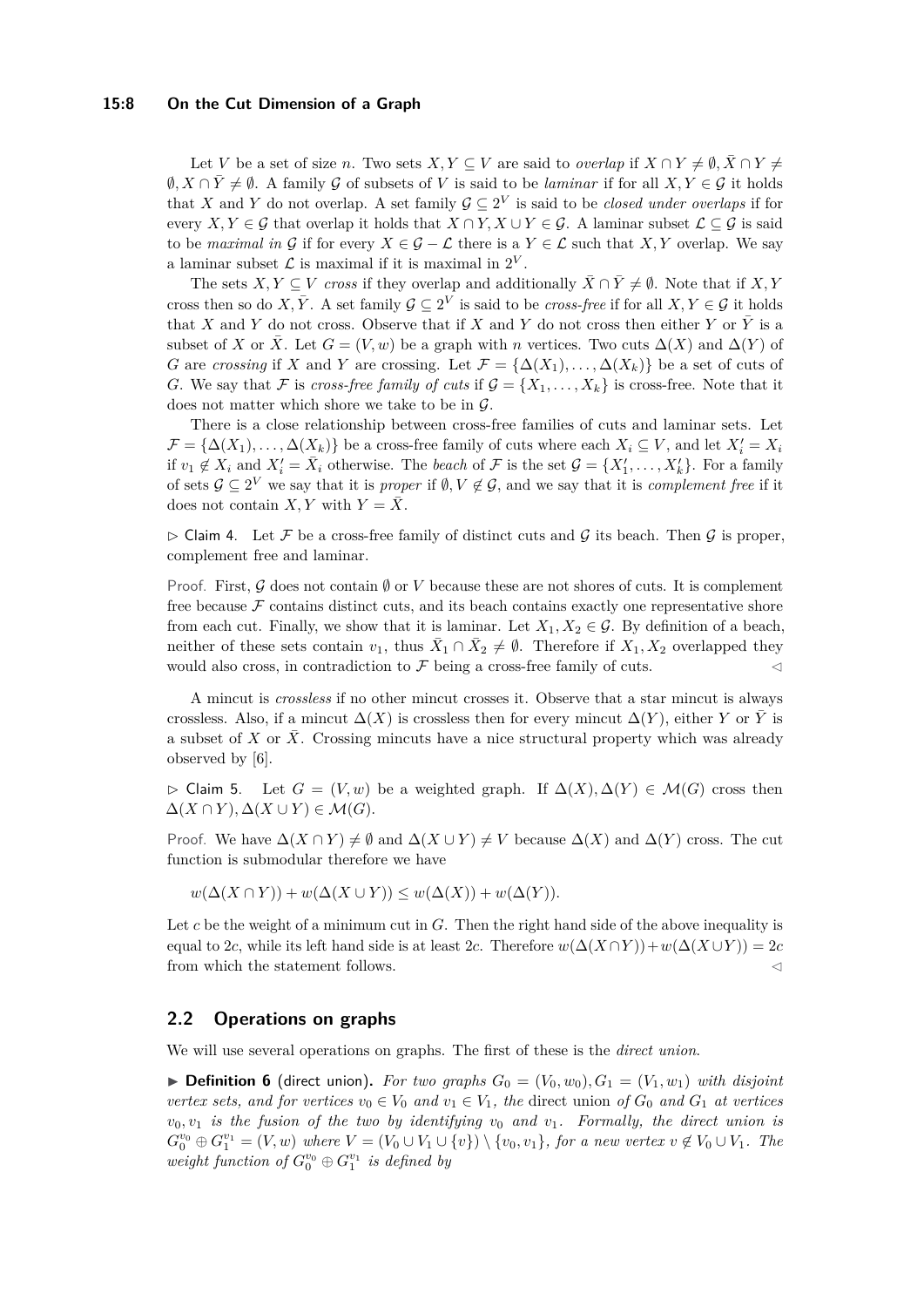$$
w(\{x,y\}) = \begin{cases} w_b(\{x,y\}) & \text{if } x,y \in V_b \setminus \{v_b\}, b \in \{0,1\}, \\ w_b(\{x,v_b\}) & \text{if } x \in V_b \setminus \{v_b\}, y = v, b \in \{0,1\}, \\ 0 & \text{otherwise.} \end{cases}
$$

The cut dimension of a direct union is a simple function of the cut dimensions of its components.

 $\triangleright$  Claim 7. Let  $G = G_0^{v_0} \oplus G_1^{v_1}$  be the direct union of  $G_0$  and  $G_1$  at vertices  $v_0, v_1$ . Let  $c_b$ be the weight of a minimum cut in  $G_b$ , for  $b = 0, 1$ . Then  $\text{cdim}(G) = \text{cdim}(G_0) + \text{cdim}(G_1)$ if  $c_0 = c_1$ , and  $cdim(G) = cdim(G_b)$  if  $c_b < c_{1-b}$ .

Proof. Let  $\Delta(X)$  be an arbitrary cut of *G* where  $v \notin X$ . If  $X \nsubseteq V_b$ , for  $b \in \{0,1\}$ , then the weight of the cut  $\Delta(X)$  is at least  $c_0 + c_1$ , and therefore it is not a minimum cut. If *X* ⊆ *V*<sup>*b*</sub>, for some *b* ∈ {0, 1} then the weight of  $\Delta$ (*X*) in *G* is the same as the weight of</sup>  $\Delta(X)$  in  $G_b$ . Therefore if  $c_0 = c_1$  then every mincut in  $G_0$  and every mincut of  $G_1$  is a mincut of *G*, and these are the only mincuts. Since their supports are disjoint, we have  $cdim(G) = cdim(G_0) + cdim(G_1)$ . If  $c_b < c_{1-b}$  then only the mincuts of  $G_b$  are mincuts of *G*, and therefore  $\text{cdim}(G) = \text{cdim}(G_b)$ .

The next two operations, which are inverses of each other, give a decomposition of a graph along a cut into two smaller graphs, and a composition of two graphs into a bigger one by unfolding a star cut in each components. The decomposition operation was essentially defined in [\[7\]](#page-31-6). Let  $G = (V, w)$  be a weighted graph and let Z be a cut in G with shores  $X_0$ and  $X_1 = V \setminus X_0$ . The *separation* of *G* along the cut *Z*, denoted by  $\text{sep}(G, Z)$ , is the set of two graphs  $\{G_0 = (V_0, w_0), G_1 = (V_1, w_1)\}$ , where  $V_b = X_b \cup \{v_{1-b}\}$ , for  $b = 0, 1$  with new vertices  $v_0, v_1$ . The respective weight functions are defined by  $w_b({x, y}) = w({x, y})$  for any  $x, y \in X_b$ , and  $w_b({x, v_{1-b}}) = \sum_{y \in V_{1-b}} w({x, y})$  for any  $x \in X_b$ .

Let  $G_0 = (V_0, w_0), G_1 = (V_1, w_1)$  be two graphs on disjoint vertex sets, and let  $v_b \in V_{1-b}$ be arbitrary vertices for  $b \in \{0, 1\}$ . The *merge* of  $G_0$  and  $G_1$  along the vertices  $v_1, v_0$ , denoted by mer $({G_0, v_1), (G_1, v_0)}$ , is the graph  $G = (V, w)$ , where  $V = (V_0 \cup V_1) \setminus \{v_0, v_1\}$ . The weight function in *G* is defined by  $w({x, y}) = w_b({x, y})$  if  $x, y \in V_b$ , for  $b \in \{0, 1\}$ , and

 $w({x, y}) = w_0({x, v_1})w_1({v_0, y})$ *,* if  $x \in V_0$  and  $y \in V_1$ .

It follows from the definitions sep is the left inverse of mer if the star cut at  $v_1$  in  $V_0$  and the star cut at  $v_0$  in  $V_1$  both have weight one, and sep is the right inverse of mer if the weight of the cut *Z* is one. We formally state the former property.

<span id="page-8-0"></span> $\rhd$  Claim 8. Let  $G_0 = (V_0, w_0)$  and  $G_1 = (V_1, w_1)$  have disjoint vertex sets, and let  $v_b \in V_{1-b}$ such that  $w_b(\Delta(v_{1-b})) = 1$ , for  $b = 0, 1$ . Let *Z* be the cut in mer({( $G_0, v_1$ ),  $(G_1, v_0)$ }) whose shores are  $V_0 \setminus \{v_1\}$  and  $V_1 \setminus \{v_0\}$ . Then  $w(Z) = 1$  and

 $\text{sep}(\text{mer}(\{(G_0, v_1), (G_1, v_0)\}), Z) = \{G_0, G_1\}.$ 

## **2.3 Query models**

 $\triangleright$  **Definition 9** (MINCUT<sub>n</sub>). The input in the MINCUT<sub>n</sub> problem is an *n*-vertex weighted *undirected graph*  $G = (V, w)$ *. The required output on G is the weight of a minimum cut in G*.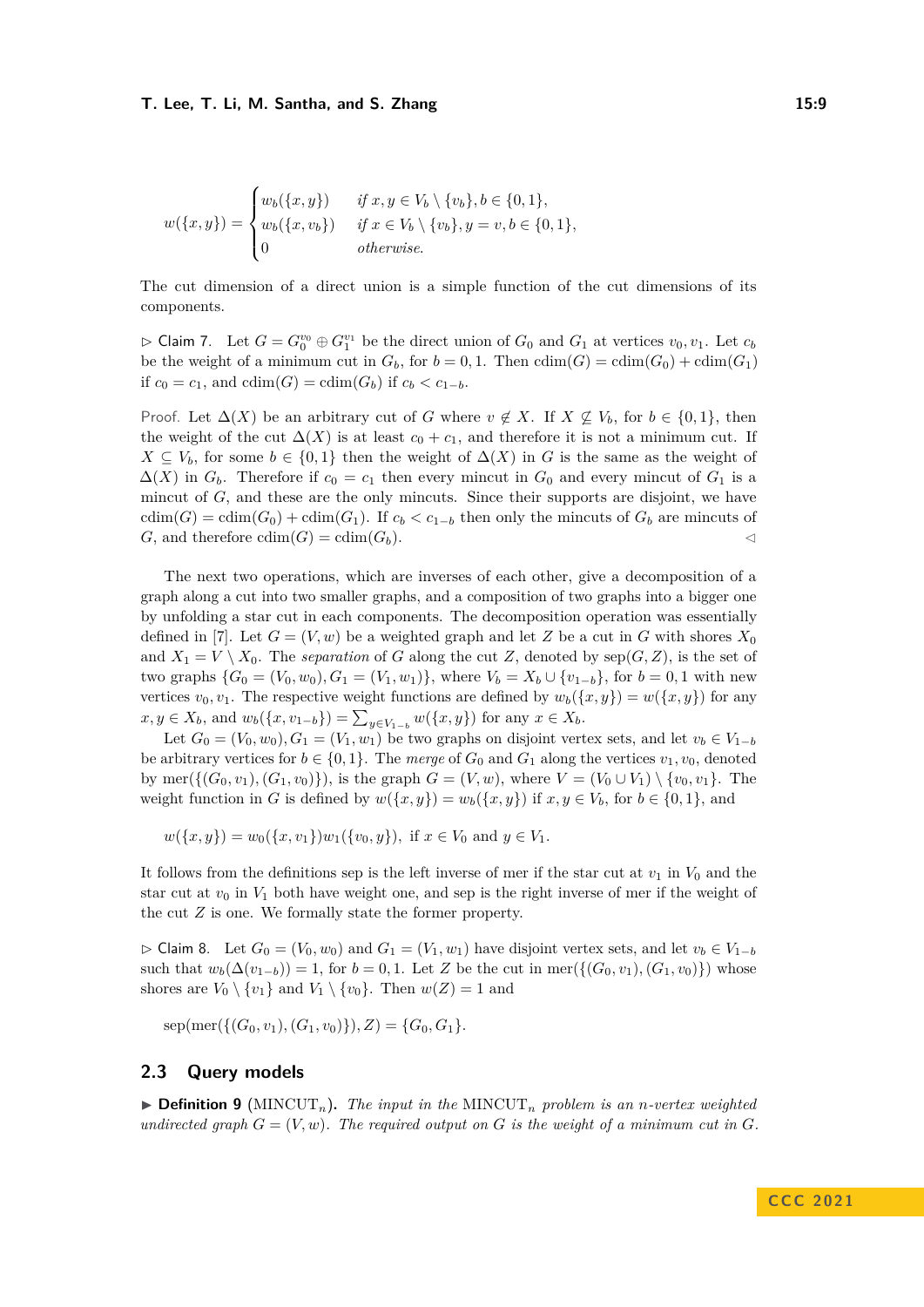## **15:10 On the Cut Dimension of a Graph**

A deterministic algorithm correctly solves the MINCUT<sub>n</sub> problem if it outputs the correct mincut weight for every *n*-vertex input graph *G*. We consider algorithms given two models of query access to the input graph  $G = (V, w)$ , linear queries and cut queries. A *linear query* for *G* is a vector  $x \in \mathbb{R}^{\binom{n}{2}}$ , and the query is answered by  $\langle x, w \rangle$ . A cut query is a vector  $x \in \{0,1\}^{n \choose 2}$  which is the characteristic vector of a cut in the complete *n*-vertex graph. The answer to a cut query is again  $\langle x, w \rangle$ . Clearly any cut query algorithm can be simulated by a linear query algorithm.

We use  $D_{\text{cut}}(\text{MINCUT}_n)$  to denote the minimum, over all deterministic query algorithms A that correctly solve MINCUT<sub>n</sub>, of the maximum over all *n*-vertex input graphs  $G = (V, w)$ of the number of cut queries made by  $\mathcal A$  on  $G$ .  $D_{lin}(MINCUT_n)$  is defined analogously for linear queries.

Some authors instead define the output of the minimum cut problem to be a cut *S* that achieves the minimum weight, rather than the weight itself. Over *n*-vertex weighted graphs let us denote this problem as  $ARGMINCUT_n$ . For linear and cut queries, an algorithm that finds a minimum cut *S* can also return the weight of *S* with one additional query. Thus  $D_{\text{lin,cut}}(\text{ARGMINCUT}_n) \geq D_{\text{lin,cut}}(\text{MINCUT}_n) - 1$ , and the lower bounds we prove for MINCUT<sub>n</sub> can be applied, minus 1, to ARGMINCUT<sub>n</sub> as well.

## <span id="page-9-0"></span>**3 Lower bounds on the linear query complexity of MINCUT**

Graur et al. [\[13\]](#page-32-0) introduce the cut dimension as a means to show lower bounds on the deterministic cut query complexity of computing minimum cut.

<span id="page-9-1"></span> $\blacktriangleright$  **Theorem 10** ([\[13\]](#page-32-0)). If there is an *n*-vertex weighted graph  $G = (V, w)$  with cdim( $G$ ) = *k*  $then D_{\text{cut}}(\text{MINCUT}_n) \geq k.$ 

We show that this theorem even holds with respect to a stronger computational model where the algorithm is able to make linear queries. We also give a generalization of the cut dimension to a quantity which is at least as large, and can be strictly larger, that we call the  $\ell_1$ -approximate cut dimension. We now give an overview of the Graur et al. [\[13\]](#page-32-0) argument in the context of linear queries and how we can extend it.

The proof of Theorem [10](#page-9-1) is based on an adversary argument. Suppose a deterministic algorithm makes *k* linear queries and consider the execution of the algorithm on a fixed *n*-vertex graph  $G = (V, w)$  whose set of minimum cuts is  $\mathcal{M}(G)$ . Make a  $k$ -by- $\binom{n}{2}$  matrix *A* whose rows are the query vectors asked by the algorithm. Suppose we can find a vector  $z \in \mathbb{R}^{\binom{n}{2}}$  such that

**1.**  $w − z ≥ 0$ ,

2.  $Az = 0$ ,

**3.** There is a cut  $S \in \mathcal{M}(G)$  such that  $\langle S, z \rangle > 0$ .

The existence of such a vector *z* means the algorithm cannot correctly compute minimum cut weight on all weighted *n*-vertex graphs. The reason is that  $G' = (V, w - z)$  is a valid nonnegatively weighted graph by (1), has the same answers on all queries asked by the algorithm by (2), and by (3) has minimum cut weight at most  $\langle S, w - z \rangle = \langle S, w \rangle - \langle S, z \rangle \langle S, w \rangle$ , which is strictly less than the minimum cut weight of *G*. As with *k* queries the algorithm cannot distinguish whether the input is  $G$  or  $G'$ , it cannot correctly output the minimum cut weight for all *n*-vertex weighted graphs.

A weaker condition than (3) suffices for this argument to work. Suppose that the minimum cut weight in  $G$  is  $c^*$ . Then the argument still goes through with the condition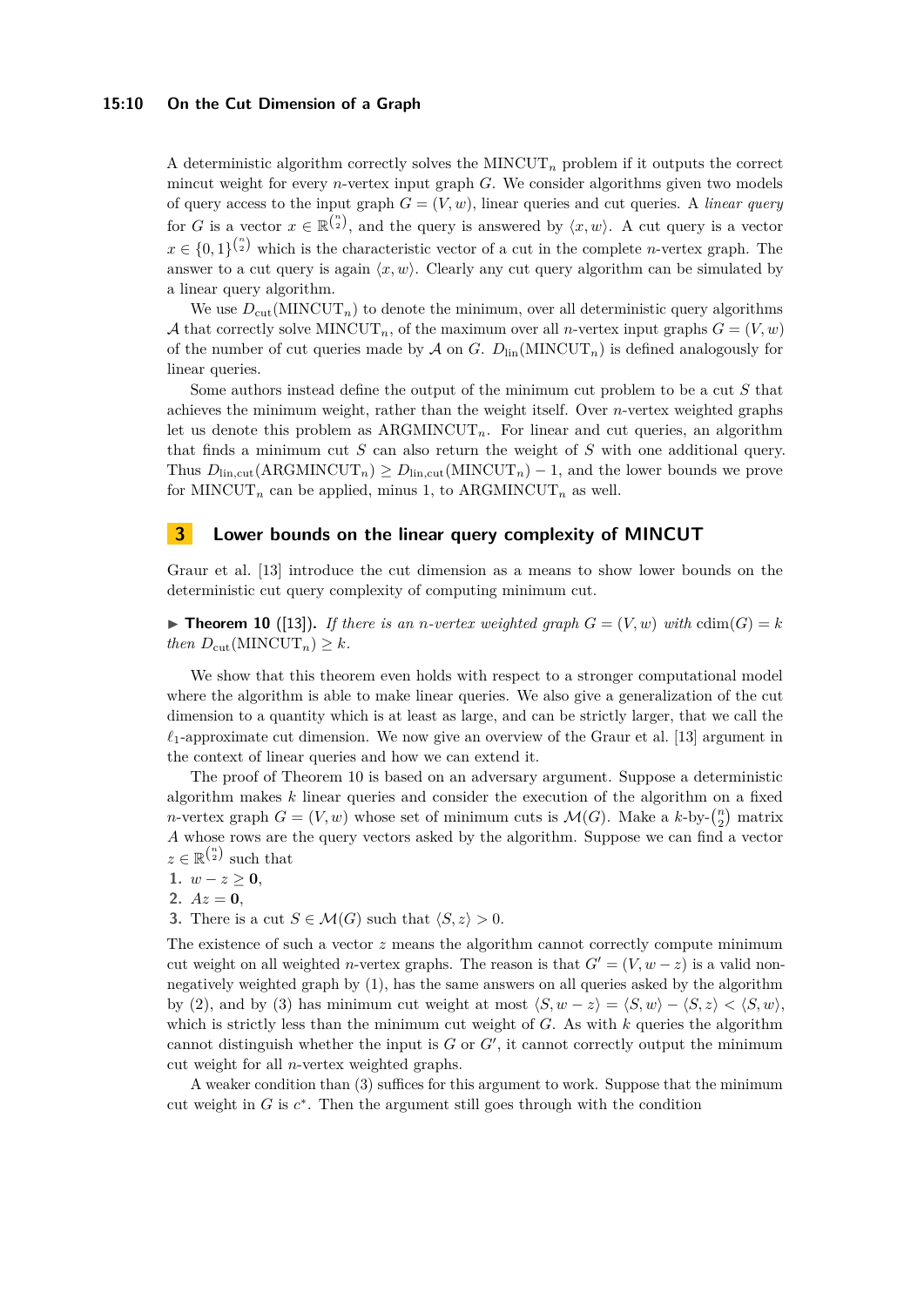**3'.** There is a cut *S* such that  $\langle S, z \rangle > \langle S, w \rangle - c^*$ .

This is because the algorithm cannot distinguish the graph *G* with minimum cut weight *c* ∗ from the graph  $G' = (V, w - z)$  which has minimum cut weight at most  $\langle S, w - z \rangle < c^*$ .

In order to understand what kind of bound this argument gives, for fixed *w, A, S* we define the quantity  $\alpha(w, A, S)$  which is given by the following linear program.

$$
\alpha(w, A, S) = \underset{z}{\text{maximize}} \quad \langle S, z \rangle
$$
  
subject to  $w - z \ge 0$   
 $Az = \mathbf{0}$ 

Taking the dual of this program gives

$$
\alpha(w, A, S) = \underset{v}{\text{minimize}} \quad \langle S - A^T v, w \rangle
$$
  
subject to 
$$
S - A^T v \ge 0
$$

The dual tells us that a vector  $z$  having large overlap with  $S$  and satisfying items  $(1), (2)$ above exists iff the vector *S* is *far away* from the rowspace of *A*. The notion of far away here is a one-sided  $\ell_1$  distance weighted by *w*. It is one-sided because the condition  $S-A^T v \geq 0$  tells us we are looking to approximate *S* by vectors in the rowspace of *A* that are entrywise at most *S*. As  $S-A^T v \ge 0$  and  $w \ge 0$  this means  $\langle S-A^T v, w \rangle = \sum_i |w(i) \cdot (S(i)-A^T v)| = ||S-A^T v||_{1,w}$ , where  $||u||_{1,w}$  is defined to be  $\sum_i |u(i)w(i)|$ . Thus the value of the dual can be interpreted as the one-sided  $\|\cdot\|_{1,w}$  distance between *S* and the rowspace of *A*.

This leads us to define an *ℓ*<sup>1</sup> approximate version of the cut dimension. The notion we need is given by the following definitions.

▶ **Definition 11** (one-sided row-by-row  $\ell_1$ -approximate rank). Let  $Y \in \mathbb{R}^{M \times N}$  be a matrix,  $w \in \mathbb{R}^N$  *a weight vector and*  $c \in \mathbb{R}^M$  *a cost vector. We define the*  $(w, c)$  *one-sided row-by-row*  $\ell_1$ -approximate rank of Y to be the minimum rank of a matrix  $\tilde{Y}$  such that  $\tilde{Y} \leq Y$  and  $||Y(i,:)-\tilde{Y}(i,:)||_{1,w}$  ≤ *c*(*i*)*, for all* 1 ≤ *i* ≤ *M.* 

 $\blacktriangleright$  **Definition 12** ( $\ell_1$ -approximate cut dimension). Let  $G = (V, w)$  be an *n*-vertex weighted *undirected graph with minimum cut weight*  $c^*$ . Let  $M$  be  $(2^{n-1}-1)$ *-by-* $\binom{n}{2}$  *matrix whose rows*  $are S \in \{0,1\}^{n \choose 2}$  *for all cuts S of G. Let*  $c = Mw - c^* \mathbf{1}$ *, where* **1** *is the all one vector. Then the*  $\ell_1$ -approximate cut dimension of *G*, denoted  $\widetilde{\text{cdim}}(G)$ , is the  $(w, c)$  one-sided row-by-row  $\ell_1$ *-approximate rank of*  $M$ *.* 

<span id="page-10-0"></span> $\blacktriangleright$  **Theorem 13.** If there is an *n*-vertex graph weighted graph  $G = (V, w)$  with  $\widetilde{\text{cdim}}(G) = k$ *then*  $D_{lin}(\text{MINCUT}_n) \geq k$ *.* 

**Proof.** Let  $G = (V, w)$  be a graph with  $\widetilde{\text{cdim}}(G) = k$  and let  $c^*$  be the minimum cut weight of *G*. Suppose for contradiction there is a deterministic *k* − 1 linear query algorithm that correctly computes the minimum cut of any *n*-vertex graph. Run this algorithm answering queries according to *G* and package the queries into a  $(k-1)$ -by- $\binom{n}{2}$  matrix *A*.

<span id="page-10-1"></span>As the algorithm is correct, for every cut *S* of *G* it must be the case that  $\alpha(w, A, S) \leq$  $\langle S, w \rangle - c^*$ . If not, the graph  $G' = (V, w - z)$ , where *z* is an optimal solution to the primal of  $\alpha(w, A, S)$ , has minimum cut weight strictly smaller than  $c^*$ , yet  $G'$  cannot be distinguished from *G* by the algorithm. Thus by the dual formulation of  $\alpha(w, A, S)$ , this means that for every cut *S* of *G* there is a vector  $\tilde{S} = A^T v$  in the rowspace of *A* such that  $\tilde{S} \leq S$  and  $||S - \tilde{S}||_{1,w}$  ≤  $\langle S, w \rangle - c^*$ . The matrix  $\tilde{M}$  whose rows are  $\tilde{S}$  for all cuts *S* therefore witnesses that  $\text{cdim}(G) \leq \text{rk}(A) \leq k-1$ , a contradiction.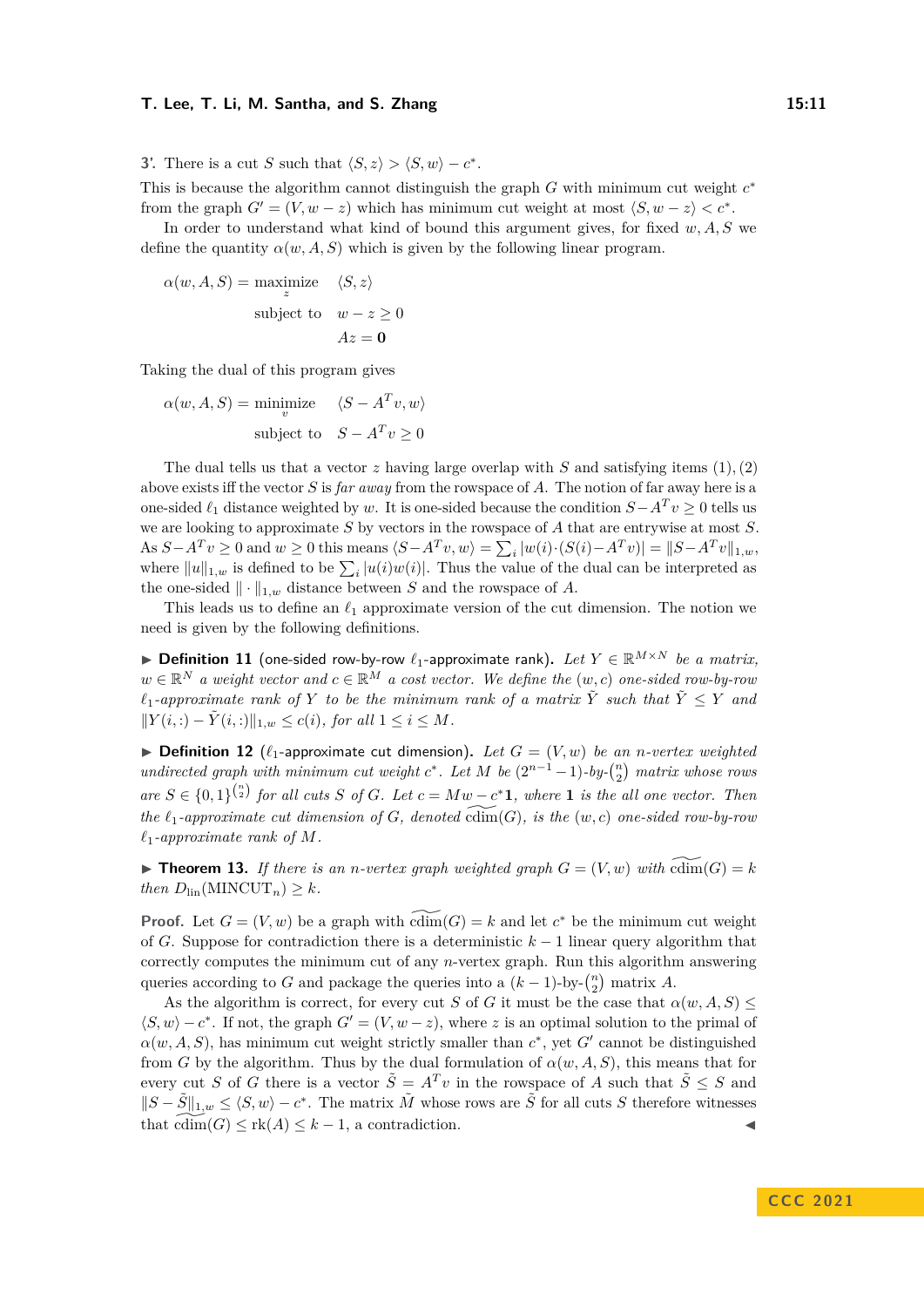▶ **Lemma 14.** For any weighted graph  $G = (V, w)$  we have  $cdim(G) \leq \widetilde{cdim}(G)$ .

**Proof.** Suppose that  $G = (V, w)$  has minimum cut weight  $c^*$ , and let  $\mathcal{M}(G)$  be the set of minimum cuts of *G*. Let *M* be the  $(2^{n-1} - 1)$ -by- ${n \choose 2}$  matrix whose rows are  $S \in \{0,1\}^{{n \choose 2}}$ for all cuts *S* of *G* and let  $c = Mw - c^*$ .

Let *Y* be the submatrix of *M* where rows are restricted to cuts in  $\mathcal{M}(G)$  and columns are restricted to the edge slots *e* where  $w(e) > 0$ . Thus the rows of Y are exactly the vectors  $\chi(S)$  for  $S \in \mathcal{M}(G)$ . and the rank of *Y* is cdim(*G*). Any matrix  $\tilde{M}$  which satisfies  $\tilde{M} \leq M$ and  $||M(i,:) - M(i,:)||_{1,w} \le c(i)$  for all *i* must contain *Y* as a submatrix, as  $c(i) = 0$  for rows *i* that correspond to minimum cuts and *w* is positive on the edge slots labeling the columns of *Y*. Thus  $rk(M) \geq rk(Y)$  for any  $(w, c)$  one-sided row-by-row  $\ell_1$  approximation  $\tilde{M}$  of M, giving the lemma.

In Section [7](#page-24-0) we will see that  $\text{cdim}(G)$  can be strictly larger than  $\text{cdim}(G)$ . From Theorem [13](#page-10-0) and Lemma [14](#page-10-1) we obtain the following corollary.

 $\triangleright$  **Corollary 15.** *If there is an n-vertex weighted graph*  $G = (V, w)$  *with* cdim( $G$ ) = *k then*  $D_{lin}(\text{MINCUT}_n) \geq k$ .

# <span id="page-11-1"></span>**4 The cut dimension is at most**  $2n - 3$

In this section we prove Theorem [1](#page-2-0) that  $\dim(G) \leq 2n-3$  for any undirected weighted graph *G* on  $n \geq 2$  vertices. This will follow from two facts:

**1.** For *n* ≥ 2 a cross-free family of cuts in an *n*-vertex graph has cardinality at most 2*n* − 3. **2.** If  $\mathcal{L} \subseteq \mathcal{M}(G)$  is a maximal cross-free subset of the mincuts of G then span( $\vec{\mathcal{L}}$ ) =  $span(\overline{\mathcal{M}}(G)).$ 

We remind the reader that  $\mathcal{L} = \{\chi(S) : S \in \mathcal{L}\}\$  where  $\chi(S) \in \{0,1\}^{|E|}\$  is the characteristic vector of the cut *S* amongst the edges of *G*.

These two facts are presented in the next two subsections.

## <span id="page-11-0"></span>**4.1 Cardinality of a cross-free family of cuts**

Recall from Claim [4](#page-7-1) that if  $\mathcal L$  is a cross-free family of cuts then the beach  $\mathcal G$  of  $\mathcal L$  is a laminar family of sets. A standard inductive proof shows that a laminar family of subsets of a universe of cardinality *n* that contains no singletons has size at most *n* − 1, and thus a laminar family in general has size at most 2*n* − 1. A beach has the additional properties of being proper and complement free which allows one to prove an upper bound of  $2n - 3$ . This is mentioned by Goemans [\[11\]](#page-31-10) in the paragraph after Theorem 4 under the heading "Size of a Laminar Family", who observes that the standard inductive proof also implies the bound is attained only if the family includes the universe and at least one set and its complement. See also Corollary 2.15 of [\[22\]](#page-32-12), where it is shown that a proper laminar family has cardinality at most  $2n - 2$ .

<span id="page-11-2"></span>▶ **Lemma 16.** *Let*  $n \geq 2$ , *V a set of cardinality n, and*  $\mathcal{G} \subseteq 2^V$  *be a family of sets which is proper and laminar. Then*  $|\mathcal{G}| \leq 2n - 2$ *. If*  $\mathcal{G}$  *is proper, laminar, and complement free then*  $|\mathcal{G}| \leq 2n-3$ *.* 

**Proof.** First we show the  $2n - 2$  upper bound. We prove by induction. Consider first the base case where  $n = 2$  and  $V = \{v_1, v_2\}$ . As  $\emptyset, V \notin \mathcal{G}$  the only possible elements to include in G are  $\{v_1\}$ ,  $\{v_2\}$  and  $|\mathcal{G}| \leq 2 = 2n - 2$ .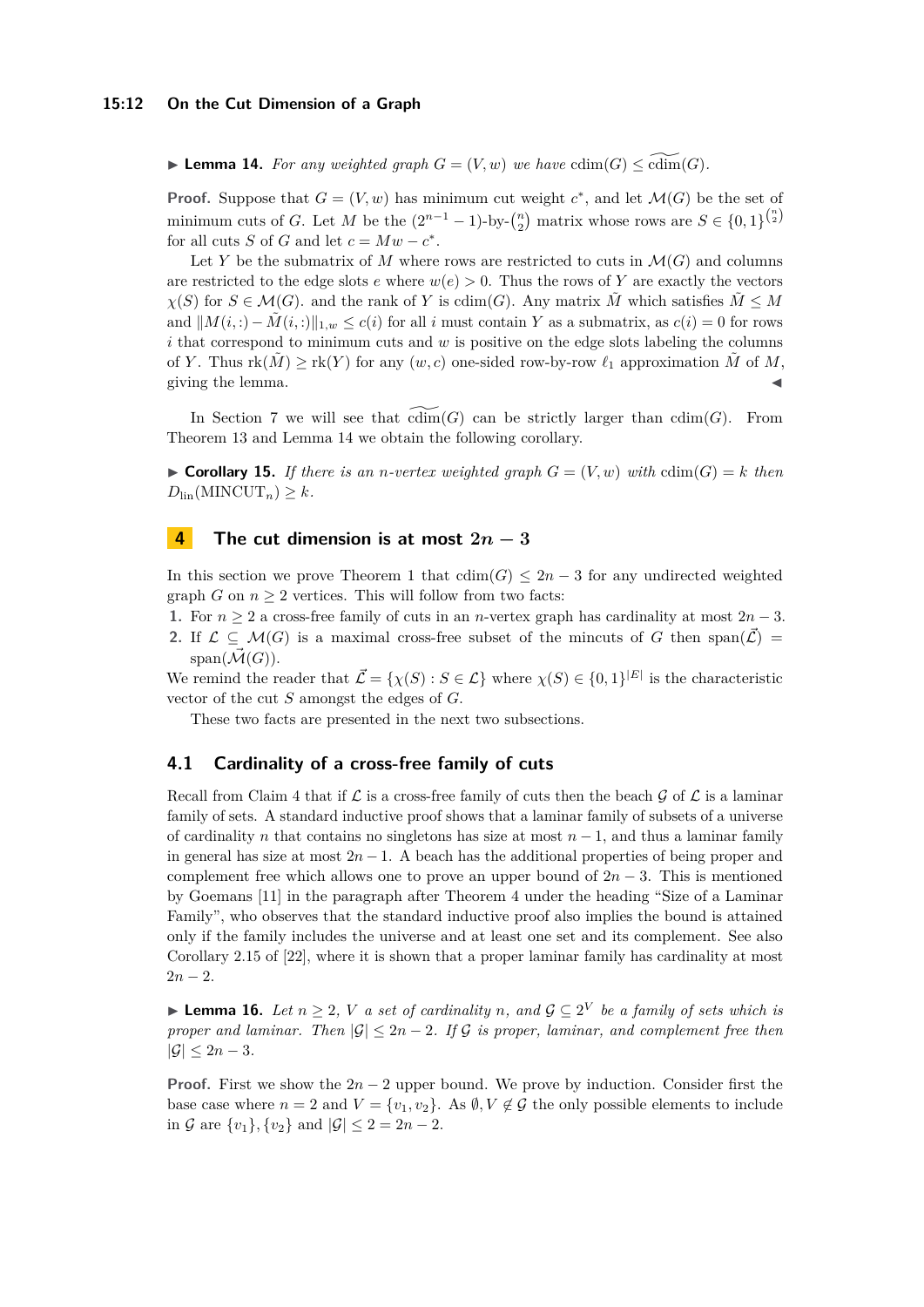Now we assume the statement is true for families of sets on a universe of *n* − 1 elements and show it holds for families of sets on a universe of size *n*. Let  $\mathcal{G} \subseteq 2^V$  be a proper laminar family. We say that *X* ∈ G is maximal if there is no set  $Y \in \mathcal{G}$  with  $X \subset Y$ . Let  $X_1, \ldots, X_m$ be the maximal sets in G. Note that we must have  $X_i \cap X_j = \emptyset$  for all  $i \neq j \in [m]$ . This is because for distinct maximal sets  $X_i - X_j$ ,  $X_j - X_i \neq \emptyset$  thus if  $X_i \cap X_j \neq \emptyset$  they would be overlapping. If  $\cup_{i=1}^m X_i \subsetneq V$  then the result already holds by the induction hypothesis. Thus we may assume  $m \geq 2$  and  $X_1, \ldots, X_m$  form a partition of *V*. The family  $\mathcal{F}_1 = \{ Y : Y \subsetneq X_1 \}$ is a laminar family on the universe  $X_1$  which does not contain  $X_1$ . Hence by the induction hypothesis it has at most  $2|X_1| - 2$  many sets. This holds for all  $i = 1, \ldots, m$ , thus including  $X_1, \ldots, X_m$  the total number of sets is  $\sum_{i=1}^m 2|X_i| - m \leq 2n - 2$ .

Now we show the  $2n-3$  upper bound additionally assuming the family is complement free. We show this result directly using the upper bound of  $2n - 2$  we have just shown on the size of proper laminar families. Let  $\mathcal{G} \subseteq 2^V$  be proper, laminar, and complement free, and let  $X_1, \ldots, X_m$  be the maximal sets in  $\mathcal{G}$ , which again must be disjoint. The number of subsets strictly contained in  $X_i$  is at most  $2|X_i| - 2$  by the previous result. Thus, including  $X_1, \ldots, X_m$  we can upper bound the size of  $\mathcal G$  by  $\sum_{i=1}^m 2|X_i| - m$ . If  $m > 2$  then the upper bound of  $2n-3$  already holds. If  $m=1$  then as G is a proper family we must have  $|X_1| \leq n-1$  in which case the upper bound of  $2n-3$  holds as well. Finally, consider the case  $m = 2$ . In this case, if  $|X_1 \cup X_2| < n$  then the bound already holds. If  $X_1 \cup X_2 = V$  then  $X_2 = \overline{X}_1$  and we must exclude one of these sets, giving a bound of  $2n - 2 - 1 = 2n - 3$ . ◀

▶ Remark 17. From the proof in the proper, laminar, complement-free case we can observe for what maximal sets equality in the upper bound can hold. The first is the case where there are three maximal sets  $X_1, X_2, X_3$  that form a partition of [n]. With  $V = [6]$  and example of this type saturating the bound is  $\mathcal{G} = \{ \{1\}, \ldots, \{6\}, \{1,2\}, \{3,4\}, \{5,6\} \}$ . The second is the case where there are two maximal sets  $X_1, X_2$  that form a partition of  $[n]$ and exactly one of  $X_1, X_2$  is not included. The latter includes the case where there is a single maximal set  $X_1$  of size  $|X_1| = n - 1$ . For  $V = [6]$ , an example of this type is  $\mathcal{G} = \{ \{2\}, \ldots, \{6\}, \{2,3\}, \{2,3,4\}, \{2,3,4,5\}, \{2,3,4,5,6\} \}.$ 

Chandran and Ram (Lemma 2.13 in [\[5\]](#page-31-7)) show that if the set  $\mathcal{M}(G)$  of minimum cuts of a graph *G* is cross-free, then  $|\mathcal{M}(G)| \leq 2n - 3$ . This is an easy corollary of Lemma [16,](#page-11-2) which gives something more general.

<span id="page-12-0"></span>▶ **Corollary 18.** Let  $G = (V, w)$  be a graph on  $n \geq 2$  vertices. Let  $\mathcal{L} \subseteq \mathcal{M}(G)$  be a subset of *minimum cuts that is cross-free. Then*  $|\mathcal{L}| \leq 2n - 3$ *.* 

# **4.2 Spanning**

Let  $\mathcal{L} \subseteq \mathcal{M}(G)$  be a maximal cross-free subset of  $\mathcal{M}(G)$ . Here maximal means that for any cut  $S \in \mathcal{M}(G) \setminus \mathcal{L}$  there is a cut  $T \in \mathcal{L}$  that crosses *S*. The fact that span $(\vec{\mathcal{L}})$  = span $(\vec{\mathcal{M}}(G))$ essentially follows from a key lemma of Jain in his factor of 2 approximation algorithm for the survivable network design problem (Lemma 4.2 in [\[18\]](#page-32-9)). Another application of a similar lemma can be found in Goeman's approximation algorithm for the bounded-degree minimum spanning tree problem [\[11\]](#page-31-10).

The context of Jain's lemma is slightly different than ours, as we now explain. Instead of mincuts, Jain considers the set of cuts  $\mathcal T$  which saturate the inequalities of a particular linear program. He shows that the set  $\mathcal T$  has the property that if  $\Delta(X), \Delta(Y) \in \mathcal T$  cross then either

**1.**  $\Delta(X \cap Y)$ ,  $\Delta(X \cup Y) \in \mathcal{T}$  and  $\chi(\Delta(X)) + \chi(\Delta(Y)) = \chi(\Delta(X \cap Y)) + \chi(\Delta(X \cup Y))$ , or 2.  $X \setminus Y, Y \setminus X \in \mathcal{T}$  and  $\chi(\Delta(X)) + \chi(\Delta(Y)) = \chi(\Delta(X \setminus Y)) + \chi(\Delta(Y \setminus X))$ .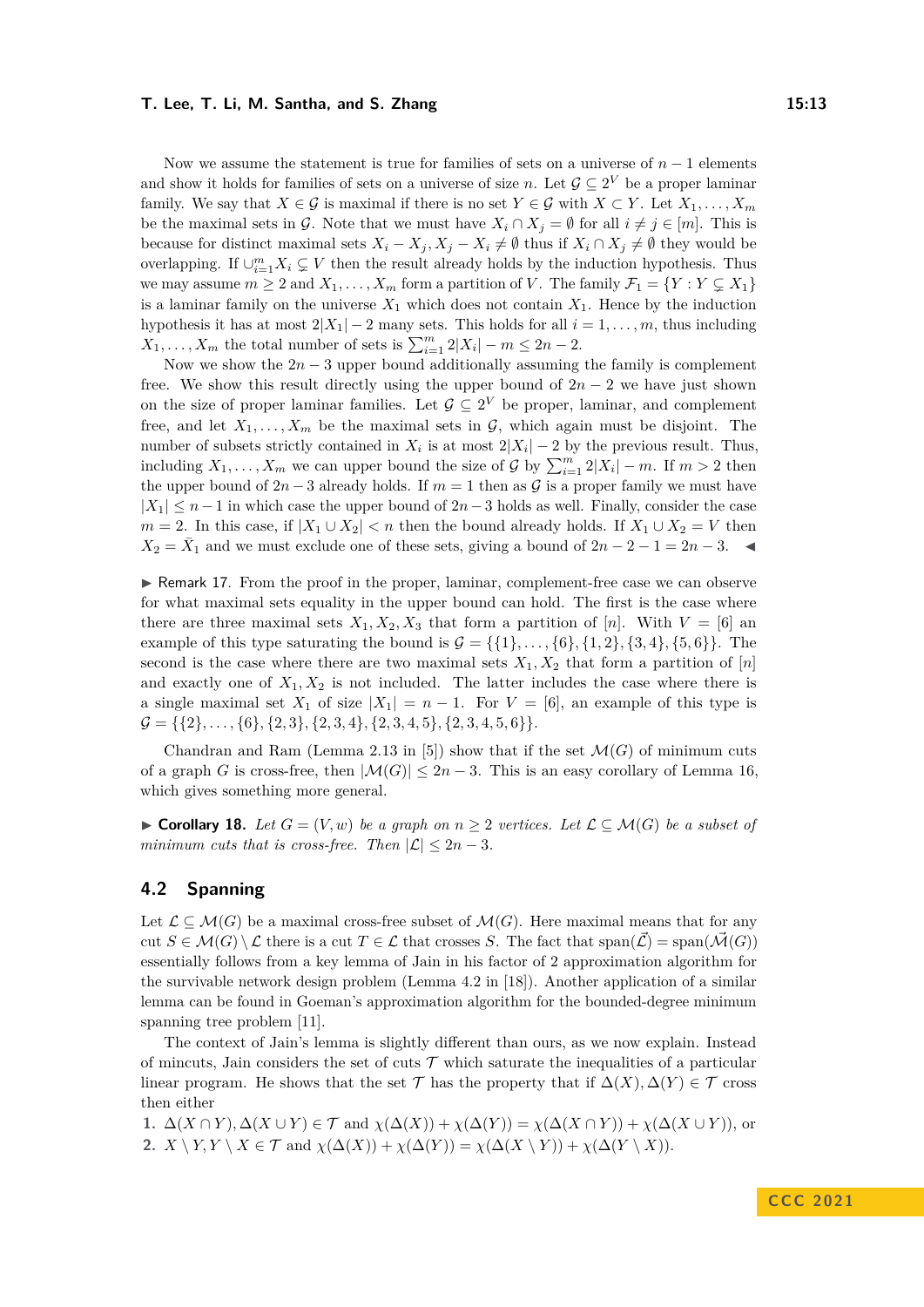As shown by Dinitz, Karzanov, and Lomonosov [\[6\]](#page-31-4), for crossing mincuts ∆(*X*)*,* ∆(*Y* ) *both* items (1), (2) hold (see Proposition [45](#page-32-13) for a proof). Thus Jain's lemma applies to  $\mathcal{M}(G)$  as well.

<span id="page-13-0"></span>▶ **Lemma 19** ([\[18\]](#page-32-9)). Let  $G = (V, w)$  be a graph and  $\mathcal{L} \subseteq \mathcal{M}(G)$  be a maximal cross-free *family of mincuts. Then*  $\text{span}(\vec{\mathcal{L}}) = \text{span}(\vec{\mathcal{M}}(G)).$ 

For completeness, we include a full proof of Lemma [19](#page-13-0) in Appendix [A.](#page-32-14)

We now can give the first proof of our main upper bound that for any  $n \geq 2$  an *n*-vertex graph  $G = (V, w)$  has  $cdim(G) \leq 2n - 3$ .

**Proof of Theorem [1.](#page-2-0)** Follows from Corollary [18](#page-12-0) and Lemma [19.](#page-13-0)

# <span id="page-13-1"></span>**5 Explicit construction of graphs with cut dimension**  $2n - 3$

In this section we prove Theorem [2](#page-2-1) by giving a general technique to explicitly construct graphs of cut dimension  $2n-3$ . We focus on constructing graphs  $G = (V, w)$  where *w* is strictly positive, i.e. where *G* is a complete weighted graph. The main lemma of this section, Lemma [27,](#page-16-0) shows that, in a complete weighted graph, for any cross-free family of cuts  $\mathcal L$  the vectors in  $\overline{\mathcal{L}}$  are linearly independent.

Thus to construct a graph with cut dimension  $2n-3$  it suffices to construct a complete weighted graph whose set of mincuts is a cross-free family of cuts of cardinality 2*n*−3. Such a graph is constructed for every  $n \geq 2$  in Theorem 5.2 of [\[5\]](#page-31-7). Combining this construction with our linear independence result Lemma [27](#page-16-0) gives a proof of our main lower bound Theorem [2.](#page-2-1)

In Section [5.3](#page-16-1) we go further and show for any maximal cross-free family  $\mathcal{F} \subseteq 2^{[n]}$  there is a complete weighted graph  $G = ([n], w)$  with  $\mathcal{M}(G) = {\Delta(X) : X \in \mathcal{F}}$ . Moreover, we give an explicit formula for the weight vector *w*. Part of this construction is a lemma, Lemma [29,](#page-17-1) which may be of independent interest: it says that if  $\mathcal L$  is a maximal family of cross-free cuts in a graph *G*, and all cuts in  $\mathcal L$  have the same weight *c*, then *c* is the weight of the minimum cut in *G*.

A key tool for showing the linear independence of cuts from a cross-free family is the tree representation of a laminar family, which we go over next.

## **5.1 Tree representation**

▶ **Definition 20.** *For an unweighted directed graph*  $G = (V, E)$  *we let*  $\delta^+(X) = \{(x, y) \in E:$  $x \in X, y \in V - X$ }*. For a singleton*  $v \in V$  *we write*  $\delta^+(v)$  *instead of*  $\delta^+(\{v\})$ *.* 

▶ **Definition 21** (Arborescence)**.** *An* arborescence *is a directed rooted tree where all edges point away from the root. A vertex of an arborescence which is not the root or a leaf we call an* internal vertex*.*

▶ **Definition 22** (Tree representation)**.** *Let T be a directed graph whose underlying undirected graph is a tree. Let U be a finite set and*  $\phi: U \to V(T)$ *. For*  $e = (x, y) \in E(T)$  *define*  $S_e$  *as* 

 $S_e = \{s \in U : \phi(s) \text{ is in the same connected component of } T - e \text{ as } y\}.$ 

*Then*  $(T, \phi)$  *defines a set family*  $\mathcal{F} = \mathcal{F}(T, \phi)$  *where*  $\mathcal{F} = \{S_e : e \in E(T)\}\$ *. We say that*  $(T, \phi)$  *is a* tree representation *of*  $(U, \mathcal{F})$ *. We call*  $(T, \phi)$  *a* faithful tree representation *if*  $|E(T)| = |\mathcal{F}|$ *. For*  $v \in V(T)$ *, if there is a*  $u \in U$  *such that*  $\phi(u) = v$  *then we say that v has a* label*.*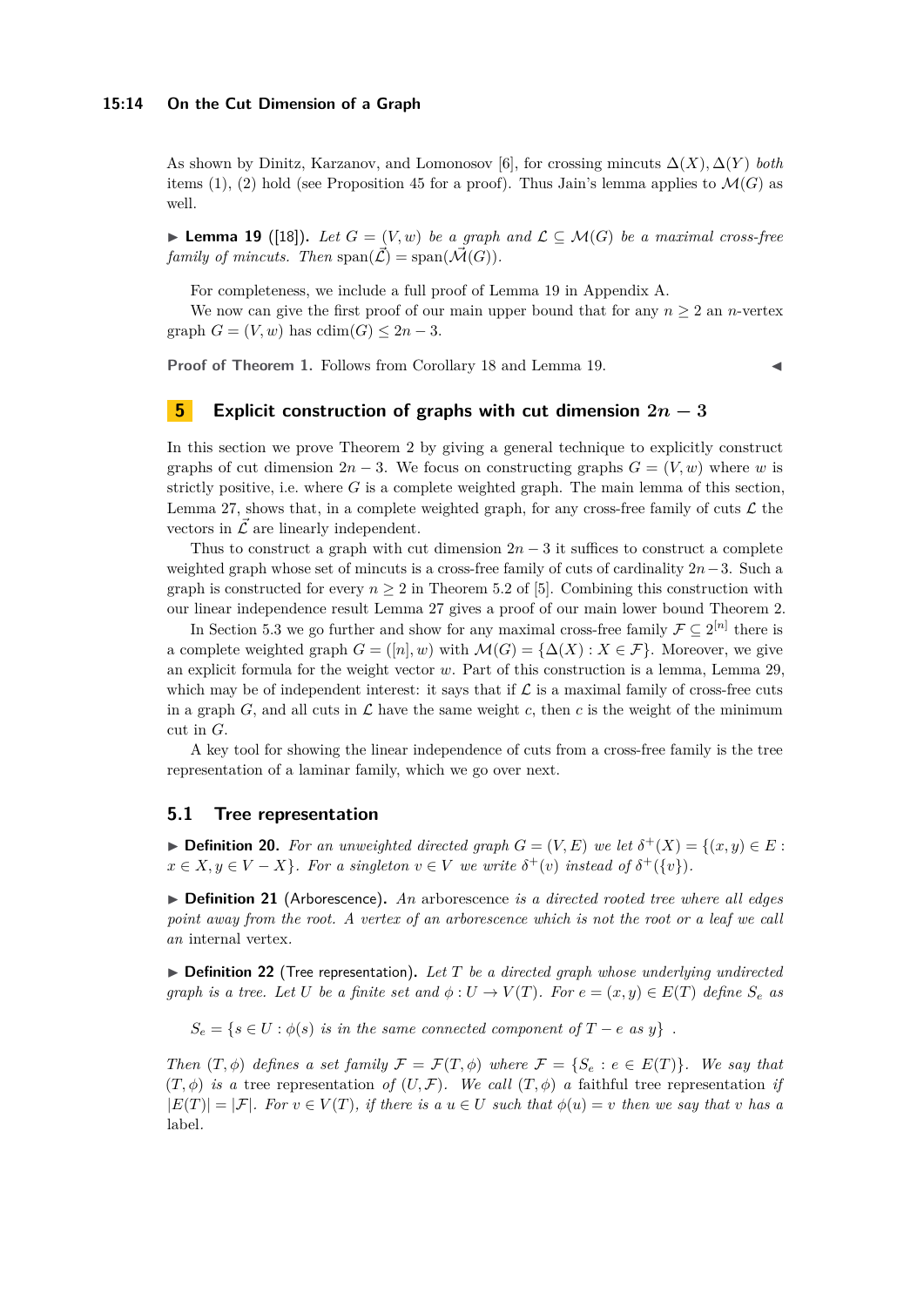We will need the fact that a laminar set family has a faithful tree representation by an arborescence. A textbook proof of this fact can be found in Korte and Vygen Proposition 2.14 [\[22\]](#page-32-12). While they do not explicitly say the tree representation they construct is faithful, this is clear from the proof.

 $\triangleright$  **Proposition 23.** Let  $(U, \mathcal{F})$  be laminar family. Then there is a faithful tree representation  $(T, \phi)$  *of*  $(U, \mathcal{F})$  *where*  $T$  *is an arborescence.* 

Recall from Claim [4](#page-7-1) that if  $\mathcal L$  is a cross-free family of cuts then its beach  $\mathcal G$  is laminar, and thus has a tree representation.

<span id="page-14-0"></span>▶ **Lemma 24** (Tree structure of maximal cross-free families)**.** *Let* L *be a maximal family of cross-free cuts of a graph*  $G = ([n], w)$  *and*  $G \subseteq 2^{[n]}$  *its beach. Then in a faithful tree representation*  $(T, \phi)$  *of*  $\mathcal G$  *it holds that* 

- **1.** *The root r is labeled by* 1 *and has*  $|\delta^+(r)| = 1$
- **2.** *There are*  $n-1$  *leaves of*  $T$  *each with a distinct label in*  $\{2, \ldots, n\}$ *.*

**3.** *Every internal vertex v has*  $|\delta^+(v)| = 2$ *.* 

**Proof.** As by the definition of a beach, sets do not contain 1, this means that 1 must be the label of the root. As star cuts do not cross any other cut, if  $\mathcal L$  is maximal it must contain all the star cuts. This means that G contains the sets  $\{2\}, \ldots, \{n\}, \{2, \ldots, n\}$ . Thus the outdegree of the root must be 1, as this outgoing edge represents the set  $\{2,\ldots,n\}$ . Further there must be  $n-1$  leaves which are labeled by  $2, \ldots, n$ . We have now accounted for all the labels, thus no internal vertex has a label. Further, if there was a leaf *v* with parent *u* such that  $v$  did not have a label, then  $(u, v)$  would represent the empty set, which by definition is not in  $\mathcal G$ . Thus there are exactly  $n-1$  leaves.

It remains to show that every internal vertex *v* of *T* which is not the root has  $|\delta^+(v)| = 2$ . Let  $v$  be an internal vertex, and as  $v$  is not the root, let  $u$  be its parent, and as  $v$  is not a leaf let *w* be a child of *v*. If  $|\delta^+(v)| = 1$  then the edges  $(u, v), (v, w)$  would represent the same set, as *v* is not labeled. This contradicts the fact that  $(T, \phi)$  is a faithful tree representation. Now suppose  $|\delta^+(v)| > 2$  and let  $w, x, y$  be three of its children. Consider the sets  $X_1, X_2, X_3 \in \mathcal{G}$  represented by the edges  $(v, w), (v, x), (v, y)$ . Further the edge  $(u, v)$ represents a set  $A \in \mathcal{G}$  with  $X_1 \cup X_2 \cup X_3 \subseteq A$ . We claim that in this case  $\mathcal{L}$  is not maximal because the cut  $\Delta(X_1 \cup X_2)$  does not cross any cut in L. Indeed,  $X_1 \cup X_2$  is contained in all the sets represented by edges on the path from *v* to the root, and is disjoint from the sets represented by any other edge of  $T$ . Thus we have a contradiction.

<span id="page-14-2"></span> $\triangleright$  **Corollary 25.** Let L be a maximal family of cross-free cuts of a graph  $G = (\lfloor n \rfloor, w)$ . Then  $|\mathcal{L}| = 2n - 3.$ 

**Proof.** Let G be the beach of  $\mathcal{L}$  and  $(T, \phi)$  a faithful tree representation of G. As  $(T, \phi)$  is faithful  $|E(T)| = |\mathcal{L}|$ . Let *T'* be the undirected graph underlying *T*. Clearly  $|E(T')| = |E(T)|$ . We use Lemma [24](#page-14-0) to count  $|E(T')|$ . Let *i* be the number of internal vertices of  $T'$ , each of which has degree 3. There are also *n* non-internal vertices each of which has degree 1. Thus  $|E(T')| = (3i + n)/2$ . Also as *T*' is a tree  $|E(T')| = |V(T')| - 1 = n + i - 1$ . Hence  $i = n - 2$ and  $|\mathcal{L}| = |E(T)| = |E(T')| = 2n - 3.$ 

## **5.2 Linear independence**

<span id="page-14-1"></span>We now show the main theorem of this section that in a complete weighted graph any set  $\vec{\mathcal{L}}$ of cut vectors of a cross-free family of cuts  $\mathcal L$  is linearly independent. We will use the tree representation  $(T, \phi)$  of the beach  $\mathcal G$  of  $\mathcal L$  to do this via the following lemma.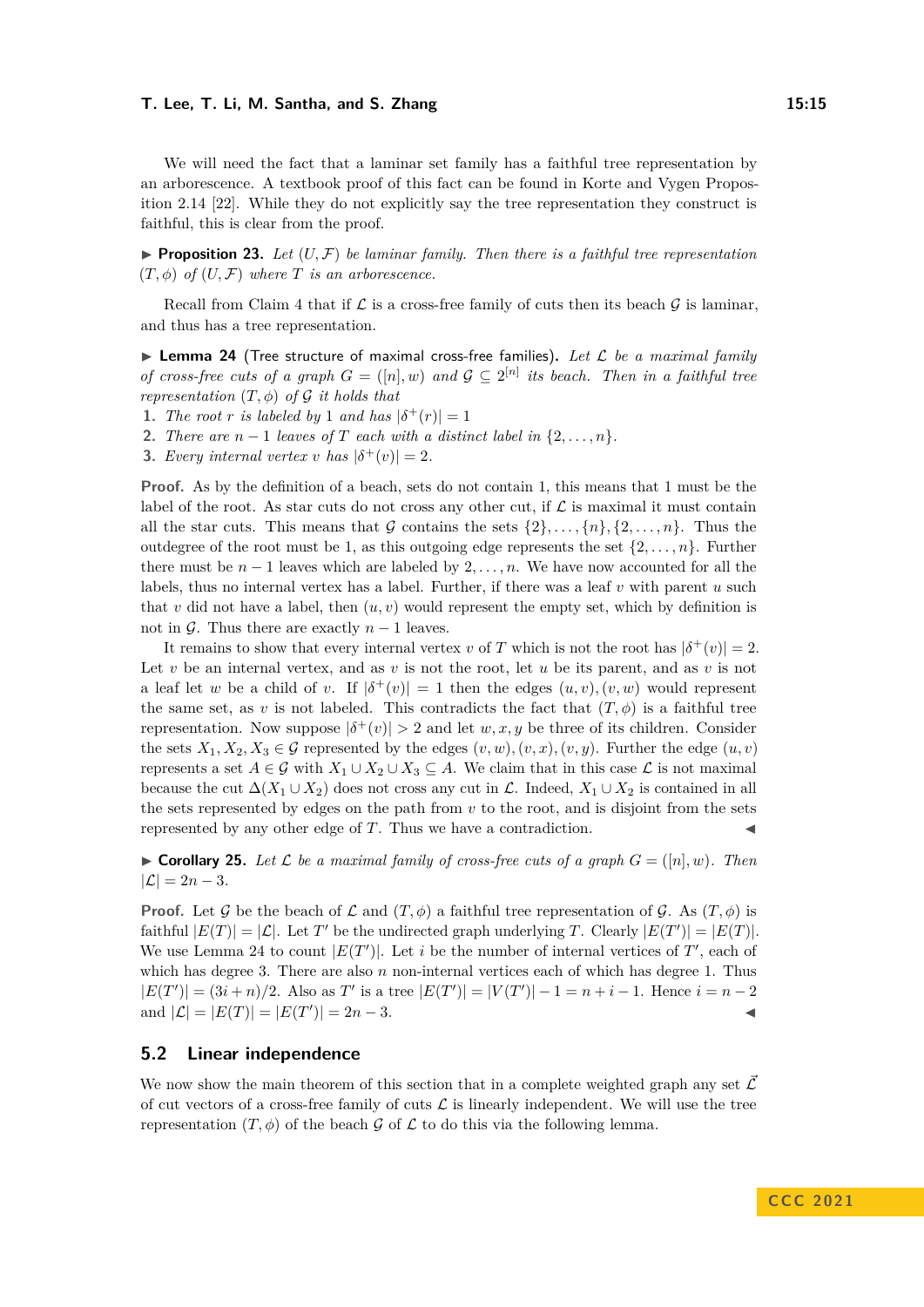$\blacktriangleright$  **Lemma 26.** Let T be an arborescence with root r and  $\psi$ :  $E(T) \rightarrow \mathbb{R}$ . Let U be a finite set  $\alpha$  *and*  $\phi: U \to V(T)$ *. Suppose that*  $T, \phi, \psi$  *have the property that* 

- **1.** *The root r is labeled and has*  $|\delta^+(r)| = 1$ *.*
- **2.** *Every internal vertex v is unlabeled and has*  $|\delta^+(v)| = 2$ *.*
- **3.** *Every leaf of T has a label.*
- **4.** For every  $s, t \in U$  it holds that  $\sum_{e \in \phi(s) \phi(t)} \psi(e) = 0$ , where  $\phi(s) \phi(t)$  is the set of *edges on the undirected path from*  $\phi(s)$  *to*  $\phi(t)$ *.*

*Then ψ is identically* 0*.*

**Proof.** We will prove by induction on the depth of the arborescence. We need a slightly different statement for the inductive hypothesis since when considering a sub-arborescence  $T'$  of  $T$  we do not know that the root of  $T'$  has property  $(1)$ .

**Inductive hypothesis.** Let *T* be an arborescence with root *r* that is unlabeled and has  $|\delta^+(r)| = 2$ , and further suppose  $T, \phi, \psi$  satisfy conditions (2)-(4) of the proposition. Then letting *u, v* be the children of *r* it holds that  $\psi((r, u)) = -\psi((r, v))$  and for any other edge  $e \in E(T), e \neq (r, u), (r, v)$  it holds that  $\psi(e) = 0$ .

For the base case consider a tree of depth 1, with root *r* and two children *u, v* which are leaves. As they are leaves,  $u, v$  are labeled which, considering the path from  $u$  to  $v$ , means  $\psi((r, u)) + \psi((r, v)) = 0$ . This concludes the base case.

Now we prove the inductive step. Let  $r$  be the root of a tree with children  $u, v$ . We consider two cases:

**Case 1: one of**  $u, v$  is a leaf. Suppose without loss of generality that  $u$  is a leaf and  $v$  is an internal node with children  $v_1, v_2$ . By the inductive hypothesis  $\psi((v, v_1)) + \psi((v, v_2)) = 0$  and  $\psi$  is identically 0 on the subtrees rooted at  $v_1, v_2$ . Let  $y_1, y_2$  be leaves that are descendants of  $v_1, v_2$  respectively (and can possibly be  $y_1, y_2$  themselves). Considering the path from *u* to  $y_1$  and  $y_2$  we have the equations

$$
\psi((r, u) + \psi((r, v)) + \psi((v, v_1)) = 0
$$
  

$$
\psi((r, u) + \psi((r, v)) + \psi((v, v_2)) = 0
$$

As  $\psi((v, v_1)) + \psi((v, v_2)) = 0$ , adding these equations shows that  $\psi((r, u) + \psi((r, v)) = 0$ , as desired. Substituting this back into the equations further implies that  $\psi((v, v_1)) =$  $\psi((v, v_2)) = 0$  so  $\psi$  is identically 0 on the subtree rooted at *v* completing this case.

**Case 2: both**  $u, v$  are internal vertices. Let the children of  $u$  be  $u_1, u_2$  and the children of *v* be  $v_1, v_2$ . By the inductive hypothesis,  $\psi(\cdot)$  is identically zero on the sub-trees rooted at  $u_1, u_2, v_1, v_2$  and we have  $\psi((u, u_1)) + \psi((u, u_2)) = \psi((v, v_1)) + \psi((v, v_2)) = 0$ . We must show that  $\psi((u, u_1)) = \psi((u, u_2)) = \psi((v, v_1)) = \psi((v, v_2)) = 0$  and that  $\psi((r, u)) + \psi((r, v)) = 0$ .

Let  $x_1, x_2$  be a leaves that are descendants of  $u_1, u_2$ , respectively, and similarly let  $y_1, y_2$ be leaves that are descendants of *v*1*, v*2, respectively. By assumption all of these leaves are labeled. Considering the paths from  $x_b - y_{b'}$  for  $b, b' \in \{0, 1\}$  we obtain the following four constraints on *ψ*:

$$
\psi((u, u_1)) + \psi((r, u)) + \psi((r, v)) + \psi((v, v_1)) = 0
$$
  

$$
\psi((u, u_1)) + \psi((r, u)) + \psi((r, v)) + \psi((v, v_2)) = 0
$$
  

$$
\psi((u, u_2)) + \psi((r, u)) + \psi((r, v)) + \psi((v, v_1)) = 0
$$
  

$$
\psi((u, u_2)) + \psi((r, u)) + \psi((r, v)) + \psi((v, v_2)) = 0
$$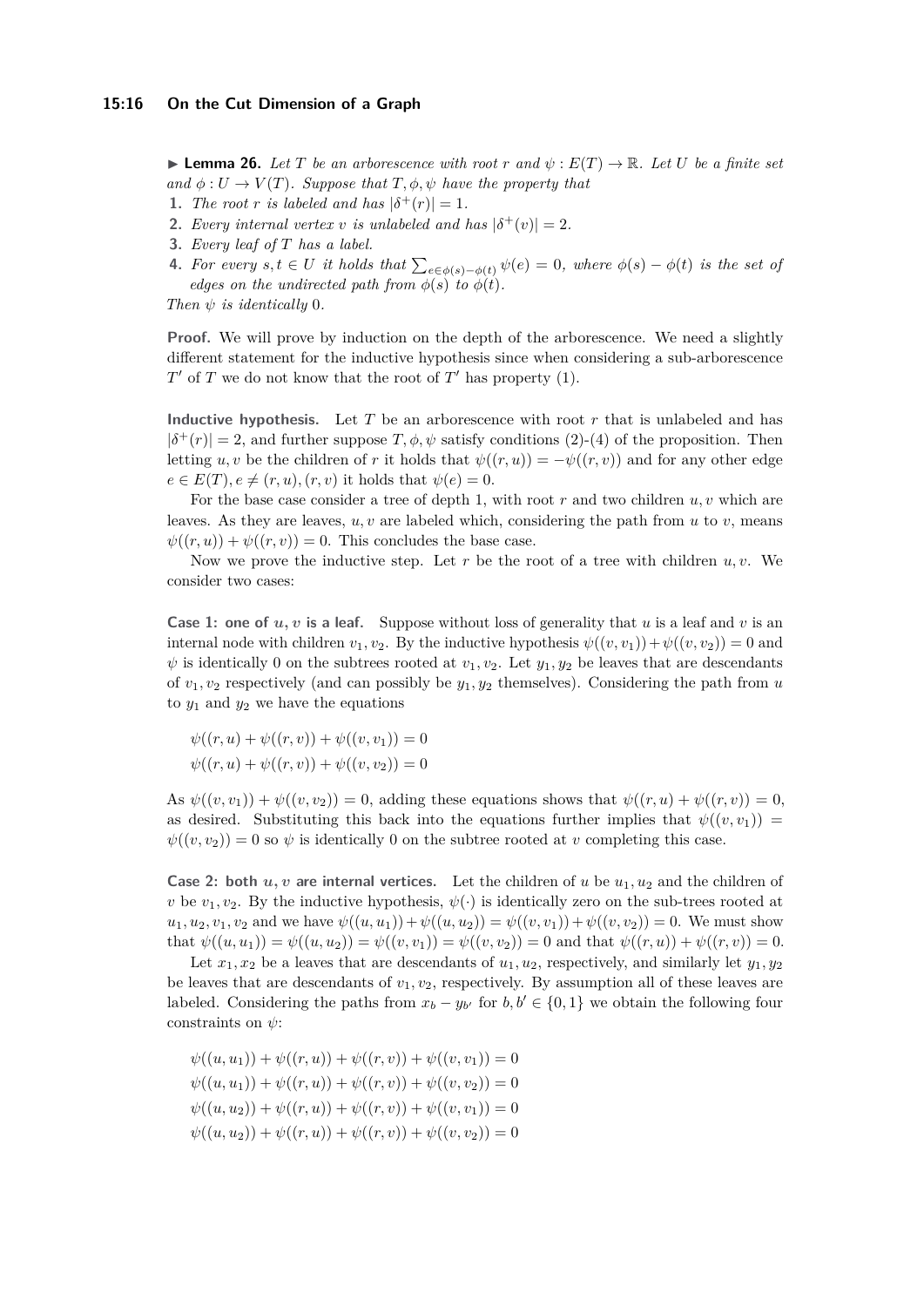Adding all four equations and using  $\psi((u, u_1)) + \psi((u, u_2)) = \psi((v, v_1)) + \psi((v, v_2)) = 0$ shows that  $\psi((r, u)) + \psi((r, v)) = 0$ . Taking this into account, adding the first two equations then shows  $\psi((u, u_1)) = 0$ , and adding the last two equations shows  $\psi((u, u_2)) = 0$ . This then also means  $\psi((v, v_1)) = \psi((v, v_2)) = 0$ .

We have now shown the inductive statement holds. It remains to see why this implies the lemma. Let *r* be the root of the tree, let *u* be the child of *r*, and let *u*1*, u*<sup>2</sup> be the children of *u*. By the inductive statement we have that  $\psi((u, u_1)) + \psi((u, u_2)) = 0$  and  $\psi$  is identically zero on the subtree rooted at  $u_1$  and the subtree rooted at  $u_2$ . Let  $x_1, x_2$  be leaves which are descendants of *u*1*, u*2, respectively. As the root has a label, considering the path from *r* to  $u_1$  implies that  $\psi((r, u)) + \psi((u, u_1)) = 0$  and considering the path from r to  $u_2$  implies  $\psi((r, u)) + \psi((u, u_2)) = 0$ . Adding these equations implies that  $\psi((r, u)) = 0$ , from which it then follows that  $\psi((u, u_1)) = \psi((u, u_2)) = 0.$ 

<span id="page-16-0"></span>**Lemma 27.** Let  $G = (\lceil n \rceil, w)$  be a complete weighted graph and let  $\mathcal{L}$  be a cross-free family *of cuts. Then*  $\vec{\mathcal{L}} = \{ \chi(S) : S \in \mathcal{L} \}$  *form a linearly independent set of vectors.* 

**Proof.** We may assume that  $\mathcal{L}$  is a *maximal* cross-free family, as showing that a superset of  $\vec{\mathcal{L}}$  is linearly independent implies that  $\vec{\mathcal{L}}$  is as well. Thus suppose  $\mathcal{L}$  is a maximal cross-free family and let G be its beach. Let  $(T, \phi)$  be a faithful tree representation of G. By Lemma [24](#page-14-0) we have that  $(T, \phi)$  satisfy conditions  $(1)-(3)$  of Lemma [26.](#page-14-1)

Now we ask the question: for an edge  $\{i, j\} \in E(G)$  which sets  $S \in \mathcal{L}$  contain it? This has a very nice description in terms of the tree decomposition. Let  $u, v \in V(T)$  be the vertices with  $\phi(i) = u, \phi(j) = v$ . Then the sets containing *i* are the sets represented by edges from the root to *u*; the sets containing *j* are the sets represented by the edges on the path from the root to *v*. Therefore the sets which contain *i* but not *j* or *j* but not *i*, are exactly those represented by the edges on the path from  $u$  to  $v$  in the undirected tree underlying  $T$ . Thus the cuts which contain the edge  $\{i, j\}$  are exactly those with a shore which is represented by an edge on the path from *u* to *v* in undirected graph underlying *T*.

Consider a linear combination  $\sum_{S \in \mathcal{L}} \alpha_S \chi(S) = \mathbf{0}$  which is equal to the all zero vector. The  $\{i, j\}$  coordinate of this equation says that  $\sum_{S \in \mathcal{L}, \{i, j\} \in S} \alpha_S \chi(S)(\{i, j\}) = 0$ . This sum is exactly over the sets represented by edges on the path from  $\phi(i)$  to  $\phi(j)$ . As this sum must be zero for every edge  $\{i, j\}$ , this says that if we let  $\psi(e) = \alpha_S$  where the edge *e* represents a shore of *S* then for any two labeled vertices  $u, v \in V(T)$  the sum of  $\psi(e)$  over the edges on the path from *u* to *v* is zero. Thus also condition (4) of Lemma [26](#page-14-1) is satisfied. Hence all of the conditions of Lemma [26](#page-14-1) hold which implies that  $\psi$  must be identically zero and therefore all coefficients  $\alpha_S = 0$ . This shows that  $\{\chi(S) : S \in \mathcal{L}\}\$ is a linearly independent set.

We can now give the first proof of our main lower bound result on the cut dimension Theorem [2,](#page-2-1) which says that for every integer  $n \geq 2$  there is an *n*-vertex weighted graph  $G = (V, w)$  with  $cdim(G) \geq 2n - 3$ .

**Proof of Theorem [2.](#page-2-1)** For every integer  $n \geq 2$ , Theorem 5.2 of [\[5\]](#page-31-7) constructs a complete weighted graph  $G = (V, w)$  on *n* vertices such that  $\mathcal{M}(G)$  is a cross-free family of size  $|\mathcal{M}(G)| = 2n - 3$ . By Lemma [27](#page-16-0) the vectors in  $\vec{\mathcal{M}}$  form a linearly independent set, thus  $cdim(G) \geq 2n-3$ .

# <span id="page-16-1"></span>**5.3 Constructing graphs with a cross-free set of mincuts**

<span id="page-16-2"></span>In this subsection we explicitly construct, for any maximal cross-free family  $\mathcal{F} \subseteq 2^{[n]}$ , a complete weighted graph  $G = ([n], w)$  with  $\mathcal{M}(G) = {\Delta(X) : X \in \mathcal{F}}$ . This task is made easier by the next lemma. We first need a definition.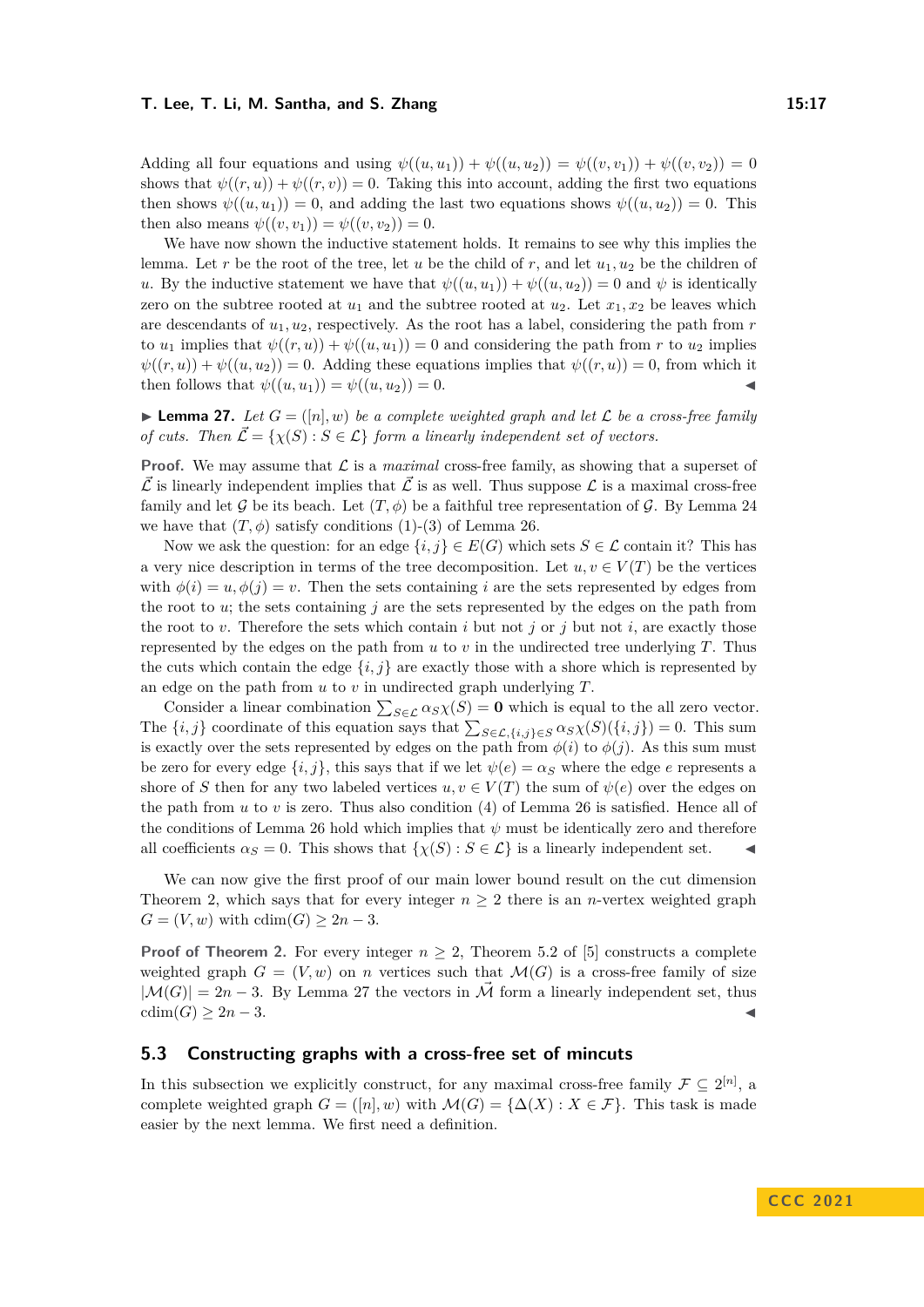▶ **Definition 28.** Let  $\mathcal{F} \subseteq 2^V$ . For a subset  $X \subseteq V$ , let  $\mathrm{overlap}_{\mathcal{F}}(X) = \{Y \in \mathcal{F} :$ *X, Y* overlap}*.*

<span id="page-17-1"></span>**Lemma 29.** Let  $G = (V, w)$  be a graph and  $\mathcal L$  be a maximal cross-free family of cuts. *Suppose that for all*  $S \in \mathcal{L}$  *it holds that*  $w(S) = c$ *. Then the weight of a minimum cut in G is c.*

**Proof.** Let G be the beach of  $\mathcal{L}$ . Suppose for a contradiction that the weight of a minimum cut of *G* is  $\lt c$ . Let  $\mathcal{T} = \{Z : \emptyset \neq Z \subsetneq V, v_1 \notin Z, Z \notin \mathcal{G}, w(\Delta(Z)) \lt c\}$  and

 $X = \underset{Z}{\text{argmin}} \{ |\text{overlap}_{\mathcal{G}}(Z)| : Z \in \mathcal{T} \}$ .

In the following we always use overlap( $\cdot$ ) with respect to G and drop the subscript. As |overlap(*X*)| ≥ 1, let *Y* ∈ overlap(*X*). As shown in Appendix [A](#page-32-14) Lemma [46,](#page-33-0) both |overlap(*X*∩ *Y*)| and  $|\text{overlap}(X \cup Y)|$  are strictly smaller than  $|\text{overlap}(X)|$ . Thus it must be the case that  $X \cap Y, X \cup Y \notin \mathcal{T}$ . Let us take the case of  $X \cap Y$ . It does not contain  $v_1$ , as neither *X* nor *Y* do, and it is a nonempty set by the definition of overlap. Thus it must be the case that either  $w(\Delta(X \cap Y)) \geq c$  or that  $X \cap Y \in \mathcal{G}$ , which implies  $w(\Delta(X \cap Y)) = c$ . The same argument holds for  $X \cup Y$ , thus both  $w(\Delta(X \cap Y)), w(\Delta(X \cup Y)) > c$ .

However by submodularity of the cut function we have  $w(\Delta(X \cap Y)) + w(\Delta(X \cup Y))$  <  $w(\Delta(X)) + w(\Delta(Y))$ , which implies that at least one of  $\Delta(X \cap Y)$ ,  $\Delta(X \cup Y)$  must have weight  $\lt c$ . Hence we have a contradiction and the lemma holds.

We will additionally need the following theorem which follows from Theorem 5.1 in [\[5\]](#page-31-7).

<span id="page-17-2"></span> $\blacktriangleright$  **Theorem 30** ([\[5\]](#page-31-7)). Let  $G = (V, w)$  be a complete weighted graph. Then  $\mathcal{M}(G)$  is a *cross-free family of cuts.*

<span id="page-17-0"></span>▶ **Theorem 31.** Let  $n \geq 2$  and  $\mathcal{L}$  be a maximal cross-free family of cuts in the *n*-vertex *complete graph.* Let *A* be an  $|\mathcal{L}|$ -by- $\binom{n}{2}$  matrix whose rows are the vectors  $\chi(S)$  for  $S \in \mathcal{L}$ *and let*  $z = A^T \mathbf{1}$ *. Define*  $w(e) = 2^{-z(e)+1}$  *for*  $e \in [n]^{(2)}$ *. Then*  $G = ([n], w)$  *is a complete weighted graph with*  $cdim(G) = 2n - 3$  *and*  $\mathcal{M}(G) = \mathcal{L}$ .

**Proof.** It is clear from the definition that *w >* 0 and so defines a complete weighted graph. We will show that  $Aw = 1$ . By Lemma [29](#page-17-1) this shows that the minimum cut weight of *G* is 1 and so the set of minimum cuts includes  $\mathcal{L}$ . As *w* defines a complete weighted graph, by Theorem [30](#page-17-2) the set of minimum cuts in *G* is cross-free and therefore must be exactly  $\mathcal{M}(G) = \mathcal{L}$ , since  $\mathcal L$  is maximal. Further,  $|\mathcal L| = 2n - 3$  by Corollary [25](#page-14-2) and the vectors in  $\mathcal L$ are linearly independent by Lemma [27,](#page-16-0) thus  $cdim(G) = 2n - 3$ .

It remains to show  $Aw = 1$ . We do this using an alternative way of viewing the assignment of edge weights. Let  $\mathcal{G} \subseteq 2^{[n]}$  be the beach of  $\mathcal{L}$ , and  $(T, \phi)$  be a faithful tree representation of G. For vertices  $u, v \in V(T)$  let  $d(u, v)$  be the length of the shortest path between  $u, v$  in the undirected graph underlying *T*. Now let  $\{i, j\} \in [n]^{(2)}$  and suppose  $\phi(i) = u, \phi(j) = v$ . We claim that  $w(\{i, j\}) = 2^{-d(u,v)+1}$ . The sets of G containing *i* are the sets represented by edges from the root to  $u$ ; the sets of  $\mathcal G$  containing  $j$  are the sets represented by the edges on the path from the root to *v*. Therefore the sets which contain *i* but not *j* or *j* but not *i*, are exactly those represented by the edges on the path from *u* to *v* in the undirected tree underlying *T*. As  $(T, \phi)$  is faithful, each of these edges represents a different set, and therefore the number of edges on the path from  $u$  to  $v$  is exactly the number of sets of  $\mathcal L$ which contain  $\{i, j\}$ .

We now continue with the proof that  $Aw = 1$  using this interpretation of the weights. For any cut  $S \in \mathcal{L}$  with shore  $X \in \mathcal{G}$ , take the edge  $(u, v) \in E(T)$  representing X. Now imagine we remove the edge  $(u, v)$  from T which disconnects T into two components. Let  $T_u$  be the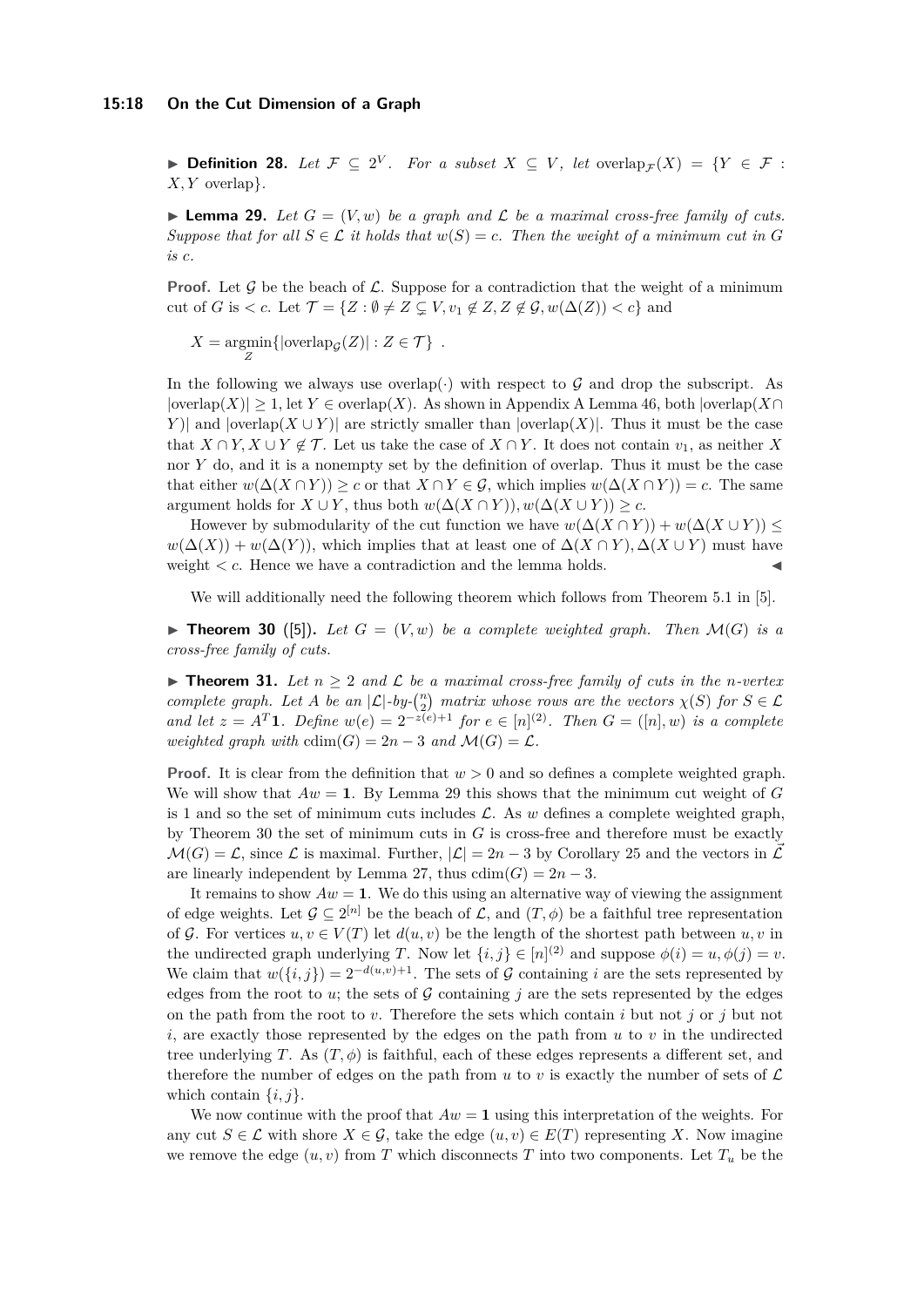component containing *u* and  $T_v$  the component containing *v*. From  $T_u$ , which contains the root *r* of *T*, we create a graph  $T'_u$  whose underlying undirected graph is the same as  $T_u$ , but for which all edges are directed away from  $u$ . Thus in  $T'_u$ , vertex  $u$  becomes the root and *r* becomes a leaf. Now by item (2) of Lemma [24,](#page-14-0) every non-leaf vertex in  $T_v$  and  $T'_u$  has out-degree 2. We inject a unit of flow into  $u$  in the graph  $T'_u$  and let it propagate according to the rule that at every non-leaf vertex half of the flow is routed along each outgoing edge. We similarly inject a unit of flow into  $v$  in the graph  $T_v$  and let it propagate according to the same rule. Thus in the tree  $T_v$ , each leaf *a* gets  $f(a) = 2^{-d(a,v)}$  amount of flow, where  $d(a, v)$  is the number of edges along the path from *v* to *a* in  $T_v$ . Similarly, if *b* is a leaf in the tree  $T'_u$ , the amount of flow arriving at *b* is  $f(b) = 2^{-d(b,u)}$ . Now let  $\{i, j\} \in [n]^{(2)}$  with  $i \in X, j \in \overline{X}$  and observe that the way we defined  $w(\{i, j\})$  satisfies

$$
w(\{i,j\}) = 2^{-d(\phi(i),\phi(j)) + 1} = 2^{-d(\phi(i),v) - d(\phi(j),u)} = f(\phi(i)) \cdot f(\phi(j)) .
$$

Thus the weight of the cut *S* is

$$
\sum_{i \in X, j \in \bar{X}} w(\{i, j\}) = \sum_{i \in X, j \in \bar{X}} f(\phi(i)) \cdot f(\phi(j)) = \left(\sum_{i \in X} f(\phi(i))\right) \cdot \left(\sum_{j \in \bar{X}} f(\phi(j))\right) = 1 \cdot 1 = 1. \blacktriangleleft
$$

# <span id="page-18-0"></span>**6 Another proof using graph operations**

In this section we give another proof of our main theorems: we prove that the cut dimension of any *n*-vertex graph is at most  $2n-3$  and we also prove that this upper bound is tight. An important role will be played by the following lemma, giving an explicit characterization of graphs having at least one non-star mincut, where none of these mincuts is crossless. This characterization has originally appeared in [\[4,](#page-31-11) [6\]](#page-31-4). More modern presentations can be found in Lemma 2.9 of [\[5\]](#page-31-7) or Lemma 2 of [\[7\]](#page-31-6).

<span id="page-18-1"></span> $\blacktriangleright$  **Lemma 32.** *Suppose that*  $G = (V, w)$  *is a graph which has a non-star mincut, and every non-star mincut is crossed by a non-star mincut. Then G is a cycle where all edges have the same weight.*

Let us denote by  $C_n$  the cycle on the *n* vertex set  $V = \{v_1, \ldots, v_n\}$  and with edge set  $E = \{\{v_1, v_2\}, \ldots, \{v_{n-1}, v_n\}, \{v_n, v_1\}\}\,$  where the weight of every edge is the same. We also need that the cut dimension of  $C_n$  is at most  $n$ . In fact, it is easy to prove that the its cut dimension is exactly *n* when  $n \geq 3$ .

# <span id="page-18-2"></span>▶ **Lemma 33.** *The cut dimension of*  $C_2$  *is* 1*, and*  $cdim(C_n) = n$ *, for*  $n ≥ 3$ *.*

**Proof.** The statement for  $n = 2$  is obvious. For  $n \geq 3$  we have  $\text{cdim}(C_n) \leq n$  as the graph only has *n* edges and thus the cut vectors are elements of  $\mathbb{R}^n$  which has dimension *n*.

For the lower bound we construct a set of *n* linearly independent minimum cut vectors in  $C_n$ . Label the coordinates of the vectors by the edges  $\{v_1, v_2\}, \ldots, \{v_{n-1}, v_n\}, \{v_n, v_1\}$ . We define the sets  $X_1 = \{v_1, v_2\}$  and  $X_k = \{v_2, \ldots, v_k\}$ , for  $2 \le k \le n$ .

We claim that the cut vectors  $\xi_k = \chi(\Delta(X_k))$ , for  $1 \leq k \leq n$ , are linearly independent. Let  $e_i$  be the *i*<sup>th</sup> standard basis vector in  $\mathbb{R}^n$ . Then we see that  $\xi_1 = e_2 + e_n$  and  $\xi_k = e_1 + e_k$ , for  $2 \leq k \leq n$ . Thus  $\xi_2 + \xi_n - \xi_1 = 2e_1$ , so  $e_1$  is in the span of these vectors. Also  $e_k = \xi_k - e_1$ is in the span for  $2 \leq k \leq n$ . Hence these *n* vectors span all of  $\mathbb{R}^n$  and therefore must be linearly independent.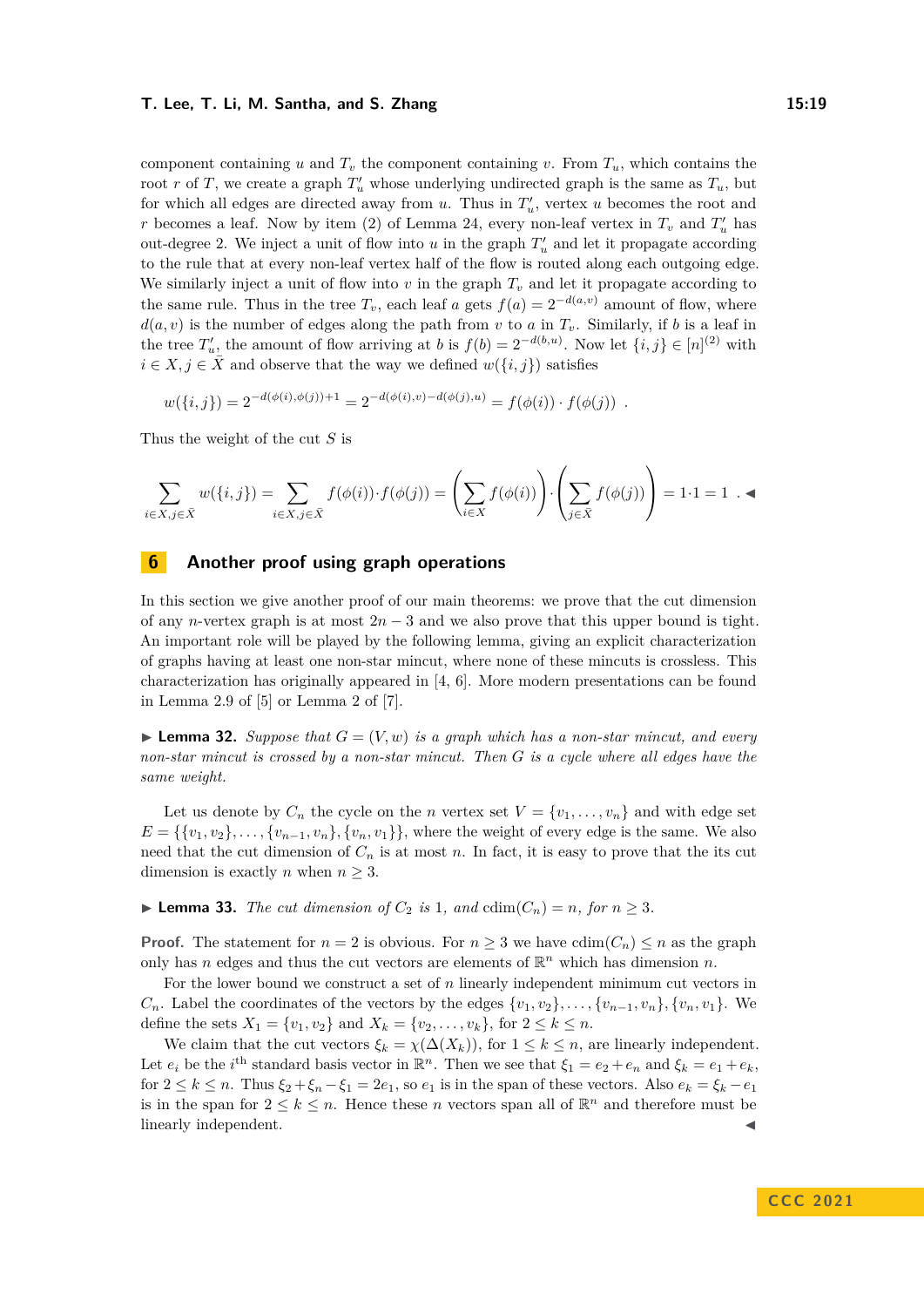#### **15:20 On the Cut Dimension of a Graph**

# **6.1 Two lemmas on graph operations**

The main technical part of the second proof of our main theorems is played by the two lemmas in this section. The second lemma gives an upper bound on the cut dimension of a graph *G* in function of the cut dimension of the smaller graphs obtained when *G* is separated along a crossless non-star minimum cut *Z*. Moreover, this upper bound becomes an equality when in addition the cut *Z* is connected. Our upper and lower bounds for the cut dimension are respectively almost immediate consequences of these results.

<span id="page-19-0"></span>▶ **Lemma 34.** *Let*  $G = (V, w)$  *be a weighted graph and let*  $Z \in \mathcal{M}(G)$  *be a crossless non-star minimum cut defined by shores*  $X_0, X_1 = V \setminus X_0$ *. For*  $b \in \{0,1\}$ *, let*  $\mathcal{M}_b = \{S \in \mathcal{M}(G) : S \subseteq$ *Z* ∪ *E*( $X$ <sup>b</sup>)</sub>}*. Let* sep(*G*, *Z*) = { $G$ <sup>0</sup> = ( $V$ <sub>0</sub>*, w*<sub>0</sub>)*,*  $G$ <sub>1</sub> = ( $V$ <sub>1</sub>*, w*<sub>1</sub>)} *as defined in Section [2,](#page-6-0) where*  $V_b = X_b \cup \{v_{1-b}\},$  for  $b \in \{0,1\},$  with  $v_0, v_1 \notin X_0 \cup X_1$ . Then  $\dim(\text{span}(\vec{\mathcal{M}}_b)) = \text{cdim}(G_b)$ , *for*  $b \in \{0, 1\}$ *.* 

**Proof.** We prove the statement for  $b = 0$ , the other case follows in exactly the same manner. Let  $m = |E|$  and partition *E* into three disjoint sets  $E = E(X_0) \sqcup Z \sqcup E(X_1)$ . Call a vertex  $x \in X_0$  *friendly* if it has a neighbor in  $X_1$ , that is there exists an edge  $\{x, y\} \in Z$  for some  $y \in X_1$ . The edges in *Z* can then be partitioned into the disjoint union of sets  $Z_x$ , over all friendly *x*, where  $Z_x = \{e \in Z : x \in e\}.$ 

Let  $\mathcal{M}(G_0)$  be the set of all minimum cuts of  $G_0$ . The set  $\mathcal{M}(G_0)$  is composed of  $m_0$ dimensional vectors where  $m_0 = |E(X_0)| + \text{deg}(v_1)$ . Observe that  $\text{deg}(v_1)$  is the number of friendly vertices in  $X_0$ . We can partition the edges of  $G_0$  into two sets  $E(X_0) \sqcup Z_1$  where  $Z_1 = \{\{x, v_1\} : x \text{ is friendly}\}.$ 

We define a natural bijection  $\psi : \mathcal{M}_0 \to \mathcal{M}(G_0)$  as follows. Let S be a mincut in  $\mathcal{M}_0$ with shores  $X'$  and  $V \setminus X'$ , where  $X' \subseteq X_0$ . Note that we can assume this because Z is crossless. Then  $\psi(S)$  is the mincut in  $\mathcal{M}(G_0)$  whose shores are  $X'$  and  $(X_0 \setminus X') \cup \{v_1\}$ . Let  $k = |\mathcal{M}_0| = |\mathcal{M}(G_0)|.$ 

We now consider two matrices *C* and *D*, where *C* is a *k*-by-*m* matrix and *D* is a *k*-by- $m_0$ matrix. Fix an ordering  $S_1, \ldots, S_k$  of  $\mathcal{M}_0$  and let the  $i^{\text{th}}$  row of  $C$  be  $\chi(S_i)$ , the characteristic vector of the cut  $S_i$ . Likewise the *i*<sup>th</sup> row of *D* is  $\chi(\psi(S_i))$ . We have  $\text{rk}(C) = \dim(\text{span}(\vec{\mathcal{M}}_0))$ and  $rk(D) = cdim(G_0)$ .

The columns of *C, D* are labeled by edges. For *C*, we label the edges according to the partition  $E = E(X_0) \sqcup Z \sqcup E(X_1)$ , with edges in  $E(X_0)$  coming first, then edges from *Z*, then edges from  $E(X_1)$ . For *D*, we label the edges according to the partition  $E(X_0) \sqcup Z_1$ , again with edges from  $E(X_0)$  coming first and then those from  $Z_1$ . We observe the following facts:

- The edges in  $E(X_0)$  are common in *G* and  $G_1$ , and  $\chi(\psi(S_i))(e) = \chi(S_i)(e)$ , for every  $\equiv$  $S_i \in \mathcal{M}_0$  and edge  $e \in E(X_0)$ . This means that columns of *C* and *D* labeled by an edge  $e \in E(X_0)$  are identical.
- For an edge  $e \in E(X_1)$ , we have that  $\chi(S_i)(e) = 0$ , for every  $S_i \in \mathcal{M}_0$ . Thus columns of  $\mathbf{r}$ *C* labeled by an edge  $e \in E(X_1)$  are all zero.
- Finally, for a friendly  $x \in X_0$  consider any edge  $e = \{x, y\} \in Z_x$  and the edge  $f =$  $\{x, v_1\} \in Z_1$ . Then the  $e^{\text{th}}$  column of *C* and the  $f^{\text{th}}$  column of *D* are identical because for every  $S_i \in \mathcal{M}_0$  we have  $\chi(S_i)(e) = 1$  iff  $x \in X'$  iff  $\chi(\psi(S_i))(f) = 1$ .

These points together imply that *D* is actually a submatrix of *C*, which can be obtained by taking the columns labeled by edges in  $E(X_0)$  and then taking  $|Z_1|$  more columns of C by choosing one  $e \in Z_x$  for every friendly  $x \in X_0$ . Therefore  $rk(D) \leq rk(C)$ .

<span id="page-19-1"></span>We can also see that  $rk(C) \leq rk(D)$  as *C* can be obtained from *D* by repeating columns labeled by edges in  $Z_1$  several times and adding all zero columns, and neither of these operations increase the rank.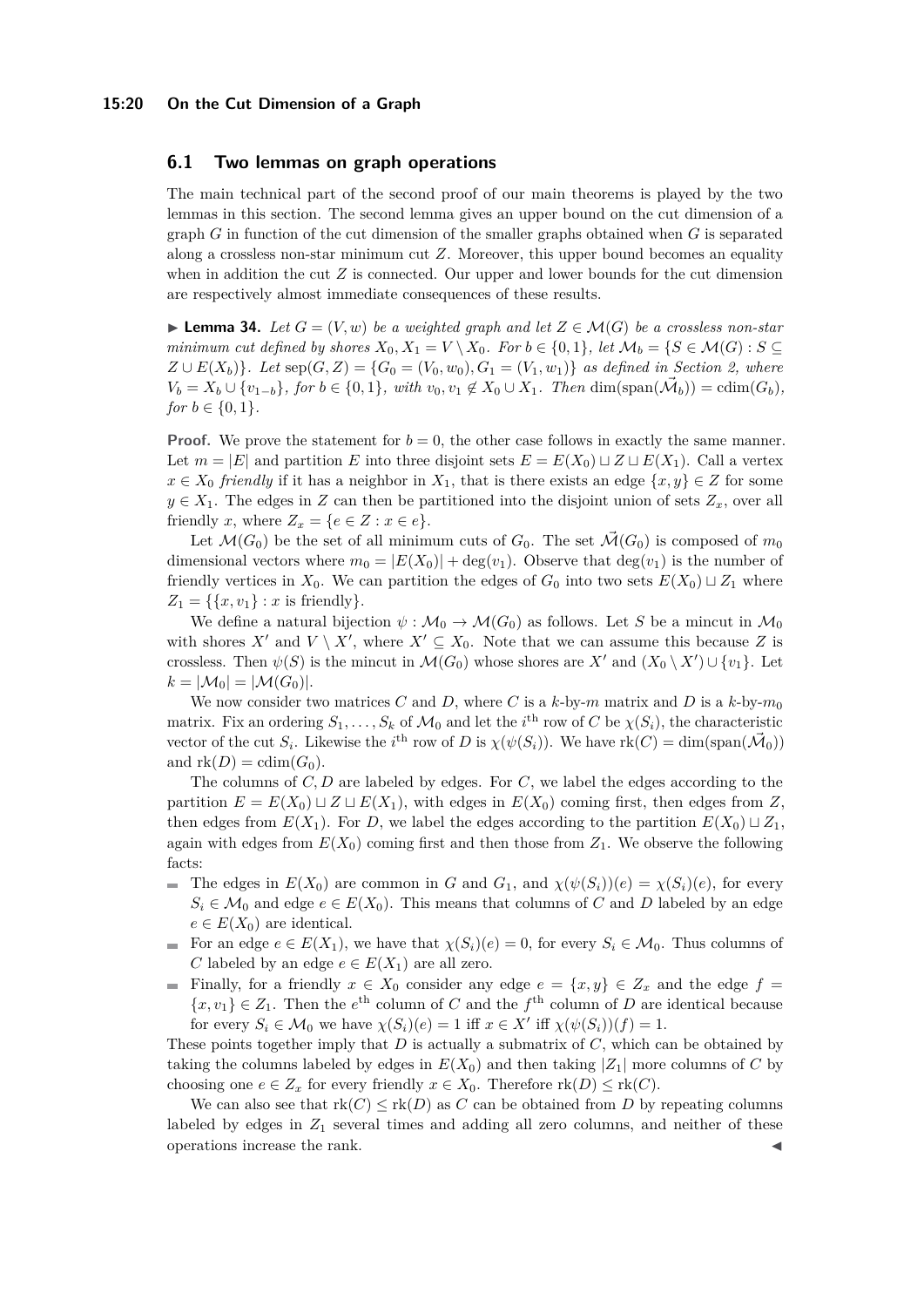▶ **Lemma 35.** *Let*  $G, Z, G_0, G_1$  *as in Lemma [34.](#page-19-0) Then*  $\text{cdim}(G) \leq \text{cdim}(G_0) + \text{cdim}(G_1) - 1$ , *and if Z is connected then the equality holds.*

**Proof.** We first prove that  $\text{cdim}(G) \leq \text{cdim}(G_0) + \text{cdim}(G_1) - 1$ . The important fact is that  $\mathcal{M}(G) \subseteq \mathcal{M}_0 \cup \mathcal{M}_1$  because Z is a crossless mincut. Also since  $\mathcal{M}_0, \mathcal{M}_1 \subseteq \mathcal{M}(G)$  we in fact have  $\mathcal{M}(G) = \mathcal{M}_0 \cup \mathcal{M}_1$ . Therefore

$$
cdim(G) = dim(span(\vec{\mathcal{M}}(G)))
$$
  
= dim(span(\vec{\mathcal{M}}\_0 \cup \vec{\mathcal{M}}\_1))  
= dim(span(span(\vec{\mathcal{M}}\_0) \cup span(\vec{\mathcal{M}}\_1)))  
= dim(span(\vec{\mathcal{M}}\_0)) + dim(span(\vec{\mathcal{M}}\_1)) - dim(span(\vec{\mathcal{M}}\_0) \cap span(\vec{\mathcal{M}}\_1))  
= cdim(G\_0) + cdim(G\_1) - dim(span(\vec{\mathcal{M}}\_0) \cap span(\vec{\mathcal{M}}\_1)) .

We use Lemma [34](#page-19-0) to obtain the last equality. Notice that  $Z \in \mathcal{M}_0 \cap \mathcal{M}_1$ , which implies that  $\dim(\text{span}(\vec{\mathcal{M}}_0) \cap \text{span}(\vec{\mathcal{M}}_1)) \geq 1$ , and thus  $\text{cdim}(G) \leq \text{cdim}(G_0) + \text{cdim}(G_1) - 1$ .

We now prove the inequality in the reverse direction, when *Z* is connected. Let  $d_b = \text{cdim}(G_b) - 1$ , for  $b = 0, 1$ . Let  $Z_b$  be the star cut at  $v_{1-b}$  in  $G_b$ . Since these are mincuts, we can extend them to a basis in the respective graphs. Therefore there exist  $A_1, \ldots, A_{d_0} \subset X_0$ and  $B_1, \ldots, B_{d_1} \subset X_1$  such that the family  $\{\chi(\Delta(A_1)), \ldots, \chi(\Delta(A_{d_0})), \chi(Z_0)\}\$ is independent in span( $\vec{\mathcal{M}}(G_0)$ ) and the family  $\{\chi(\Delta(B_1)), \ldots, \chi(\Delta(B_{d_1})), \chi(Z_1)\}\)$  is independent in span( $\mathcal{M}(G_1)$ ). We claim that in span( $\mathcal{M}(G)$ ) the set

$$
\{\chi(\Delta(A_1)),\ldots,\chi(\Delta(A_{d_0})),\chi(\Delta(B_1)),\ldots,\chi(\Delta(B_{d_1})),\chi(Z)\}
$$

of size  $d_0 + d_1 + 1$  is independent.

Let us suppose on the contrary that a non-trivial linear combination of these  $d_0 + d_1 + 1$ vectors gives **0**. Then there exist non all zero real numbers  $a_1, \ldots, a_{d_0}, b_1, \ldots, b_{d_1}$  and  $\varepsilon \in \{0,1\}$  such that

<span id="page-20-0"></span>
$$
\sum_{i=1}^{d_0} a_i \chi(\Delta(A_i)) + \sum_{j=1}^{d_1} b_j \chi(\Delta(B_j)) = \varepsilon \chi(Z).
$$
 (1)

We define the function  $S: V \to \mathbb{R}$  by

$$
S(x) = \begin{cases} \sum_{x \in A_i} a_i & \text{if } x \in X_0, \\ \sum_{x \in B_j} b_j & \text{if } x \in X_1. \end{cases}
$$

If  $x \in X_0$  and  $y \in X_1$  are arbitrary elements and  $\{x, y\} \in Z$ , then  $\chi(\Delta(A_i))(\{x, y\}) = 1$  iff  $x \in A_i$  and  $\chi(\Delta(B_i))(\{x, y\}) = 1$  iff  $y \in B_j$ . Therefore for every  $\{x, y\} \in Z$ , the coordinate  ${x, y}$  of Equation [\(1\)](#page-20-0) gives

<span id="page-20-1"></span>
$$
S(x) + S(y) = \varepsilon. \tag{2}
$$

From Equation [\(1\)](#page-20-0) we can also deduce that for every  $\{x, x'\} \in E(X_0)$  we have

$$
\sum_{i=1}^{d_0} a_i \chi(\Delta(A_i))(\{x, x'\}) = 0,
$$
\n(3)

and for every  $\{y, y'\} \in E(X_1)$  we have

<span id="page-20-3"></span>
$$
\sum_{j=1}^{d_1} b_j \chi(\Delta(B_j))(\{y, y'\}) = 0.
$$
\n(4)

# <span id="page-20-2"></span>**C C C 2 0 2 1**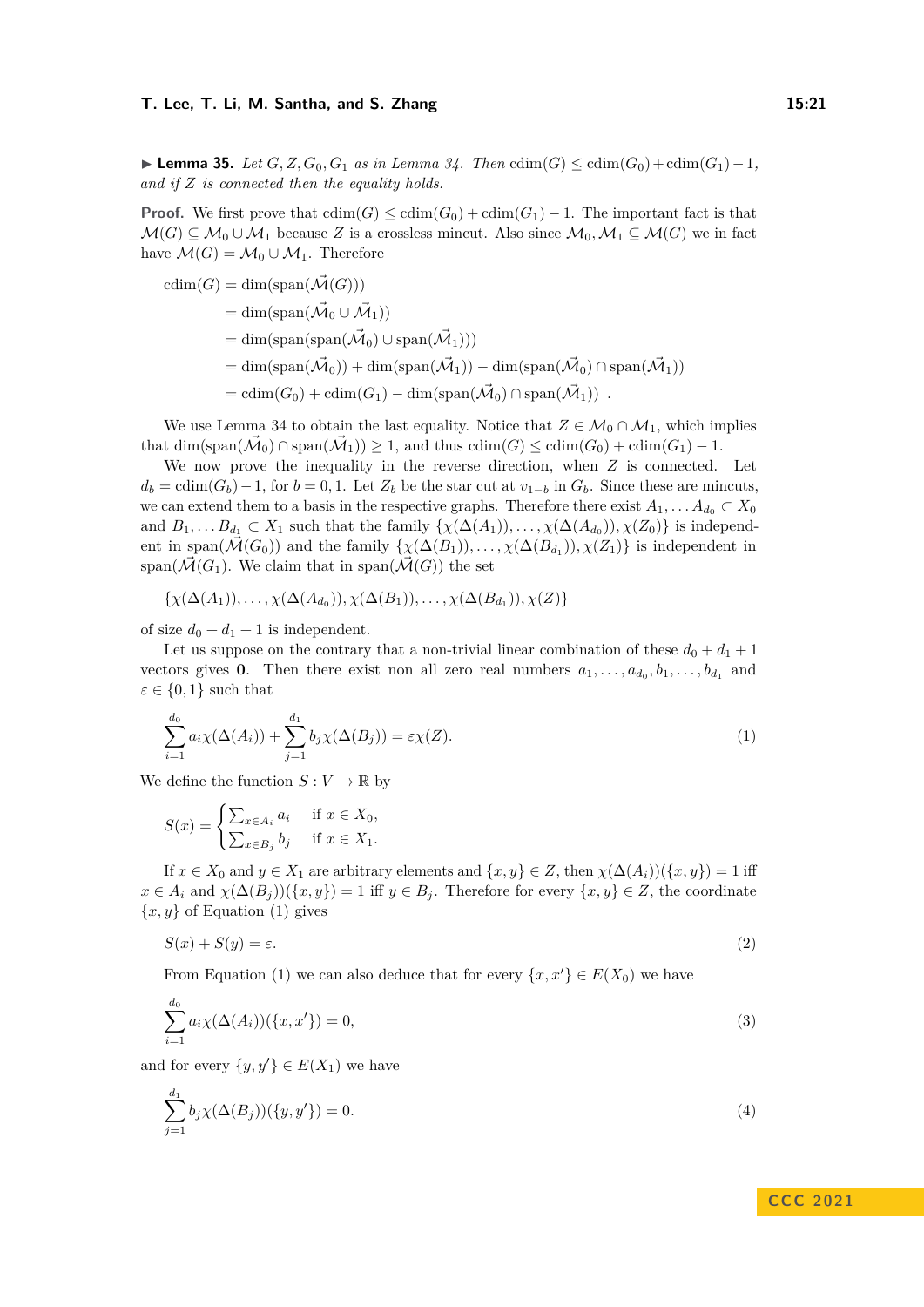Let  $\{x_0, y_0\}$  be an arbitrary edge in *Z*, where  $x_0 \in X_0$  and  $y_0 \in X_1$ . We set  $s_0 = S(x_0)$  and  $s_1 = S(y_0)$ . We know from Equation [\(2\)](#page-20-1) that

$$
s_0+s_1=\varepsilon.
$$

We claim that for every  $\{x, y\} \in Z$ , where  $x \in X_0$  and  $y \in X_1$ , we have  $S(x) = s_0$  and  $S(y) = s_1$ . For this consider an arbitrary breadth first search tree with root  $x_0$ . Since the graph of the cut *Z*, the graph  $G(Z) = (V', Z)$ , is a connected bipartite graph, every vertex in  $V' \cap X_0$  will be at some even depth of the tree, and every vertex in  $V' \cap X_1$  at some odd depth of the tree. Going through all the vertices depth by depth starting with  $x_0$  at depth 0, Equation [\(2\)](#page-20-1) gives the claim.

We now distinguish two cases. In the first case at least one of  $s_0$  and  $s_1$  is non-zero, say without loss of generality that  $s_0 \neq 0$ . For  $i = 1, \ldots, d_0$ , we define

<span id="page-21-0"></span>
$$
a_i' = a_i/s_0.
$$

Then Equation [\(3\)](#page-20-2) implies that in  $G_0$ , for every  $\{x, x'\} \in E(X_0)$ , we have

$$
\sum_{i=1}^{d_0} a'_i \chi(\Delta(A_i))(\{x, x'\}) = 0.
$$
\n(5)

Also in  $G_0$ , if  $x \in X_0$  then  $\chi(\Delta(A_i))(\{x, v_1\}) = 1$  iff  $x \in A_i$ . Therefore

<span id="page-21-1"></span>
$$
\sum_{i=1}^{d_0} a'_i \chi(\Delta(A_i))(\{x, v_1\}) = s_0/s_0 = 1.
$$
\n(6)

Therefore Equations [\(5\)](#page-21-0) and [\(6\)](#page-21-1) imply that

$$
\sum_{i=1}^{d_0} a'_i \chi(\Delta(A_i)) = \chi(Z_0),\tag{7}
$$

which contradicts the linear independence of  $\{\chi(\Delta(A_1)), \ldots, \chi(\Delta(A_{d_0})), \chi(Z_0)\}.$ 

In the second case  $s_0 = s_1 = 0$ , and thus for all  $\{x, y\} \in Z$ , with  $x \in X_0$  and  $y \in X_1$ , we have  $S(x) = S(y) = 0$ . Therefore in  $G_0$ , for every edge  $\{x, v_1\}$ ,

<span id="page-21-2"></span>
$$
\sum_{i=1}^{d_0} a_i \chi(\Delta(A_i))(\{x, v_1\}) = 0,
$$
\n(8)

and similarly in  $G_1$ , for every edge  $\{y, v_0\}$ ,

<span id="page-21-3"></span>
$$
\sum_{j=1}^{d_1} b_j \chi(\Delta(B_j))(\{y, v_0\}) = 0.
$$
\n(9)

Since  $a_1, \ldots, a_{d_0}, b_1, \ldots, b_{d_1}$  are not all zero, either  $a_1, \ldots, a_{d_0}$  is not all zero or  $b_1, \ldots, b_{d_1}$  is not all zero. If  $a_1, \ldots, a_{d_0}$  is not all zero then from Equations [\(3\)](#page-20-2) and [\(8\)](#page-21-2) it follows that the fam- $\text{div } \{\chi(\Delta(A_1)), \ldots, \chi(\Delta(A_{d_0}))\}$  is dependent in span $(\vec{\mathcal{M}}(G_0))$ . If  $b_1, \ldots, b_{d_1}$  is not all zero then similarly from Equations [\(4\)](#page-20-3) and [\(9\)](#page-21-3) it follows that the family  $\{\chi(\Delta(B_1)), \ldots, \chi(\Delta(B_{d_1}))\}$  is dependent in span $(\tilde{\mathcal{M}}(G_1))$ . In either case, we reach a contradiction.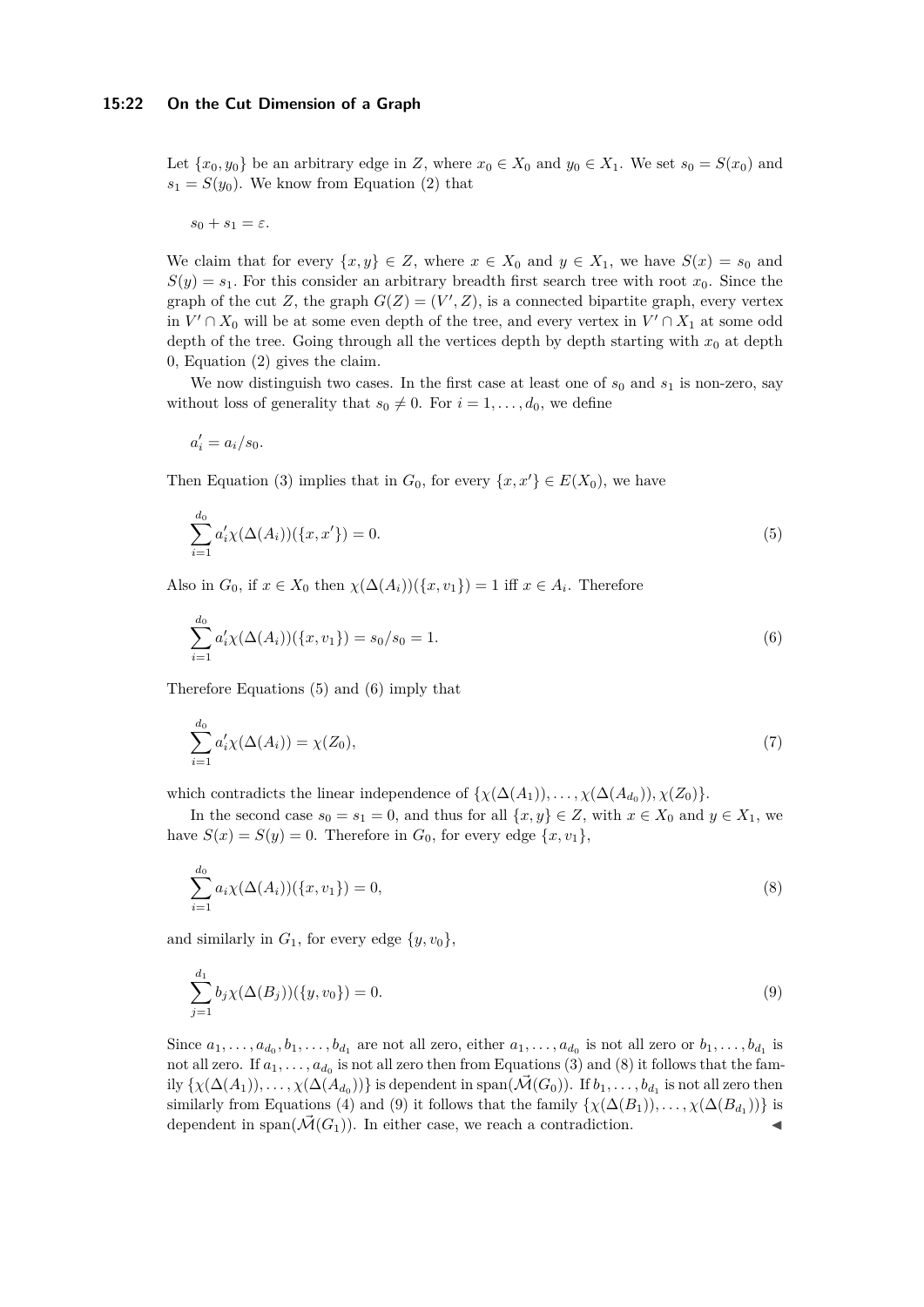# **6.2 The upper bound**

We now can give our second proof of the upper bound on the cut dimension Theorem [1.](#page-2-0)

**Proof of Theorem [1.](#page-2-0)** The proof is by induction. For the base case  $n = 2$ , the only graph to be considered consists of a single edge and the cut dimension is  $1 = 2n - 3$ .

Now let  $n \geq 3$ , and we assume the inductive hypothesis holds for all graphs on at most *n* − 1 vertices. We consider 3 cases.

Case 1: The graph *G* has only star mincuts, say at vertices  $v_1, \ldots, v_k$ , for some  $1 \leq k \leq n$ . As there are only *k* mincuts here we have  $\text{cdim}(G) \leq k \leq n \leq 2n - 3$  for  $n \geq 3$ .

Case 2: There is a non-star mincut in *G*, and every non-star mincut is crossed by a non-star mincut. Then by Lemma [32,](#page-18-1) the graph *G* is a cycle where the edges have all the same weight. In this case by Lemma [33,](#page-18-2) we have  $\text{cdim}(G) = \text{cdim}(C_n) = n \leq 2n - 3$  for  $n \geq 3$ .

Case 3 is where we use the induction hypothesis: Suppose that *G* has a non-star crossless mincut *Z* with shores  $X_0$  and  $X_1 = V \setminus X_0$ . Let  $|X_0| = k$ . Then by Lemma [35](#page-19-1) there are graphs  $G_0, G_1$  such that  $\text{cdim}(G) \leq \text{cdim}(G_0) + \text{cdim}(G_1) - 1$ , where  $G_0$  is a graph on  $k+1$ vertices, and  $G_1$  is a graph on  $n - k + 1$  vertices. Therefore by the inductive hypothesis

$$
cdim(G) \le 2(k+1) - 3 + 2(n - k + 1) - 3 - 1 = 2n - 3.
$$

## **6.3 The lower bound**

We now give our second proof of Theorem [2](#page-2-1) that for every  $n \geq 2$  there exist graphs *G* with  $cdim(G) = 2n - 3$ . We need a slightly more detailed statement for the inductive hypothesis which is given in the following theorem.

▶ **Theorem 36.** For every integer  $n \geq 2$ , there is a complete weighted graph  $G = (V, w)$  on *n* vertices with cut dimension  $2n-3$  and minimum cut weight 1, and where for every  $v \in V$ , *the star cut*  $\Delta(\lbrace v \rbrace)$  *is a minimum cut.* 

**Proof.** For  $n = 2$  the statement is satisfied by the graph consisting of a single edge of weight one which has cut dimension one and where the two star cuts are minimum cuts. For  $n = 3$ we may take the complete graph  $G^{(3)} = (V^{(3)}, w^{(3)})$  with all weights 1/2, which has cut dimension 3.

Now assume that there exists a graph  $G^{(n-1)} = (V^{(n-1)}, w^{(n-1)})$  on  $n-1$  vertices satisfying the inductive hypothesis. Let us consider a copy of  $G^{(3)} = (V^{(3)}, w^{(3)})$  where  $V^{(3)} = \{t, u, v_0\}$  and  $V^{(n-1)} \cap V^{(3)} = \emptyset$ . We choose  $v_1 \in V^{(n-1)}$  arbitrarily. We claim that the *n*-vertex graph  $G^n = (V^{(n)}, w^{(n)})$  defined as mer $(\{(G^{(n-1)}, v_1), (G^{(3)}, v_0)\})$  satisfies the statement. It follows from the definition of the merge operation that  $G^{(n)}$  is a complete weighted graph and that its star cuts are of weight one. In addition Claim [8](#page-8-0) asserts that if *Z* is the cut in  $G^n$  whose shores are  $V^{(n-1)} \setminus \{v_1\}$  and  $V^{(3)} \setminus \{v_0\}$  then  $w(Z) = 1$ .

We now claim that the weight of a minimum cut of  $G^{(n)}$  is one and that the mincut *Z* is crossless. Consider a non-star cut  $\Delta(X)$ . If both vertices *t, u* are on the same shore then the weight of  $\Delta(X)$  is the same as the analogous cut in  $G^{(n-1)}$  and therefore is at least one. If  $\Delta(X)$  crosses *Z*, then we suppose without loss of generality that  $t \in X, u \in \overline{X}$ . We show that the weight of  $\Delta(X)$  is greater than one, which then implies both claims. The cut contains the edge  $\{t, u\}$  which has weight 1/2. For every  $y \in V^{(n-1)} \setminus \{v_1\}$ , the cut either contains the edge  $\{t, y\}$  or the edge  $\{u, y\}$ , and these edges have the same weight. Thus the total weight of such edges is half of the weight of *Z*, that is 1*/*2. In addition, the cut contains also at least one edge from  $G^{(n-1)}$ , therefore its total weight is greater than one.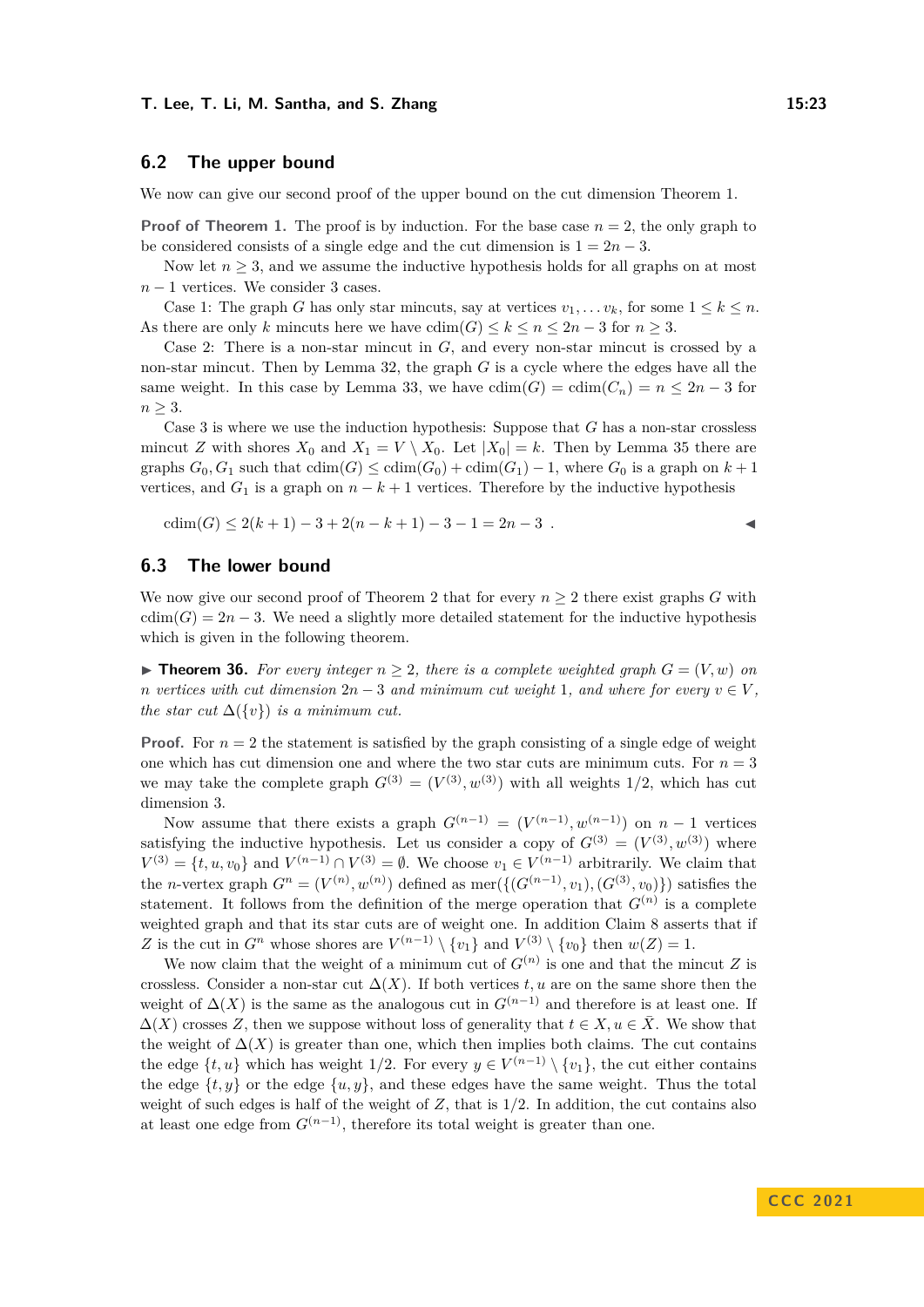#### <span id="page-23-0"></span>**15:24 On the Cut Dimension of a Graph**



<span id="page-23-1"></span>**Figure 1** Example graph *G* showing the necessity of the connected condition in Lemma [34.](#page-19-0) Red edges have weight 2 and black edges have weight 1. The minimum cut weight is 4 and the cuts achieving this are all the star cuts and  $\Delta({1, 2}, \Delta({3, 4}), \Delta({5, 6}), \Delta({7, 8}), \Delta({1, 2, 3, 4}).$ 



**Figure 2** The graph  $G_0$ . Red edges have weight 2 and black edges have weight 1. The minimum cut weight is 4 and the cuts achieving this are all the star cuts and  $\Delta({1, 2}), \Delta({3, 4})$ . The cut dimension is 7.

Finally Claim [8](#page-8-0) says that  $\text{sep}(G^{(n)}, Z) = \{G^{(n-1)}, G^{(3)}\}$ . Since *Z* is a crossless non-star minimum cut that is also connected, Lemma [35](#page-19-1) implies that  $\text{cdim}(G^{(n)}) = \text{cdim}(G^{(n-1)}) +$  $cdim(G^{(3)}) - 1$ , which is  $2n - 3$  by the inductive hypothesis.

# **6.4 On the tightness of Lemma [35](#page-19-1)**

One can wonder whether the connectedness of *Z* is a necessary hypothesis in Lemma [35.](#page-19-1) In fact it is, when  $Z \in \mathcal{M}(G)$  is not connected then we can have  $\text{cdim}(G) < \text{cdim}(G_0) + \text{cdim}(G_1) - 1$ . An example is given in Figure [1.](#page-23-0) The mincuts in this graph are all the star cuts and

 $\Delta({1, 2}, \Delta({3, 4}), \Delta({5, 6}), \Delta({7, 8}), \Delta({1, 2, 3, 4})$ .

Thus no mincuts cross each other. Also none of the non-star mincuts are connected.

Consider the case where  $Z = \Delta({1, 2, 3, 4})$ . When we separate G along this cut we see that  $G_0 = G_1$  and they are equal to the graph in Figure [2.](#page-23-1) The mincuts in  $G_0$  are all star cuts and  $\Delta({1,2}), \Delta({3,4}).$  All non-star mincuts in  $G_0$  are connected so one can use Lemma [34](#page-19-0) to compute that  $\text{cdim}(G_0) = 7$ , i.e. all these mincut vectors are linearly independent. However, the cut dimension of *G* is clearly at most 12 as it only has 12 edges. Direct computation shows that in fact  $cdim(G) = 11$ .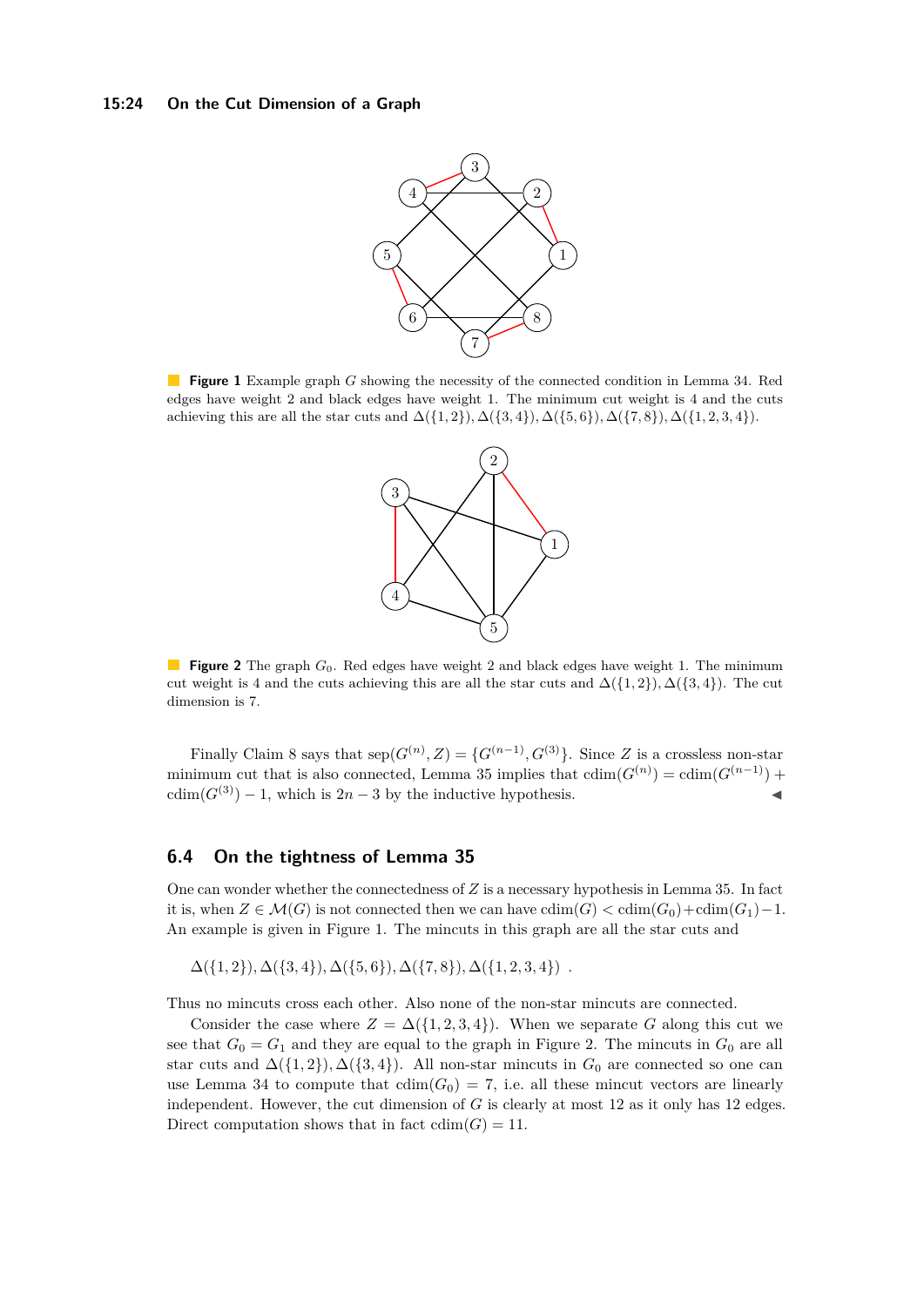# <span id="page-24-0"></span>**7** *ℓ***1-approximate cut dimension**

In this section, we use the *ℓ*1-approximate cut dimension method to show Theorem [3](#page-3-0) that for any  $k \in \mathbb{N}$  and  $n = 3k + 1$ , it holds that  $D_{\text{lin}}(\text{MINCUT}_n) \geq 2n - 2$ .

Let  $K_4$  be the complete graph on 4 vertices with all edge weights equal to 1. The theorem will follow from showing that the *ℓ*1-approximate cut dimension of the direct union of *k* copies of  $K_4$  has  $\ell_1$ -approximate cut dimension 6*k*. We start with the base case  $k = 1$  to build up the notation and intuition that will be needed for the general case. The following definition and fact will be useful.

▶ **Definition 37** (Strictly diagonally dominant)**.** *Let A* ∈ R *<sup>n</sup>*×*<sup>n</sup> be a matrix. We say that the i*<sup>th</sup> row of *A is* strictly diagonally dominant *if*  $|A(i,i)| > \sum_{j\neq i} |A(i,j)|$ *. We say that A is strictly diagonally dominant iff all of its rows are.*

It is well known that a strictly diagonally dominant matrix has full rank. One way to prove this is via the following fact, which we will make use of in the proof of Theorem [3.](#page-3-0)

<span id="page-24-2"></span>▶ **Fact 38.** Let  $A \in \mathbb{R}^{n \times n}$  be a matrix whose *i*<sup>th</sup> row is strictly diagonally dominant. If  $Au = 0$  *for a vector*  $u \neq 0$  *then*  $|u_i| < ||u||_{\infty}$ *.* 

**Proof.** Suppose for a contradiction that for some  $u \neq 0$  it holds that  $Au = 0$  and  $|u_i| = ||u||_{\infty}$ where the  $i^{\text{th}}$  row of *A* is strictly diagonally dominant. By normalizing and flipping the sign of *u* if necessary we may assume  $||u||_{\infty} = 1$  and  $A(i, i)u_i = |A(i, i)|$ . Thus

*a*

3

6

$$
\sum_{j} A(i,j)u_j = |A(i,i)| + \sum_{j \neq i} A(i,j)u_j \geq |A(i,i)| - \sum_{j \neq i} |A(i,j)| > 0,
$$

a contradiction.

# <span id="page-24-1"></span>**7.1**  $\ell_1$ -approximate cut dimension of  $K_4$

*b*

5

4

1 2



*c*

*v*

<span id="page-24-3"></span>We label the vertices of  $K_4$  by  $a, b, c, v$ , and use the ordering of edges indicated in Figure [3.](#page-24-1) Let X be the 7-by-6 matrix whose rows correspond to the cut vectors of all the nontrivial cuts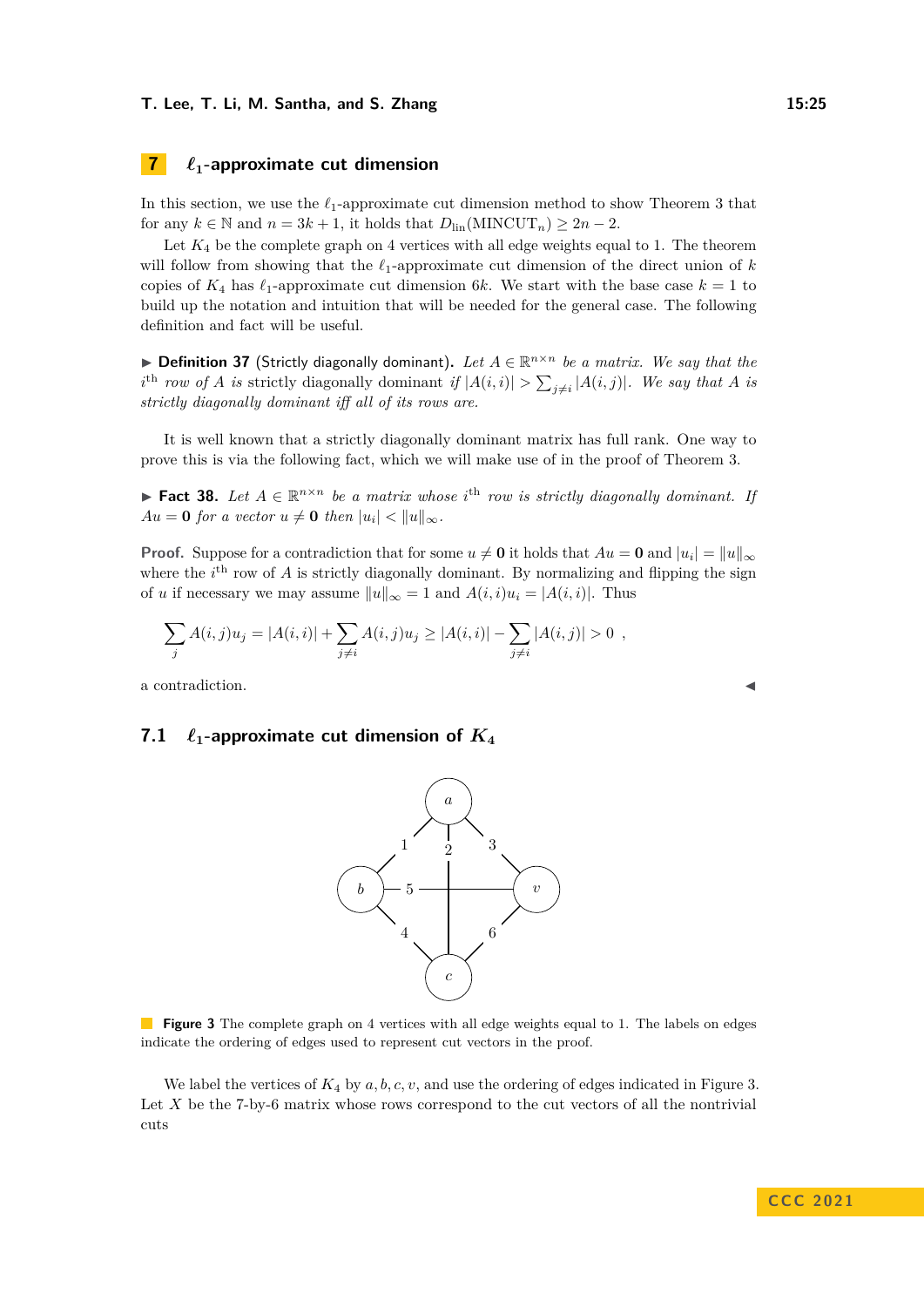$$
X = \begin{bmatrix} 1 & 1 & 1 & 0 & 0 & 0 \\ 1 & 0 & 0 & 1 & 1 & 0 \\ 0 & 1 & 0 & 1 & 0 & 1 \\ 0 & 0 & 1 & 0 & 1 & 1 \\ 0 & 1 & 1 & 1 & 1 & 0 \\ 1 & 0 & 1 & 1 & 0 & 1 \\ 1 & 1 & 0 & 0 & 1 & 1 \end{bmatrix}
$$

The cut vectors in *X* are given in the order

$$
\Delta({a}), \Delta({b}), \Delta({c}), \Delta({a},b,c), \Delta({a},b), \Delta({a},c), \Delta({b},c).
$$

The first 4 rows correspond to star cuts which are minimum cuts of weight 3 in *K*4. The last three rows correspond to cuts which have weight  $4$  in  $K_4$ . Thus to show a lower bound of 6 on the number of linear queries needed to compute the minimum cut of a 4 vertex graph, we need to show that the  $w = (1, 1, 1, 1, 1, 1), c = (0, 0, 0, 0, 1, 1, 1)$  one-sided  $\ell_1$  approximate rank of *X* is 6.

*.* (10)

 $\triangleright$  Claim 39. Let  $w = 1 \in \mathbb{R}^6$ , and  $c = (0, 0, 0, 0, 1, 1, 1)$ . The  $(w, c)$  one-sided  $\ell_1$  approximate rank of *X* is 6.

Proof. The rank of X at most 6 as this is the number of columns, which takes care of the upper bound.

Now consider the lower bound. To do this we need to lower bound the rank of the matrix

$$
Z = X - \begin{bmatrix} \mathbf{0}_{4,2} & \mathbf{0}_{4,2} & \mathbf{0}_{4,2} \\ A_1 & A_2 & A_3 \end{bmatrix}
$$

where each of  $A_1, A_2, A_3 \ge 0$  are 3-by-2 matrices and every row of  $A_1 + A_2 + A_3$  sums to at most 1. As the first 4 rows of *X* correspond to vectors of minimum cuts, no error is allowed on the first 4 rows.

The first 4 rows of *Z* are equal to the first 4 rows of *X*, as there is no perturbation allowed on these rows. By doing elementary row operations on the first four rows, which do not change the rank, we can transform the first four rows of *Z* into the reduced row echelon form of  $X(1:4,:)$ . Thus we arrive at the following matrix.

$$
\begin{bmatrix} 1 & 0 & 0 & 0 & 0 & -1 \\ 0 & 1 & 0 & 0 & -1 & 0 \\ 0 & 0 & 1 & 0 & 1 & 1 \\ 0 & 0 & 0 & 1 & 1 & 1 \\ 0 & 1 & 1 & 1 & 1 & 0 \\ 1 & 0 & 1 & 1 & 0 & 1 \\ 1 & 1 & 0 & 0 & 1 & 1 \end{bmatrix} - \begin{bmatrix} \mathbf{0}_{4,2} & \mathbf{0}_{4,2} & \mathbf{0}_{4,2} \\ A_1 & A_2 & A_3 \end{bmatrix}.
$$

Now we do column operations to zero out the entries in the first four rows and last two columns. For a  $m$ -by-2 matrix  $A$  we will use the notation  $A^{\circ}$  to denote the matrix  $A$  with the order of the columns swapped. We arrive at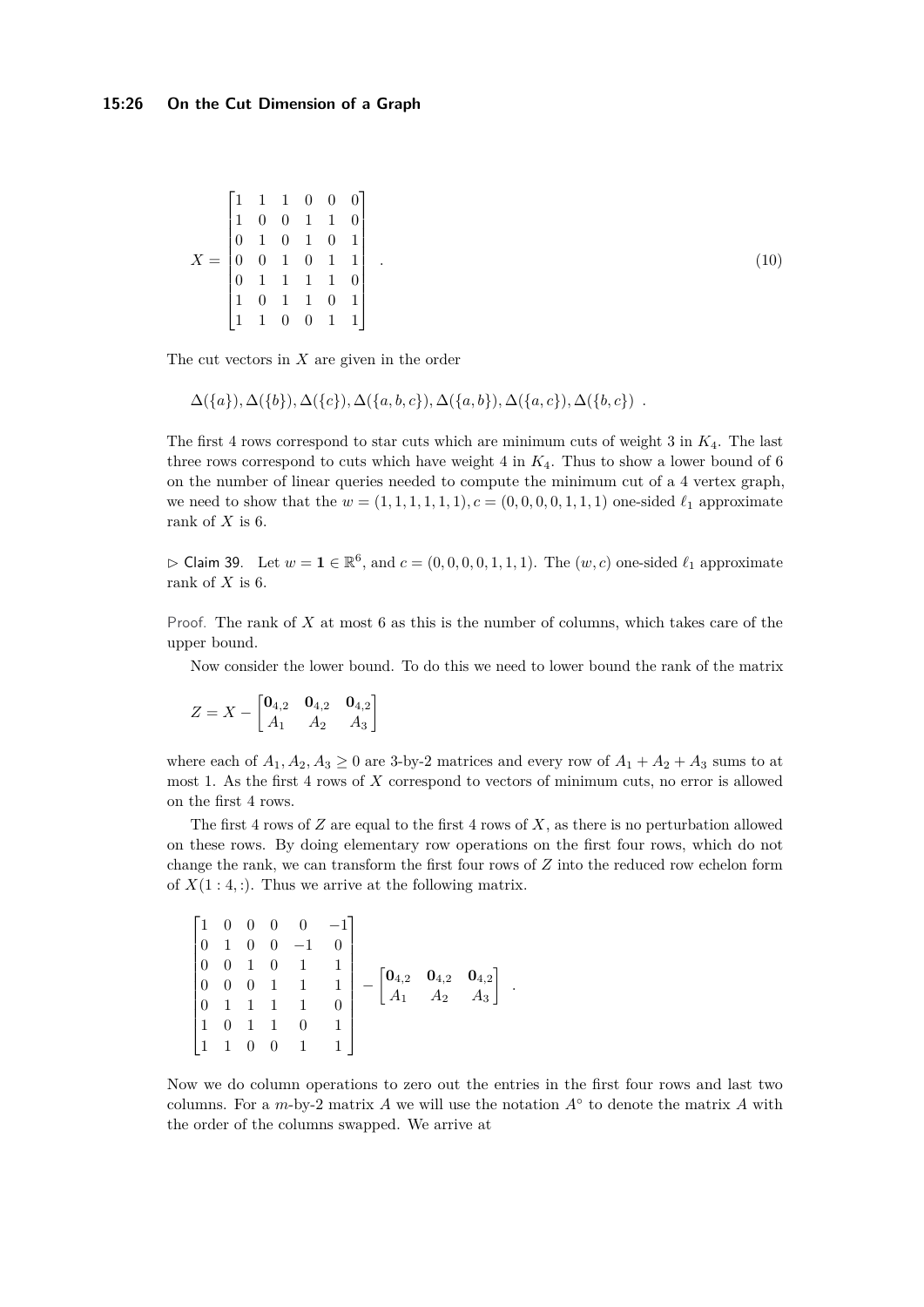$$
\begin{bmatrix} 1 & 0 & 0 & 0 & 0 & 0 \ 0 & 1 & 0 & 0 & 0 & 0 \ 0 & 0 & 1 & 0 & 0 & 0 \ 0 & 0 & 1 & 1 & 0 & -2 \ 1 & 0 & 1 & 1 & -2 & 0 \ 1 & 1 & 0 & 0 & 2 & 2 \ \end{bmatrix} - \begin{bmatrix} \mathbf{0}_{4,2} & \mathbf{0}_{4,2} \\ A_1 & A_2 & A_1^{\circ} - A_2 - A_2^{\circ} + A_3 \end{bmatrix}.
$$

Finally, we can do row operations to zero out the first four columns in the last three rows.

$$
\begin{bmatrix} 1 & 0 & 0 & 0 & 0 & 0 \ 0 & 1 & 0 & 0 & 0 & 0 \ 0 & 0 & 1 & 0 & 0 & 0 \ 0 & 0 & 0 & 1 & 0 & 0 \ 0 & 0 & 0 & 0 & -2 \ 0 & 0 & 0 & 0 & 2 & 2 \ \end{bmatrix} - \begin{bmatrix} \mathbf{0}_{4,2} & \mathbf{0}_{4,2} \\ \mathbf{0}_{3,2} & \mathbf{0}_{3,2} & A_1^{\circ} - A_2 - A_2^{\circ} + A_3 \end{bmatrix}.
$$

The task has now reduced to showing the matrix

$$
Z' = \begin{bmatrix} 2 & 0 \\ 0 & 2 \\ -2 & -2 \end{bmatrix} + A_1 - A_2 - A_2^{\circ} + A_3^{\circ}
$$

has rank 2 for any  $A_1, A_2, A_3$  satisfying the constraints. Let us simplify the matrix  $A_1$  −  $A_2 - A_2^\circ + A_3^\circ$ . First, let  $A_1' = A_1 + A_3^\circ$ . Next, note that  $D = A_2 + A_2^\circ$  has the property that  $D(i, 1) = D(i, 2)$  for  $i \in [3]$ . In the sequel we call this the *partner property*.

As the row sum of  $A'_1 + A_2$  is at most 1, unless  $A'_1(1:2,1:2) = \mathbf{0}_{2,2}$  and at least one row sum of  $A_2(1:2,1:2)$  is equal to 1 the first two rows of  $Z'$  will be strictly diagonally dominant. If the first two rows of  $Z'$  are strictly diagonally dominant then the rank of  $Z'$ must be 2, thus we now handle the "unless" case.

First, suppose exactly one row sum of  $A_2(1:2,1:2)$  is equal to 1. Say without loss of generality it is the second one, thus the first row of *Z* ′ is strictly diagonally dominant. Then for a sufficiently small  $\varepsilon$  we can multiply the first column by  $1 - \varepsilon$  so that the first row remains strictly diagonally dominant and the second row becomes strictly diagonally dominant as well. This does not increase the rank and thus shows again that the rank of  $Z'$ is 2.

The remaining case is where both rows of  $A_2(1:2,1:2)$  sum to one. In this case by the partner property we have

$$
Z'(1:2,1:2) = \begin{bmatrix} 1 & -1 \\ -1 & 1 \end{bmatrix}.
$$

On the other hand, the last row of  $Z'$  must have both entries  $\leq -1$ . Thus the determinant of the submatrix formed by the first row and the third is strictly negative and so *Z* ′ has rank 2.  $\triangleleft$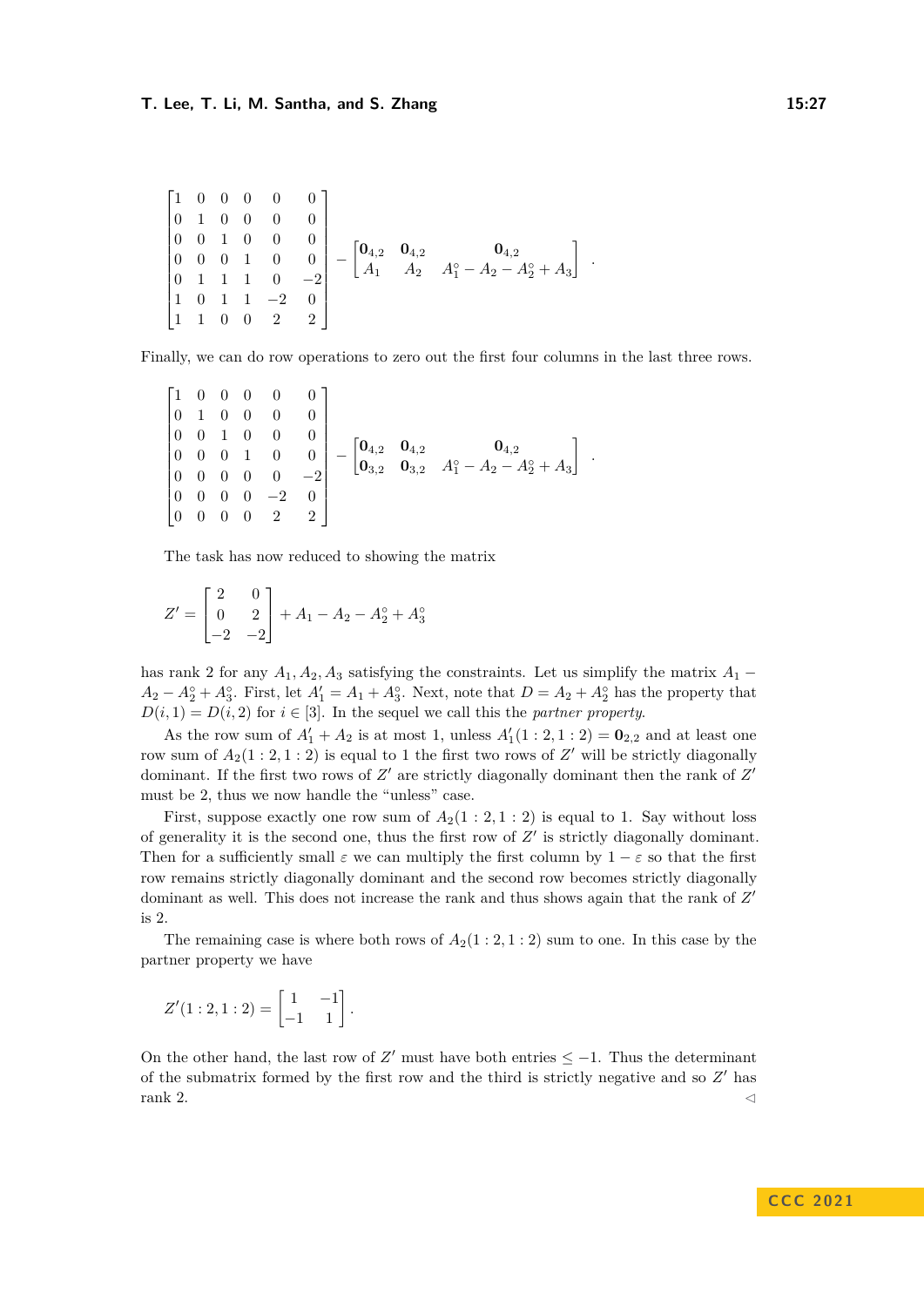<span id="page-27-1"></span>

**Figure 4** Example of the direct union of two copies of *K*4. With the ordering of the edges given by the edge labels, the matrix of cut vectors of the cuts  $\Delta({a^{(i)}}), \Delta({b^{(i)}}), \Delta({c^{(i)}}),$  $\Delta({a^{(i)},b^{(i)},c^{(i)}}), \Delta({a^{(i)},b^{(i)}}), \Delta({a^{(i)},c^{(i)}}), \Delta({b^{(i)},c^{(i)}})$  for  $i \in [2]$  becomes the matrix  $X^{(2)}$ on the right.

# **7.2 Direct union of** *K***<sup>4</sup> with itself**

<span id="page-27-0"></span>Now we prove the general case. The key to the proof is the following lemma.

▶ **Lemma 40.** *Let*  $k \in \mathbb{N}$  *and B be the* 3 $k$ *-by-2* $k$  *matrix* 

$$
B = \begin{bmatrix} 2\mathbf{I}_{2k} \\ -2\mathbf{I}_k \otimes [1,1] \end{bmatrix} .
$$

*For any matrices* 3*k-by-*2*k matrices A*1*, A*<sup>2</sup> *satisfying the conditions*

- 1.  $A_1, A_2 \geq 0$
- **2.** *(partner property) For all*  $i \in [3k]$  *and*  $j \in [k]$  *it holds that*  $A_2(i, 2j 1) = A_2(i, 2j)$ *.*
- **3.** *Every row of*  $A_1 + A_2/2$  *sums to at most* 1
- *it holds that*  $B + A_1 A_2$  *has rank* 2*k.*

**Proof.** The rank is at most 2*k* as that is the number of columns; we focus on showing the columns are linearly independent.

Let  $Z = B + A_1 - A_2$ . We call the first 2*k* rows of *Z* rows of type I, and the last *k* rows of type II. If a type I row is not strictly diagonally dominant, we call it *full*. Notice that a type I row *i* is full if and only if the  $i^{\text{th}}$  row of  $A_1$  is zero and the  $i^{\text{th}}$  row of  $A_2$  sums to 2. In this case,  $Z(i, j) \leq 0$  for every  $j \neq i$  and it holds that  $Z(i, i) = -\sum_{j \neq i} Z(i, j)$ . For  $i \in [k]$ we call  $2i - 1$  and  $2i$  *partners*.

Suppose for contradiction there is a vector  $\vec{u} \neq \mathbf{0}$  such that  $A\vec{u} = \mathbf{0}$ . As  $\vec{u} \neq \mathbf{0}$  by normalizing and multiplying by  $-1$  as needed we may assume that  $||u||_{\infty} = 1$  and *i* is a coordinate with  $\vec{u}(i) = 1$ . By Fact [38](#page-24-2) the *i*<sup>th</sup> row of *Z*, which is a type I row, cannot be strictly diagonally dominant. Thus the *i*<sup>th</sup> row must be full. Therefore for  $Z(i,:) \vec{u} = 0$  to hold it must be the case that  $\vec{u}(j) = 1$  for every *j* where  $A_2(i, j) > 0$ . Such a *j* must exist as the  $i^{\text{th}}$  row of  $A_2$  sums to 2. So let *j* be a coordinate with  $A_2(i,j) > 0$  and let *j*' be the partner of *j*. By the partner property we also have  $A_2(i, j') > 0$  and therefore  $\vec{u}(j) = \vec{u}(j') = 1$ .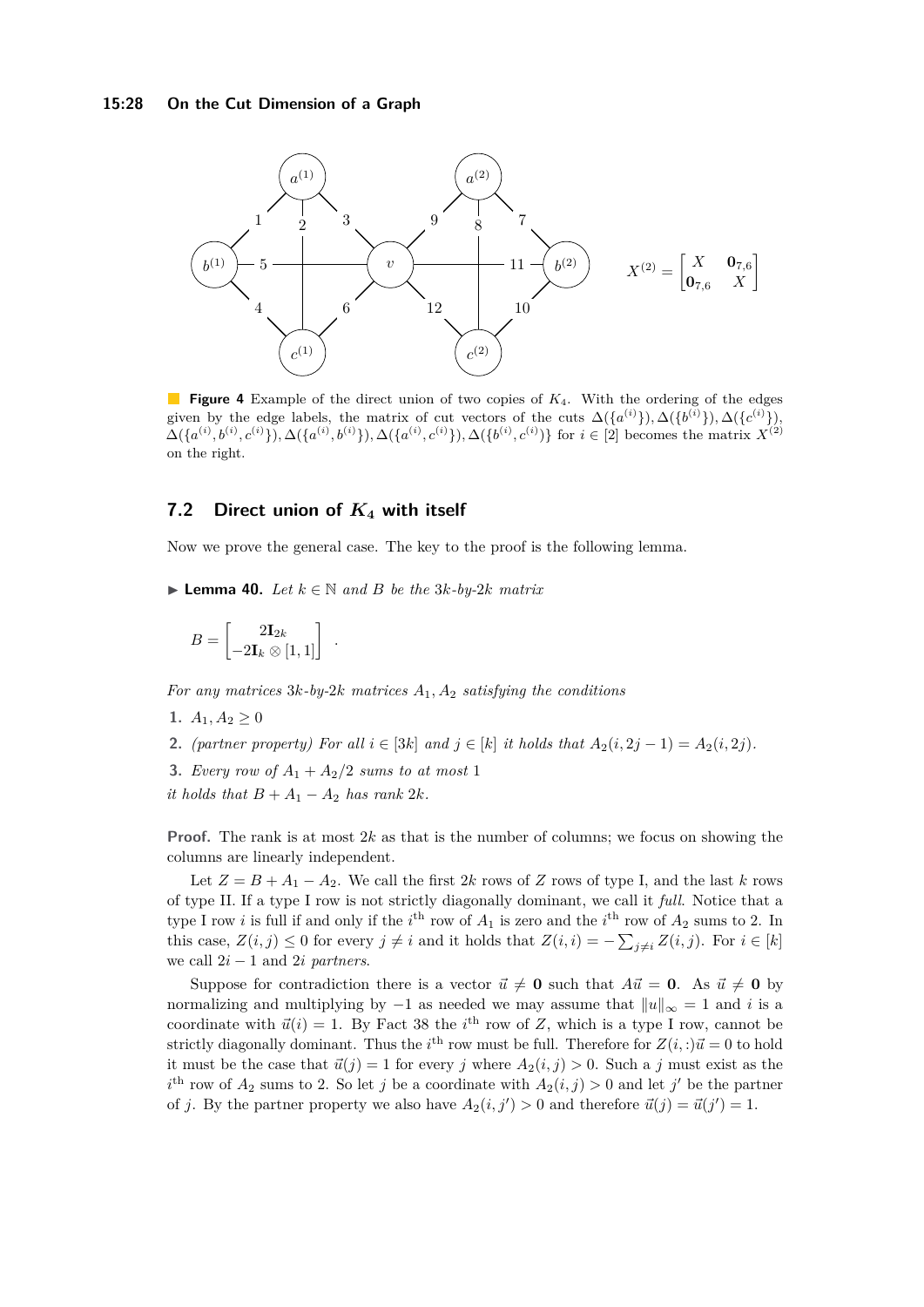Now consider the type II row  $\ell$  for which  $B(\ell, j) = B(\ell, j') = -2$ . As  $B(\ell, t) = 0$  for  $t \notin \{j, j'\}$  this means

$$
Z(\ell, :)\vec{u} = Z(\ell, j) + Z(\ell, j') + \sum_{t \notin \{j, j'\}} Z(\ell, t)\vec{u}(t)
$$
  
\n
$$
\leq B(\ell, j) + A_1(\ell, j) + B(\ell, j') + A_1(\ell, j') + ||\vec{u}||_{\infty} \sum_{t \notin \{j, j'\}} |Z(\ell, t)|
$$
  
\n
$$
\leq -4 + \sum_{t} A_1(\ell, t) + A_2(\ell, t)
$$
  
\n
$$
\leq -2,
$$

and we have arrived at a contradiction.

With Lemma [40](#page-27-0) in hand we are now ready to prove Theorem [3.](#page-3-0)

**Proof of Theorem [3.](#page-3-0)** Let  $G^{(1)}, \ldots, G^{(k)}$  be *k* copies of  $K_4$  where the vertices in  $G^{(i)}$  are labeled by  $a^{(i)}$ ,  $b^{(i)}$ ,  $c^{(i)}$ ,  $v^{(i)}$  for  $i \in [k]$ . The graph *G* is formed by taking the direct union of  $G^{(1)}, \ldots, G^{(k)}$  at the vertices  $v^{(1)}, \ldots, v^{(k)}$ . That is, the vertices  $v^{(1)}, \ldots, v^{(k)}$  are all identified by a common vertex denoted *v*. See Figure [4](#page-27-1) for an illustration of the graph for  $k = 2$ .

The cuts of *G* we focus on are the 7*k* cuts given by

$$
\Delta(\{a^{(i)}\}), \Delta(\{b^{(i)}\}), \Delta(\{c^{(i)}\}), \Delta(\{a^{(i)}, b^{(i)}, c^{(i)}\}), \Delta(\{a^{(i)}, b^{(i)}\}), \Delta(\{a^{(i)}, c^{(i)}\}), \Delta(\{b^{(i)}, c^{(i)}\} \enspace ,
$$

for  $i \in [k]$ . For any  $i \in [k]$  the cuts  $\Delta({a^{(i)}}), \Delta({b^{(i)}}), \Delta({c^{(i)}}), \Delta({a^{(i)}, b^{(i)}, c^{(i)}})$ achieve the minimum cut weight of *G*, which is 3, and the cuts  $\Delta({a^{(i)}, b^{(i)}})$ ,  $\Delta({a^{(i)}, c^{(i)}})$ ,  $\Delta({b^{(i)}, c^{(i)}})$  have weight 4.

With an ordering of the edges as exemplified in Figure [4,](#page-27-1) the matrix of cut vectors of these cuts is  $X^{(k)} = I_k \otimes X$ , where *X* is the matrix from Equation [\(10\)](#page-24-3). In every nonzero block of  $X^{(k)}$  the first four rows are minimum cuts with weight 3 and the last 3 rows are cuts with weight 4. Let  $c' = (0, 0, 0, 0, 1, 1, 1)$ . The theorem will follow from Theorem [13](#page-10-0) by showing that the  $w = \mathbf{1}_{6k}$ ,  $c = \mathbf{1}_k \otimes c'$  one-sided  $\ell_1$  approximate rank of  $X^{(k)}$  is 6*k*.

To do this, we must show that  $X^{(k)} - A$  has rank 6*k* for any matrix  $A \geq 0$  which is all zero on any row of  $I_k \otimes X$  corresponding to a minimum cut, and where the row sum of A is at most 1 on any row of  $I_k \otimes X$  corresponding to a cut of weight 4. In order to make reference to the base case, it will be useful to partition the columns into *k* blocks of 6 columns, where the  $i<sup>th</sup>$  block is further partitioned into blocks of size 2 represented by the  $7k$ -by-2 matrices  $A_1^{(i)}$ ,  $A_2^{(i)}$ ,  $A_3^{(i)}$ . In other words, we view *A* as follows

$$
A = \begin{bmatrix} A_1^{(1)} & A_2^{(1)} & A_3^{(1)} & \cdots & A_1^{(k)} & A_2^{(k)} & A_3^{(k)} \end{bmatrix}
$$

where each  $A_j^{(i)}$  for  $j \in [3], i \in [k]$  is a 7*k*-by-2 matrix.

As in the base case, we begin by doing Gauss-Jordan elimination on the rows corresponding to mincuts of each *X* block in  $X^{(k)}$ . These operations only touch rows corresponding to mincuts where *A* is zero, thus they do not change *A*. After these operations we arrive at the matrix  $\mathbf{I}_k \otimes X' - A$  where

$$
X' = \begin{bmatrix} 1 & 0 & 0 & 0 & 0 & -1 \\ 0 & 1 & 0 & 0 & -1 & 0 \\ 0 & 0 & 1 & 0 & 1 & 1 \\ 0 & 0 & 0 & 1 & 1 & 1 \\ 0 & 1 & 1 & 1 & 1 & 0 \\ 1 & 0 & 1 & 1 & 0 & 1 \\ 1 & 1 & 0 & 0 & 1 & 1 \end{bmatrix}
$$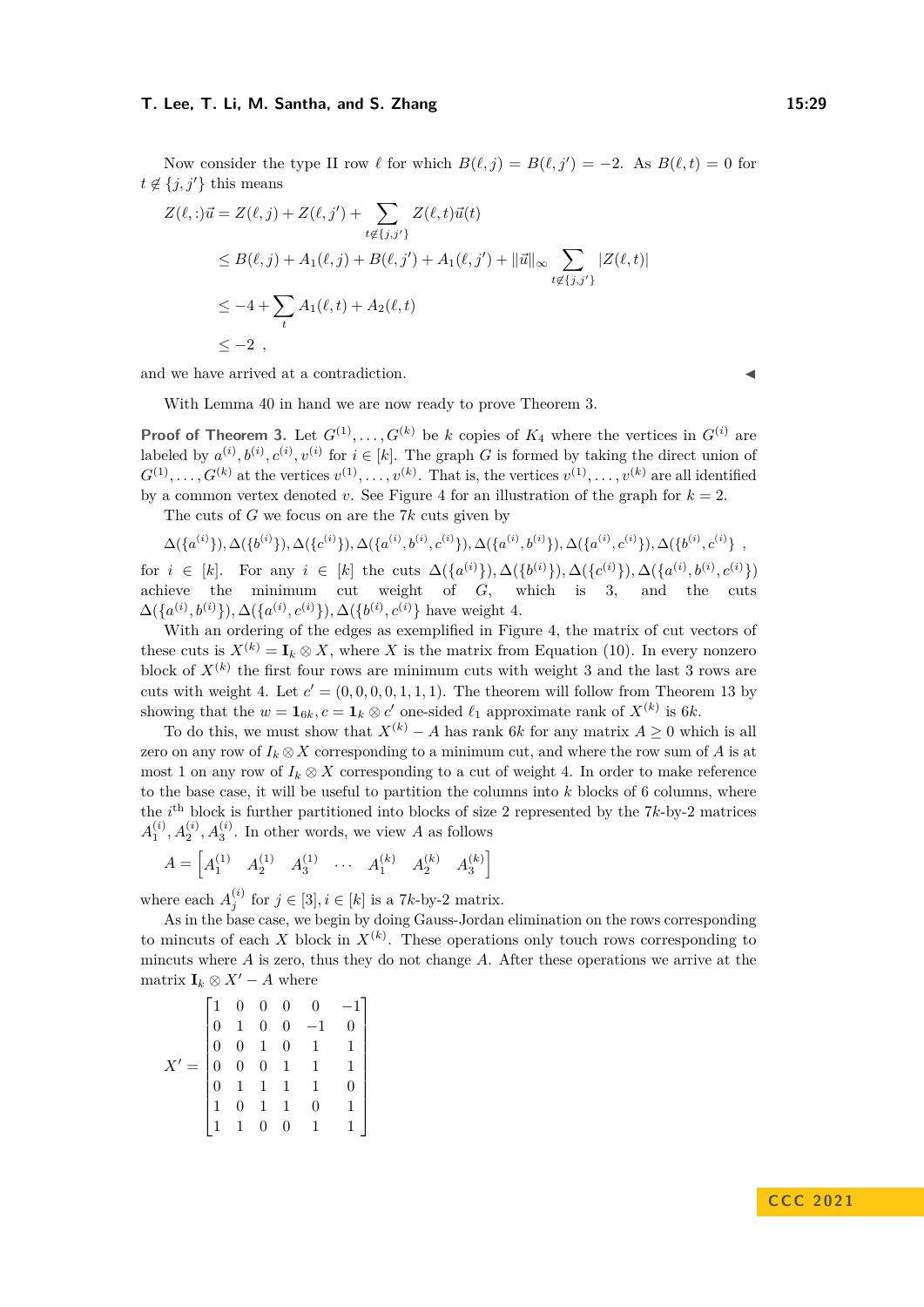Next, as in the base case, we do column operations to zero out the last two columns in the first four rows of each block of *X'*. This gives us the matrix  $\mathbf{I}_k \otimes X'' - A'$  where

$$
X'' = \begin{bmatrix} 1 & 0 & 0 & 0 & 0 & 0 \\ 0 & 1 & 0 & 0 & 0 & 0 \\ 0 & 0 & 1 & 0 & 0 & 0 \\ 0 & 0 & 0 & 1 & 0 & 0 \\ 0 & 1 & 1 & 1 & 0 & -2 \\ 1 & 0 & 1 & 1 & -2 & 0 \\ 1 & 1 & 0 & 0 & 2 & 2 \end{bmatrix}
$$

and the  $i^{\text{th}}$  block of  $A'$  looks like

$$
[A_1^{(i)} \mid A_2^{(i)} \mid A_1^{(i)} - A_2^{(i)} - A_2^{(i)} - A_3^{(i)}]. \quad .
$$

Here  $A_1^{(i)}$  denotes the matrix  $A_1^{(i)}$  with the order of the columns swapped. Finally, we use *X*<sup> $\prime$ </sup>(1 : 4*,* 1 : 4) to zero out all other entries of **I**<sub>*k*</sub> ⊗ *X*<sup> $\prime$ </sup> – *A*<sup> $\prime$ </sup> in the first 4 columns of each block. This brings us to the matrix  $\mathbf{I}_k \otimes X''' - A''$  where

$$
X''' = \begin{bmatrix} 1 & 0 & 0 & 0 & 0 & 0 \\ 0 & 1 & 0 & 0 & 0 & 0 \\ 0 & 0 & 1 & 0 & 0 & 0 \\ 0 & 0 & 0 & 1 & 0 & 0 \\ 0 & 0 & 0 & 0 & 0 & -2 \\ 0 & 0 & 0 & 0 & -2 & 0 \\ 0 & 0 & 0 & 0 & 2 & 2 \end{bmatrix}
$$

and the  $i^{\text{th}}$  block of  $A''$  is

$$
\begin{bmatrix} \mathbf{0}_{7k,2} & \mathbf{0}_{7k,2} & A_1^{(i)} \end{bmatrix} A_1^{(i)} - A_2^{(i)} - A_2^{(i)} - A_3^{(i)} \quad .
$$

Again, each of  $A_1^{(i)}$ ,  $A_2^{(i)}$ ,  $A_3^{(i)}$  is zero on rows corresponding to minimum cuts. Thus by multiplying the last two columns of each block by −1 and permuting rows and columns we can transform  $\mathbf{I}_k \otimes X''' - A''$  into the form

$$
\begin{bmatrix} \mathbf{I}_{4k} & \mathbf{0}_{4k,2k} \\ \mathbf{0}_{3k,4k} & B+A_1-A_2 \end{bmatrix}
$$

where *B, A*1*, A*<sup>2</sup> satisfy the conditions of Lemma [40.](#page-27-0) Thus a rank lower bound of 6*k* follows from the lower bound of 2*k* on the rank of  $B + A_1 - A_2$  given in Lemma [40.](#page-27-0)

# <span id="page-29-0"></span>**8 The dimension of approximate mincuts**

Let *G* be a weighted graph and  $\lambda$  the weight of a minimum cut in *G*. For  $\alpha \geq 1$  define an *α*-near-mincut of *G* to be a cut *S* whose weight is at most *αλ*. Let  $\mathcal{M}_{\alpha}(G)$  be the set of all *α*-near-mincuts of *G* and  $\vec{\mathcal{M}}_{\alpha}(G) = \{\chi(S) : S \in \mathcal{M}_{\alpha}(G)\}\$ . In this section, we look at  $cdim_{\alpha}(G) = dim(span(\vec{\mathcal{M}}_{\alpha}(G))).$ 

The first observation is that if  $\alpha = 2$  then the unweighted complete graph  $K_n$  satisfies  $\text{cdim}_{\alpha}(K_n) = \binom{n}{2}$ . For *simple* graphs we can show  $\alpha = 2$  is a sharp threshold.

<span id="page-29-1"></span>**► Theorem 41.** Let  $1 \leq \alpha < 2$  be a constant and G be a simple *n*-vertex graph. Then cdim<sub>α</sub> $(G) = O(n)$ .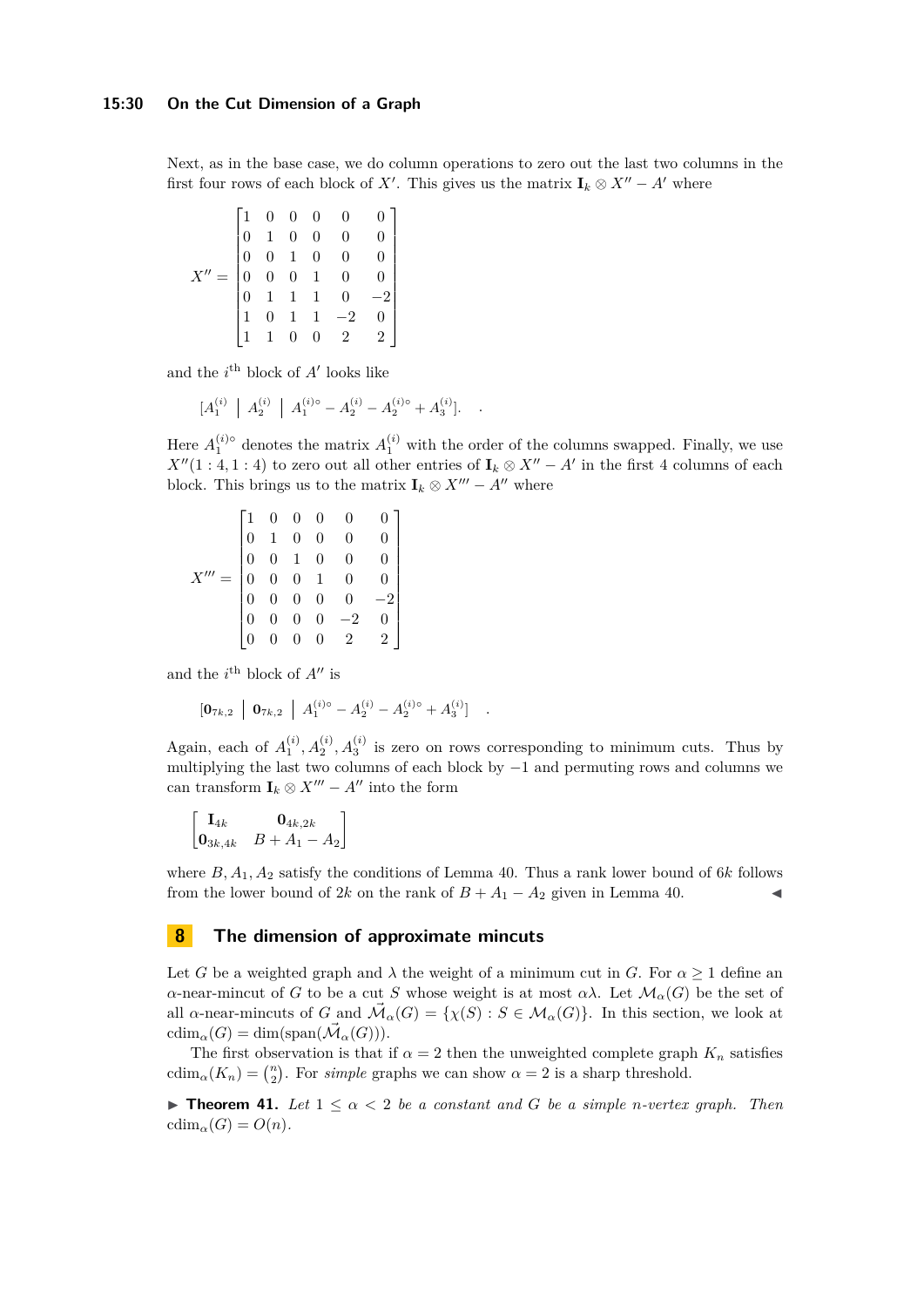The key to this theorem is the following lemma of Rubinstein, Schramm, and Weinberg [\[26\]](#page-32-7).

<span id="page-30-0"></span> $\blacktriangleright$  **Lemma 42** (Lemma 2.6 [\[26\]](#page-32-7)). Let G be a simple graph with minimum degree  $d_{\min}$  and *minimum cut value*  $\lambda$ *. For constant*  $0 \leq \epsilon < 1$  *let* T *be the set of non-star cuts of G whose weight is at most*  $\lambda + \epsilon d_{\min}$ *. Then*  $|\cup_{T \in \mathcal{T}} T| = O(n)$ *.* 

**Proof of Theorem [41.](#page-29-1)** Let *G* be a simple graph. To prove the theorem we create a set of  $O(n)$  vectors that span  $\vec{\mathcal{M}}_{\alpha}(G)$ . Let  $\mathcal{M}_{\alpha}(G) = \mathcal{T} \sqcup \mathcal{S}$ , where  $\mathcal{T}$  is the set of non-star cuts of  $\mathcal{M}_{\alpha}(G)$  and S is the set of star cuts of  $\mathcal{M}_{\alpha}(G)$ . Let  $E' = \bigcup_{T \in \mathcal{T}} T$  be the set of edges involved in the cuts in T. Let  $\vec{\mathcal{L}} = \{e_i : i \in E'\}$ . Note that from the definition of  $d_{\text{min}}$ , there is a star cut with cut value  $d_{\min}$ , which implies that  $\lambda \leq d_{\min}$ . As a result, every  $\alpha$ -near-mincut has cut value at most  $\alpha \lambda \leq \lambda + (\alpha - 1)d_{\text{min}}$ , and hence by Lemma [42](#page-30-0) we have  $|\mathcal{L}| = O(n)$ . Also  $\text{span}(\vec{\mathcal{T}}) \subseteq \text{span}(\vec{\mathcal{L}})$ . Thus  $\text{span}(\vec{\mathcal{M}}_{\alpha}(G)) \subseteq \text{span}(\vec{\mathcal{L}} \cup \vec{\mathcal{S}})$ . As  $|\mathcal{S}| \leq n$  this is a spanning set of size  $O(n)$ .

In a previous version of this work we conjectured that for an *n*-vertex *weighted* graph *G* it holds that  $\text{cdim}_{\alpha}(G) = O(n)$  for any  $\alpha < 4/3$ . This turns out to be false, however. The reason is that, on the one hand, in a graph  $G = (V, w)$  the characteristic vector of a cut  $\chi(S)$ depends only on the set of edges, but not the weight of these edges. On the other hand,  $w(S)$  does of course depend on the weight of the edges. We can utilize this difference to construct an example as follows. Let us start with a cycle  $C_n$  with all edge weights being 1. While  $C_n$  has  $\binom{n}{2}$  mincuts with weight 2, these mincuts live in an *n*-dimensional space as  $C_n$  only has *n* edges. We can then turn  $C_n$  into a complete weighted graph *G* by adding a tiny weight  $\varepsilon = 2(\alpha - 1)/\binom{n}{2}$  edge to all pairs of vertices that are not adjacent in the cycle. As adding edges cannot decrease the minimum cut weight, the weight of a minimum cut in *G* is at least 2. Further, if *X* is the shore of a minimum cut in  $C_n$  then in the graph *G* we have  $w(\Delta(X)) \leq 2 + {n \choose 2} \varepsilon = 2\alpha$ , as the weight is at most its weight in  $C_n$  plus the weight of all added edges. Thus  $\Delta(X)$  is an  $\alpha$ -near-mincut in *G*. Further, the characteristic vectors  $\chi(\Delta(X)) \in \{0,1\}^{n \choose 2}$  of these cuts in *G* now live in an  $\binom{n}{2}$ -dimensional space and become linearly independent. This example demonstrates that a reasonable extension of the cut dimension to near-mincuts should take into account the magnitude of the edge weights, as the *ℓ*1-approximate cut dimension does.

We now give the formal proof that the graph *G* mentioned above has the correct properties.

<span id="page-30-1"></span>▶ **Lemma 43.** Let  $n \in \mathbb{N}$ . Let  $C_n$  be the cycle on *n* vertices and G the beach of  $\mathcal{M}(C_n)$ . Let  $K_n$ *be the complete graph on n vertices. Let*  $\mathcal{T} = {\Delta(X) : X \in \mathcal{G}}$ , where here  $\Delta(X) \in \{0,1\}^{\binom{n}{2}}$ *is the cut in*  $K_n$  *with shore*  $X$ *. Then*  $\dim(\text{span}(\vec{\mathcal{T}})) = \binom{n}{2}$ *.* 

**Proof.** For this proof we assume the vertices are labeled by  $0, \ldots, n-1$  and use addition modulo *n*. We will show that all of the standard basis vectors  $e_{\{i,j\}}$  are in span( $\mathcal{T}$ ). For concreteness, we show how to construct the vectors  $e_{\{0,j\}}$ ; by symmetry the same argument can then be used for any  $e_{\{i,j\}}$ .

We will actually construct the vectors  $E_j = \sum_{k=1}^j e_{\{0,k\}}$ . This suffices as  $e_{\{0,j\}} =$  $E_j - E_{j-1}$ . First note that  $e_{\{0,1\}} = \frac{1}{2}(\chi(\Delta(\{0\}) + \chi(\Delta(\{1\})) - \chi(\Delta(\{0,1\}))),$  and thus is in span( $\vec{\mathcal{T}}$ ) as all the vectors on the right hand side are in  $\vec{\mathcal{T}}$ .

Now let  $j > 1$  and  $X = \{1, \ldots, j\}, X' = X \cup \{0\}.$  Then

$$
\chi(\Delta(X))(e) - \chi(\Delta(X'))(e) = \begin{cases} 1 & \text{if } e = \{0, k\}, k \in X \\ -1 & \text{if } e = \{0, k\}, k \in \overline{X}' \\ 0 & \text{otherwise} \end{cases}
$$

Thus  $E_j = \frac{1}{2}(\Delta({0}) + \chi(\Delta(X)) - \chi(\Delta(X'))$  $))$ ).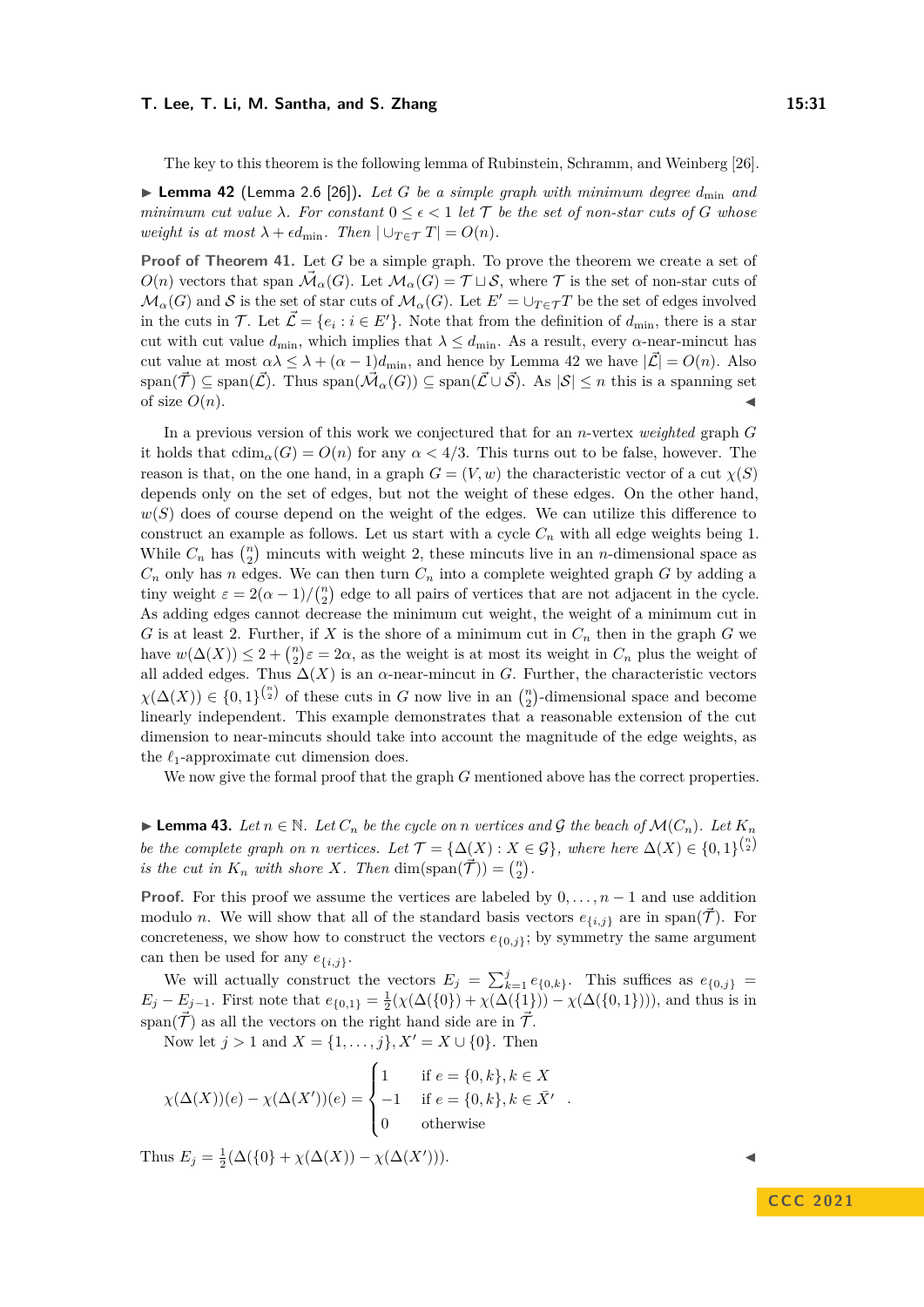## **15:32 On the Cut Dimension of a Graph**

▶ **Theorem 44.** Let  $n \in \mathbb{N}$ . For any  $\alpha > 1$  there exists a graph  $G = (\{0, \ldots, n-1\}, w)$  such *that*  $cdim_{\alpha}(G) = \binom{n}{2}$ .

**Proof.** We again use addition modulo *n* on the labels of the vertices. Let  $\varepsilon = 2(\alpha - 1)/\binom{n}{2}$ . Define  $w(\{i, i+1\}) = 1$  for  $i \in \{0, \ldots, n-1\}$  and for any other  $i, j$  let  $w(\{i, j\}) = \varepsilon$ . Let  $G = (\{0, \ldots, n-1\}, w)$ . Thus *G* is the graph of the cycle  $C_n$  with edges of weight  $\varepsilon$  added between all pairs of vertices that are not adjacent in the cycle. The weight of a minimum cut of *G* is at least that of  $C_n$ , which is 2, as adding edges cannot decrease the weight of a cut. Further, if  $X$  is the shore of a minimum cut in  $C_n$  then in the graph  $G$  we have  $w(\Delta(X)) \leq 2 + {n \choose 2} \varepsilon = 2\alpha$ , as the weight is at most its weight in  $C_n$  plus the weight of all added edges. Thus  $\Delta(X)$  is an *α*-near-mincut in *G* and  $\text{cdim}_{\alpha}(G)$  is at least  $\binom{n}{2}$  by Lemma [43.](#page-30-1) It also clearly cannot be larger than  $\binom{n}{2}$  and so the theorem is proved.

#### **References**

- <span id="page-31-5"></span>**1** Sepehr Assadi, Deeparnab Chakrabarty, and Sanjeev Khanna. Graph connectivity and single element recovery via linear and OR queries. *CoRR*, abs/2007.06098, 2020. [arXiv:2007.06098](http://arxiv.org/abs/2007.06098).
- <span id="page-31-3"></span>**2** László Babai, Peter Frankl, and Janos Simon. Complexity classes in communication complexity theory (preliminary version). In *27th Annual Symposium on Foundations of Computer Science, Toronto, Canada, 27-29 October 1986*, pages 337–347, 1986. [doi:10.1109/SFCS.1986.15](https://doi.org/10.1109/SFCS.1986.15).
- <span id="page-31-9"></span>**3** András A. Benczúr and Michel X. Goemans. Deformable polygon representations and nearmincuts. In Martin Grøtschel and Gyula O. H. Katona, editors, *Building Bridges: Between Mathematics and Computer Science*, volume 19 of *Bolyai Society Mathematical Studies*, pages 103–135. Springer, 2008.
- <span id="page-31-11"></span>**4** R. E. Bixby. The minimum number of edges and vertices in a graph with edge connectivity n and m n-bonds. *Netw.*, 5(3):253–298, 1975. [doi:10.1002/net.1975.5.3.253](https://doi.org/10.1002/net.1975.5.3.253).
- <span id="page-31-7"></span>**5** L. Sunil Chandran and L. Shankar Ram. On the number of minimum cuts in a graph. *SIAM J. Discret. Math.*, 18(1):177–194, 2004. [doi:10.1137/S0895480103427138](https://doi.org/10.1137/S0895480103427138).
- <span id="page-31-4"></span>**6** Efim A. Dinitz, Alexander V. Karzanov, and Michael V. Lomonosov. On the structure of the system of minimum edge cuts of a graph. *Studies in discrete optimization*, 1976.
- <span id="page-31-6"></span>**7** Tamás Fleiner and András Frank. A quick proof for the cactus representation of mincuts. *EGRES Quick Proof*, 2009-03, 2009.
- <span id="page-31-0"></span>**8** Pawel Gawrychowski, Shay Mozes, and Oren Weimann. Minimum cut in *O*(*m* log<sup>2</sup> *n*) time. In Artur Czumaj, Anuj Dawar, and Emanuela Merelli, editors, *47th International Colloquium on Automata, Languages, and Programming, ICALP 2020, July 8-11, 2020, Saarbrücken, Germany (Virtual Conference)*, volume 168 of *LIPIcs*, pages 57:1–57:15. Schloss Dagstuhl - Leibniz-Zentrum für Informatik, 2020. [doi:10.4230/LIPIcs.ICALP.2020.57](https://doi.org/10.4230/LIPIcs.ICALP.2020.57).
- <span id="page-31-1"></span>**9** Pawel Gawrychowski, Shay Mozes, and Oren Weimann. A note on a recent algorithm for minimum cut. In Hung Viet Le and Valerie King, editors, *4th Symposium on Simplicity in Algorithms, SOSA 2021, Virtual Conference, January 11-12, 2021*, pages 74–79. SIAM, 2021. [doi:10.1137/1.9781611976496.8](https://doi.org/10.1137/1.9781611976496.8).
- <span id="page-31-2"></span>**10** Mohsen Ghaffari, Krzysztof Nowicki, and Mikkel Thorup. Faster algorithms for edge connectivity via random 2-out contractions. In Shuchi Chawla, editor, *Proceedings of the 2020 ACM-SIAM Symposium on Discrete Algorithms, SODA 2020, Salt Lake City, UT, USA, January 5-8, 2020*, pages 1260–1279. SIAM, 2020. [doi:10.1137/1.9781611975994.77](https://doi.org/10.1137/1.9781611975994.77).
- <span id="page-31-10"></span>**11** Michel X. Goemans. Minimum bounded degree spanning trees. In *47th Annual IEEE Symposium on Foundations of Computer Science (FOCS 2006), 21-24 October 2006, Berkeley, California, USA, Proceedings*, pages 273–282. IEEE Computer Society, 2006. [doi:10.1109/](https://doi.org/10.1109/FOCS.2006.48) [FOCS.2006.48](https://doi.org/10.1109/FOCS.2006.48).
- <span id="page-31-8"></span>**12** Michel X. Goemans and V. S. Ramakrishnan. Minimizing submodular functions over families of sets. *Comb.*, 15(4):499–513, 1995. [doi:10.1007/BF01192523](https://doi.org/10.1007/BF01192523).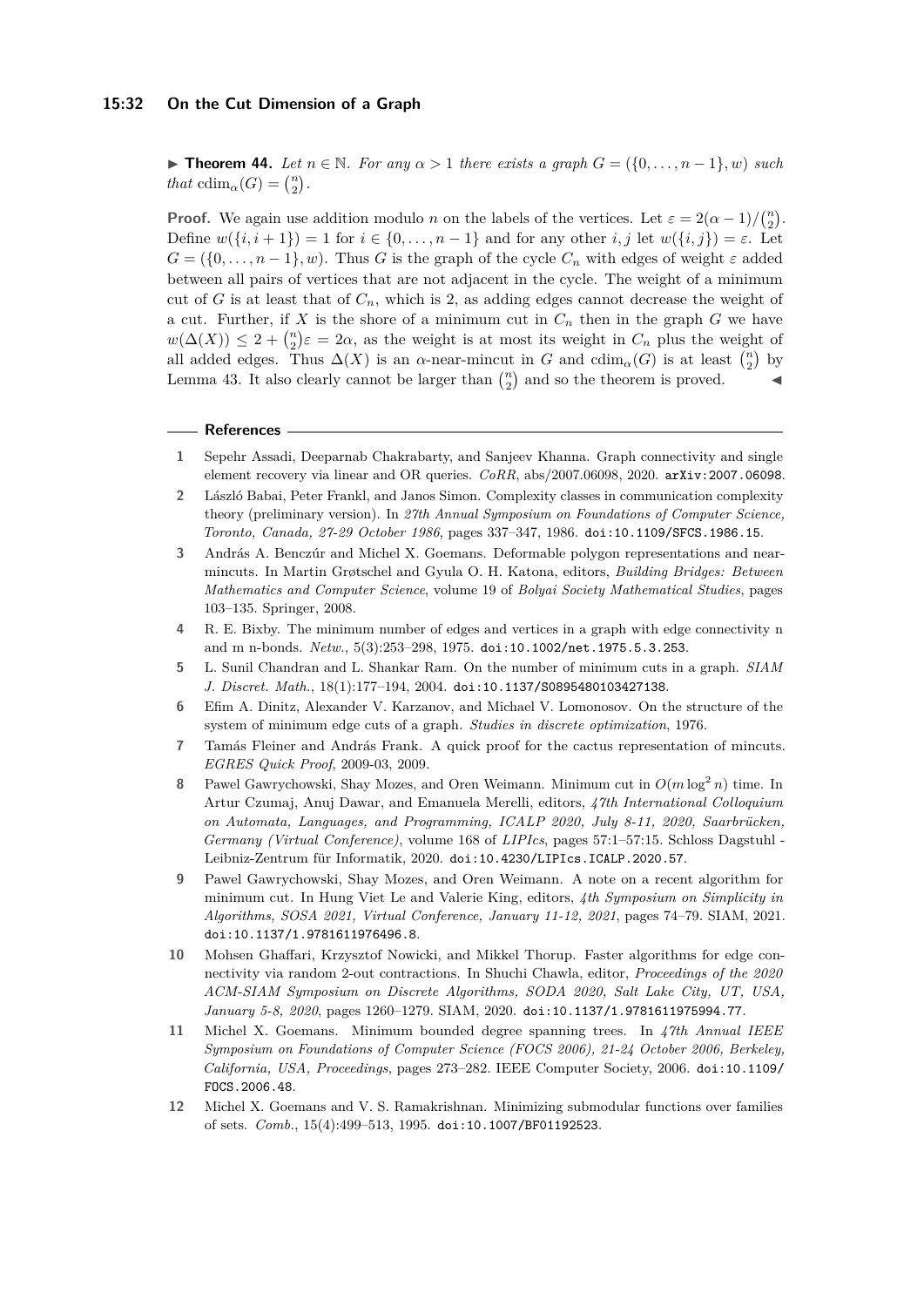- <span id="page-32-0"></span>**13** Andrei Graur, Tristan Pollner, Vidhya Ramaswamy, and S. Matthew Weinberg. New query lower bounds for submodular function minimization. In Thomas Vidick, editor, *11th Innovations in Theoretical Computer Science Conference, ITCS 2020, January 12-14, 2020, Seattle, Washington, USA*, volume 151 of *LIPIcs*, pages 64:1–64:16. Schloss Dagstuhl - Leibniz-Zentrum für Informatik, 2020. [doi:10.4230/LIPIcs.ITCS.2020.64](https://doi.org/10.4230/LIPIcs.ITCS.2020.64).
- <span id="page-32-6"></span>**14** András Hajnal, Wolfgang Maass, and György Turán. On the communication complexity of graph properties. In *Proceedings of the 20th Annual ACM Symposium on Theory of Computing, May 2-4, 1988, Chicago, Illinois, USA*, pages 186–191, 1988. [doi:10.1145/62212.62228](https://doi.org/10.1145/62212.62228).
- <span id="page-32-5"></span>**15** Nicholas J. A. Harvey. *Matchings, matroids and submodular functions*. PhD thesis, Massachusetts Institute of Technology, Cambridge, MA, USA, 2008. URL: [http://hdl.handle.net/](http://hdl.handle.net/1721.1/44416) [1721.1/44416](http://hdl.handle.net/1721.1/44416).
- <span id="page-32-4"></span>**16** Monika Henzinger, Satish Rao, and Di Wang. Local flow partitioning for faster edge connectivity. *SIAM J. Comput.*, 49(1):1–36, 2020. [doi:10.1137/18M1180335](https://doi.org/10.1137/18M1180335).
- <span id="page-32-11"></span>**17** Monika Rauch Henzinger and David P. Williamson. On the number of small cuts in a graph. *Inf. Process. Lett.*, 59(1):41–44, 1996. [doi:10.1016/0020-0190\(96\)00079-8](https://doi.org/10.1016/0020-0190(96)00079-8).
- <span id="page-32-9"></span>**18** Kamal Jain. A factor 2 approximation algorithm for the generalized Steiner network problem. *Comb.*, 21(1):39–60, 2001. [doi:10.1007/s004930170004](https://doi.org/10.1007/s004930170004).
- <span id="page-32-8"></span>**19** David R. Karger. Global min-cuts in RNC, and other ramifications of a simple min-cut algorithm. In Vijaya Ramachandran, editor, *Proceedings of the Fourth Annual ACM/SIGACT-SIAM Symposium on Discrete Algorithms, 25-27 January 1993, Austin, Texas, USA*, pages 21–30. ACM/SIAM, 1993. URL: <http://dl.acm.org/citation.cfm?id=313559.313605>.
- <span id="page-32-1"></span>**20** David R. Karger. Minimum cuts in near-linear time. *J. ACM*, 47(1):46–76, 2000. [doi:](https://doi.org/10.1145/331605.331608) [10.1145/331605.331608](https://doi.org/10.1145/331605.331608).
- <span id="page-32-3"></span>**21** Ken-ichi Kawarabayashi and Mikkel Thorup. Deterministic edge connectivity in near-linear time. *J. ACM*, 66(1):4:1-4:50, 2019. [doi:10.1145/3274663](https://doi.org/10.1145/3274663).
- <span id="page-32-12"></span>**22** Bernhard Korte and Jens Vygen. *Combinatorial Optimization: Theory and Algorithms*. Springer, 2018.
- <span id="page-32-15"></span>**23** László Lovász. *Combinatorial problems and exercises (2. ed.)*. North-Holland, 1993.
- <span id="page-32-2"></span>**24** Sagnik Mukhopadhyay and Danupon Nanongkai. Weighted min-cut: sequential, cut-query, and streaming algorithms. In *Proceedings of the 52nd Annual ACM SIGACT Symposium on Theory of Computing, STOC 2020, Chicago, IL, USA, June 22-26, 2020*, pages 496–509, 2020.
- <span id="page-32-10"></span>**25** Hiroshi Nagamochi, Kazuhiro Nishimura, and Toshihide Ibaraki. Computing all small cuts in an undirected network. *SIAM J. Discret. Math.*, 10(3):469–481, 1997. [doi:10.1137/](https://doi.org/10.1137/S0895480194271323) [S0895480194271323](https://doi.org/10.1137/S0895480194271323).
- <span id="page-32-7"></span>**26** Aviad Rubinstein, Tselil Schramm, and S. Matthew Weinberg. Computing exact minimum cuts without knowing the graph. In *9th Innovations in Theoretical Computer Science Conference, ITCS 2018, January 11-14, 2018, Cambridge, MA, USA*, pages 39:1–39:16, 2018. [doi:](https://doi.org/10.4230/LIPIcs.ITCS.2018.39) [10.4230/LIPIcs.ITCS.2018.39](https://doi.org/10.4230/LIPIcs.ITCS.2018.39).

# <span id="page-32-14"></span>**A Jain's spanning lemma**

In this appendix we prove Lemma [19.](#page-13-0) The proof uses the following key property of mincuts which goes back at least to work of Dinitz, Karzanov, and Lomonosov [\[6\]](#page-31-4).

<span id="page-32-13"></span>**• Proposition 45** ([\[6\]](#page-31-4) "Lemma on a quadrangle"). Let  $G = (V, w)$  be a graph. For any *crossing mincuts*  $\Delta(X)$ ,  $\Delta(Y)$  *of G it holds that* 

$$
\chi(\Delta(X)) + \chi(\Delta(Y)) = \chi(\Delta(X \cap Y)) + \chi(\Delta(X \cup Y)) .
$$

**Proof.** If  $\Delta(X)$ ,  $\Delta(Y)$  cross then  $\Delta(X \cap Y)$ ,  $\Delta(X \cup Y)$  are mincuts of *G* by Claim [5.](#page-7-2) Further, by counting the number of times an edge appears on each side it can be seen (eg. Ex. 6.48 in  $[23]$ ) that

<span id="page-32-16"></span>
$$
\chi(\Delta(X)) + \chi(\Delta(Y)) = \chi(\Delta(X \cap Y)) + \chi(\Delta(X \cup Y)) + 2\chi(E(X - Y, Y - X)) \tag{11}
$$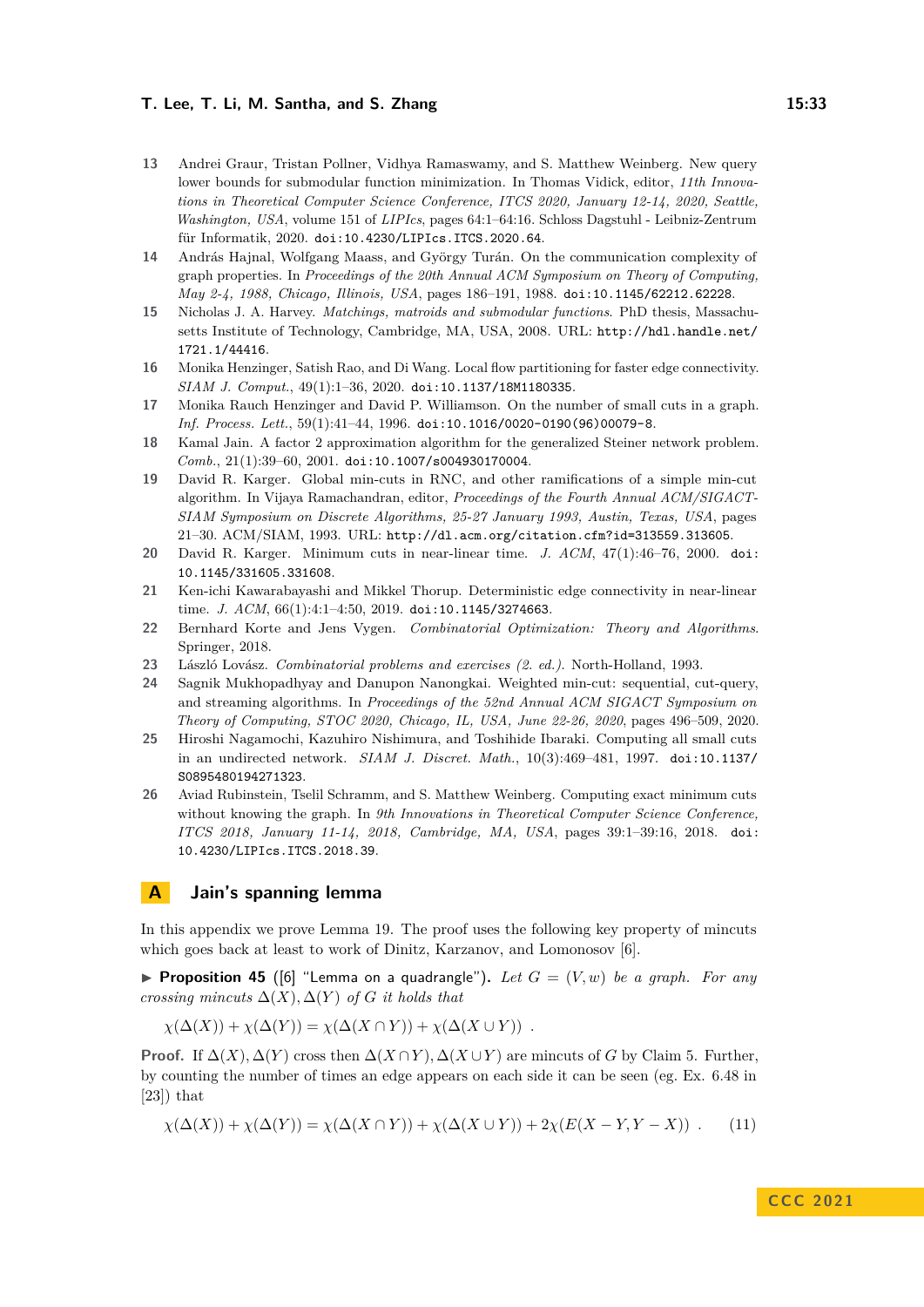Let the minimum cut value of *G* be  $\lambda$ . Let *m* be the number of edges in *G* and  $\vec{w} \in \mathbb{R}^m$  be the positive vector resulting from restricting *w* to the edges of *G*. The inner product of  $\vec{w}$  with the left hand side of Equation [\(11\)](#page-32-16) is  $2\lambda$ , and with the righthand side is  $2\lambda + 2\langle \vec{w}, \chi(E(X - Y, Y - X)) \rangle$ . Thus  $\langle \vec{w}, \chi(E(X - Y, Y - X)) \rangle = 0$ , which implies  $\chi(E(X - Y, Y - X)) = 0$  since  $\vec{w}$  is positive and  $\chi(E(X - Y, Y - X))$  is nonnegative.

Jain's proof uses the technique of *combinatorial uncrossing*. Recall the definition of overlap<sub> $\mathcal{G}(X)$ </sub> from Definition [28.](#page-16-2) A key to the proof is the following simple lemma about  $\operatorname{overlap}_{\mathcal{G}}(X)$ .

<span id="page-33-0"></span>▶ **Lemma 46** ([\[18\]](#page-32-9)). Let  $\mathcal{F} \subseteq 2^V$  be a set family closed under overlaps and  $\mathcal{G} \subseteq \mathcal{F}$  be a *maximal laminar subset of*  $\mathcal{F}$ *. Then for any*  $X \in \mathcal{F} - \mathcal{G}$  and  $Y \in \text{overlap}_{\mathcal{G}}(X)$ 

$$
\operatorname{overlap}_{\mathcal{G}}(X \cap Y) \subset \operatorname{overlap}_{\mathcal{G}}(X) \tag{12}
$$

 $\mathrm{overlap}_{\mathcal{G}}(X \cup Y) \subset \mathrm{overlap}_{\mathcal{G}}$  $(X)$  (13)

**Proof.** In the following we always refer to overlap(X) with respect to  $\mathcal G$  and drop the subscript. We first show Equation [\(12\)](#page-33-1). First note that  $Y \in \text{overlap}(X) - \text{overlap}(X \cap Y)$ . Thus to show Equation [\(12\)](#page-33-1) it suffices to show overlap( $X \cap Y$ )  $\subseteq$  overlap( $X$ ). Let  $W \in \text{overlap}(X \cap Y)$ . We want to show that  $W \in \text{overlap}(X)$ , i.e. that it cannot be the case that  $W \subseteq X, X \subseteq W$ , or  $X \cap W = ∅$ . We know that the last one cannot hold because  $W \in \text{overlap}(X \cap Y)$  implies  $W \cap (X \cap Y) \neq \emptyset$ .

Also as  $W, Y \in \mathcal{G}$  they do not overlap and thus either  $Y \subseteq W, W \subseteq Y$ , or  $Y \cap W = \emptyset$ . Again the last one cannot hold as  $W \cap (X \cap Y) \neq \emptyset$ . The following table shows that assuming  $W \notin \text{overlap}(X)$  leads to a contradiction in all 4 remaining cases.

<span id="page-33-2"></span><span id="page-33-1"></span>

|                 | $Y \subseteq W$                     | $W \subseteq Y$                     |
|-----------------|-------------------------------------|-------------------------------------|
| $W \subseteq X$ | $Y \subseteq X$                     | $W \subseteq X \cap Y$              |
|                 | $Y \notin \text{overlap}(X)$        | $W \notin \text{overlap}(X \cap Y)$ |
| $X \subseteq W$ | $X \cap Y \subseteq W$              | $X \subseteq Y$                     |
|                 | $W \notin \text{overlap}(X \cap Y)$ | $Y \notin \text{overlap}(X)$        |

We now show Equation [\(13\)](#page-33-2), which follows similarly. Again  $Y \in \text{overlap}(X) - \text{overlap}(X \cup$ *Y*) thus it suffices to show overlap( $X \cup Y$ ) ⊂ overlap( $X$ ). Let  $W \in \text{overlap}(X \cup Y)$ . We want to show that  $W \in \text{overlap}(X)$ , i.e. that is not the case that either  $W \cap X = \emptyset, X \subseteq W$ , or  $W \subseteq X$ . We cannot have  $W \subseteq X$  because this means  $W \subseteq X \cup Y$  which contradicts  $W \in$ overlap(*X* ∪*Y*). As  $W, Y \in \mathcal{G}$  they do not overlap, so we also know either  $Y \subseteq W, W \cap Y = \emptyset$ , or  $W \subseteq Y$ . The last one again cannot hold as it implies  $W \subseteq X \cup Y$ . The following table shows that assuming  $W \notin \text{overlap}(X)$  leads to a contradiction in the remaining 4 cases.

|                        | $Y \subseteq W$                     | $W \cap Y = \emptyset$              |
|------------------------|-------------------------------------|-------------------------------------|
| $X \subseteq W$        | $X \cup Y \subseteq W$              | $X \cap Y = \emptyset$              |
|                        | $W \notin \text{overlap}(X \cup Y)$ | $Y \notin \text{overlap}(X)$        |
| $X \cap W = \emptyset$ | $Y \cap X = \emptyset$              | $W \cap (X \cup Y) = \emptyset$     |
|                        | $Y \notin \text{overlap}(X)$        | $W \notin \text{overlap}(X \cup Y)$ |

We are now ready to show the key lemma of Jain.

▶ **Lemma 19** ([\[18\]](#page-32-9)). Let  $G = (V, w)$  be a graph and  $\mathcal{L} \subseteq \mathcal{M}(G)$  be a maximal cross-free *family of mincuts.* Then  $\text{span}(\vec{\mathcal{L}}) = \text{span}(\vec{\mathcal{M}}(G)).$ 

◀